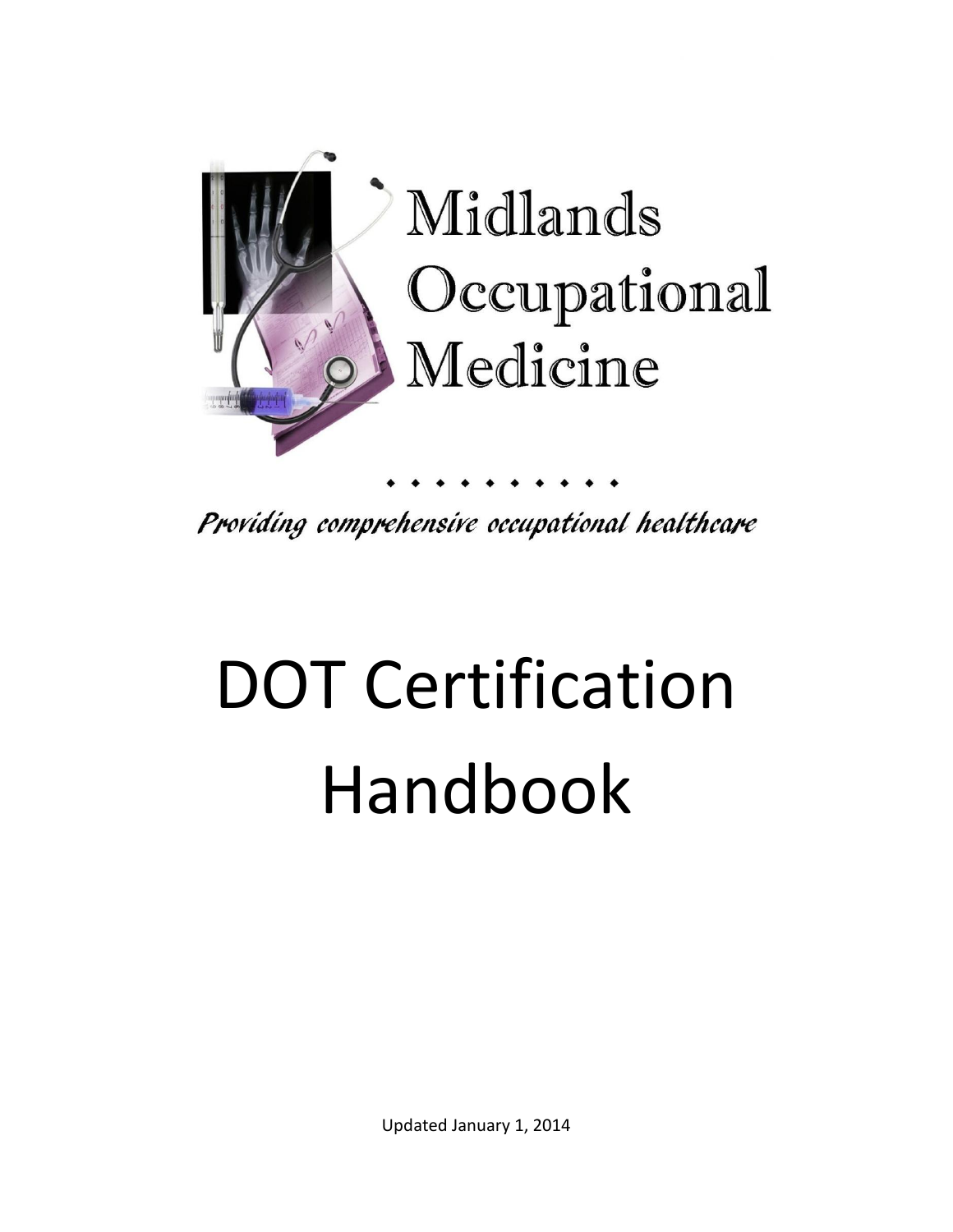[EXEMPTIONS](#page-4-0)

[MEDICATIONS REQUIRING PRESCRIBING PHYSICIAN RECOMMENDATION](#page-5-0)

[LABORATORY/PROCEDURE TESTING REQUIREMENTS](#page-6-0)

[SPECIALTY REFERRAL](#page-7-0) REQUIREMENTS

# SPECIFIC CONDITIONS REQUIREMENTS

## CARDIOVASCULAR DISORDERS

[ANEURYSMS](#page-8-0)

[AORTIC CONGENITAL HEART DISEASE](#page-9-0)

[AORTIC REGURGITATION](#page-10-0)

[AORTIC STENOSIS](#page-11-0)

[ATRIAL SEPTAL DEFECTS](#page-12-0)

[BUNDLE BRANCH BLOCKS AND HEMIBLOCKS](#page-15-0)

[CARDIOMYOPATHIES AND CONGESTIVE HEART FAILURE \(CHF\)](#page-15-1)

[COMMERCIAL DRIVERS WITH KNOWN CORONARY HEART DISEASE \(CHD\)](#page-16-0)

COMMERCIAL DRIVERS [WITHOUT KNOWN CORONARY HEART DISEASE \(CHD\)](#page-17-0)

[CONGENITAL HEART DISEASE](#page-18-0)

[HEART TRANSPLANTATION](#page-21-0)

**[HYPERTENSION](#page-22-0)** 

[IMPLANTABLE DEFIBRILLATORS](#page-23-0)

[MITRAL REGURGITATION](#page-23-1)

[MITRAL STENOSIS](#page-24-0)

[PACEMAKERS](#page-25-0)

[PERIPHERAL VASCULAR DISEASE](#page-26-0)

[SUPRAVENTRICULAR TACHYCARDIAS](#page-27-0)

[VALVE REPLACEMENT](#page-29-0)

[VENOUS DISEASE](#page-30-0)

[VENTRICULAR ARRHYTHMIAS](#page-31-0)

[VENTRICULAR SEPTAL DEFECTS](#page-32-0)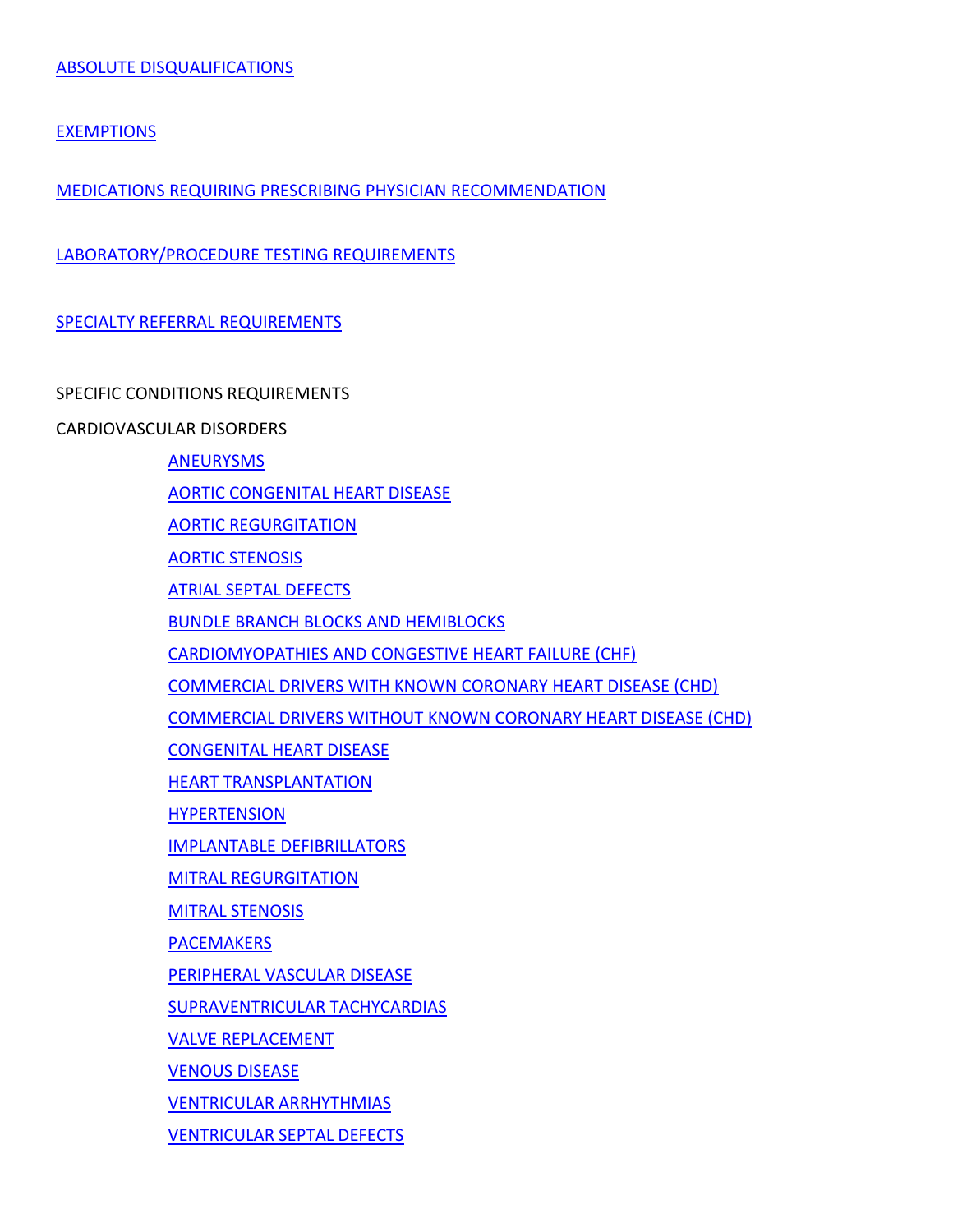#### RESPIRATORY DISORDERS

#### [OBSTRUCTIVE](#page-33-0) SLEEP APNEA

[COPD](#page-33-1)

**[PNEUMOTHORAX](#page-33-2)** 

[LUNG CANCER](#page-33-3)

**[ASTHMA](#page-33-4)** 

#### NEUROLOGIC DISORDERS

[SEIZURES](#page-34-0)

[TRAUMATIC BRAIN INJURY](#page-34-1)

**[HEADACHE](#page-34-2)** 

**[MENINGITIS](#page-35-0)** 

[TIA/CVA](#page-35-1)

[PARKINSONS/MULTIPLE SCLEROSIS](#page-35-2)

ENDOCRINE DISORDERS

[DIABETES MELLITUS](#page-36-0)

#### PSYCHIATRIC DISORDERS

[ADD/ADHD](#page-38-0)

[MAJOR DEPRESSIVE DISORDER/BIPOLAR DISORDER](#page-38-1)

[SCHIZOPHRENIA/PSYCHOTIC DISORDERS](#page-38-2)

[ECT THERAPY](#page-38-3)

[PERSONALITY DISORDERS](#page-38-4)

\*Some guidelines noted within this handbook are suggested guidelines based upon "Best Practices" as suggested by the Dept. of Transportation, therefore, unless an absolute disqualification is noted below, a DOT provider may override the guidelines herein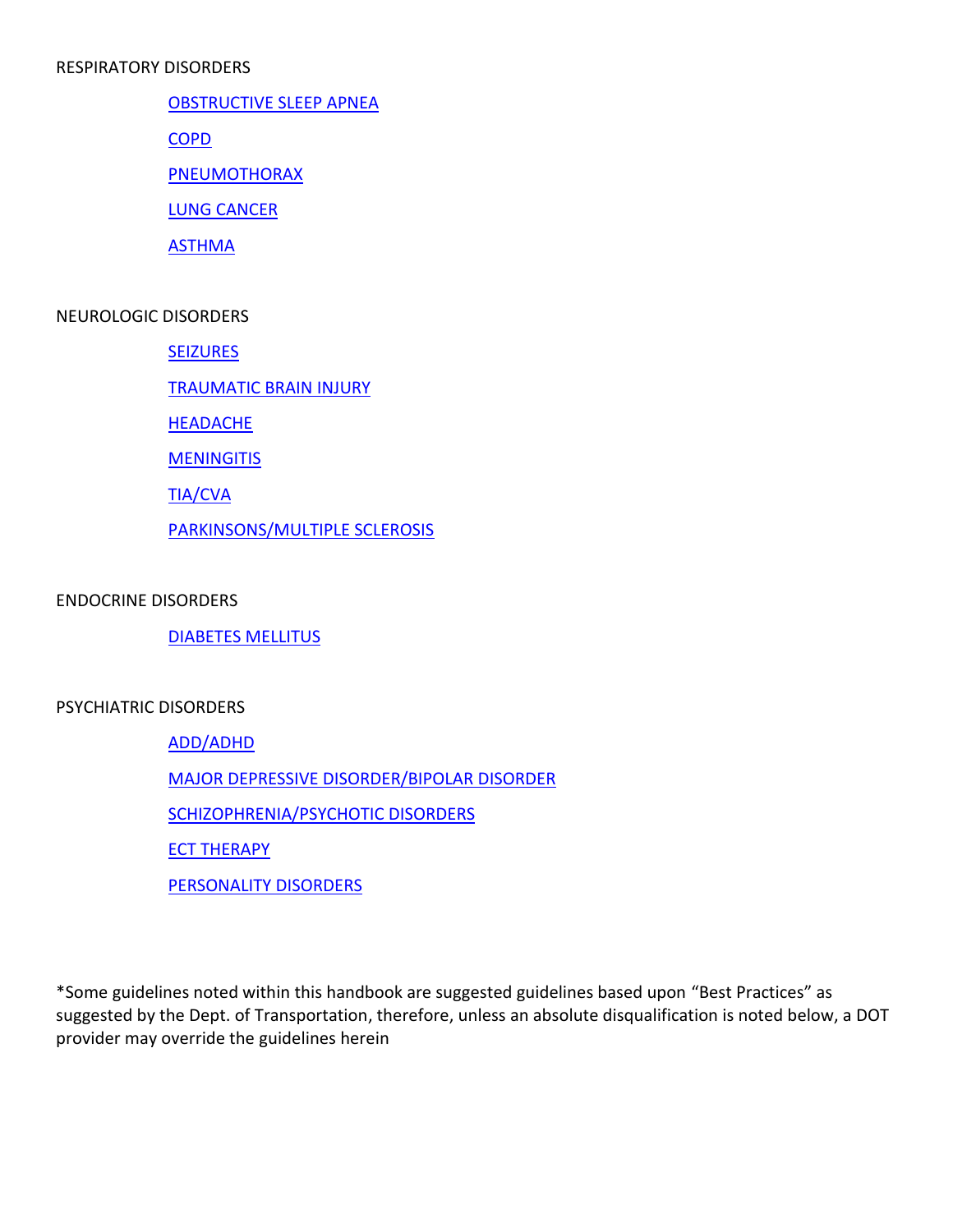#### <span id="page-3-0"></span>**ABSOLUTE DISQUALIFICATIONS**

-History of epilepsy (whether treated or not)

-History of diabetes requiring insulin control unless accompanied by an exemption

-When vision parameters (e.g., acuity, horizontal field of vision, color) fall below minimum standards unless

accompanied by an exemption

- -When hearing measurements with or without a hearing aid fall below minimum standards
- -Currently taking methadone and/or suboxone

-Currently taking any TCA or MAOI type medication

- -Current clinical diagnosis of alcoholism
- -Controlled substance use including a narcotic, an amphetamine, or another habit-forming drug without a

prescription from the treating physician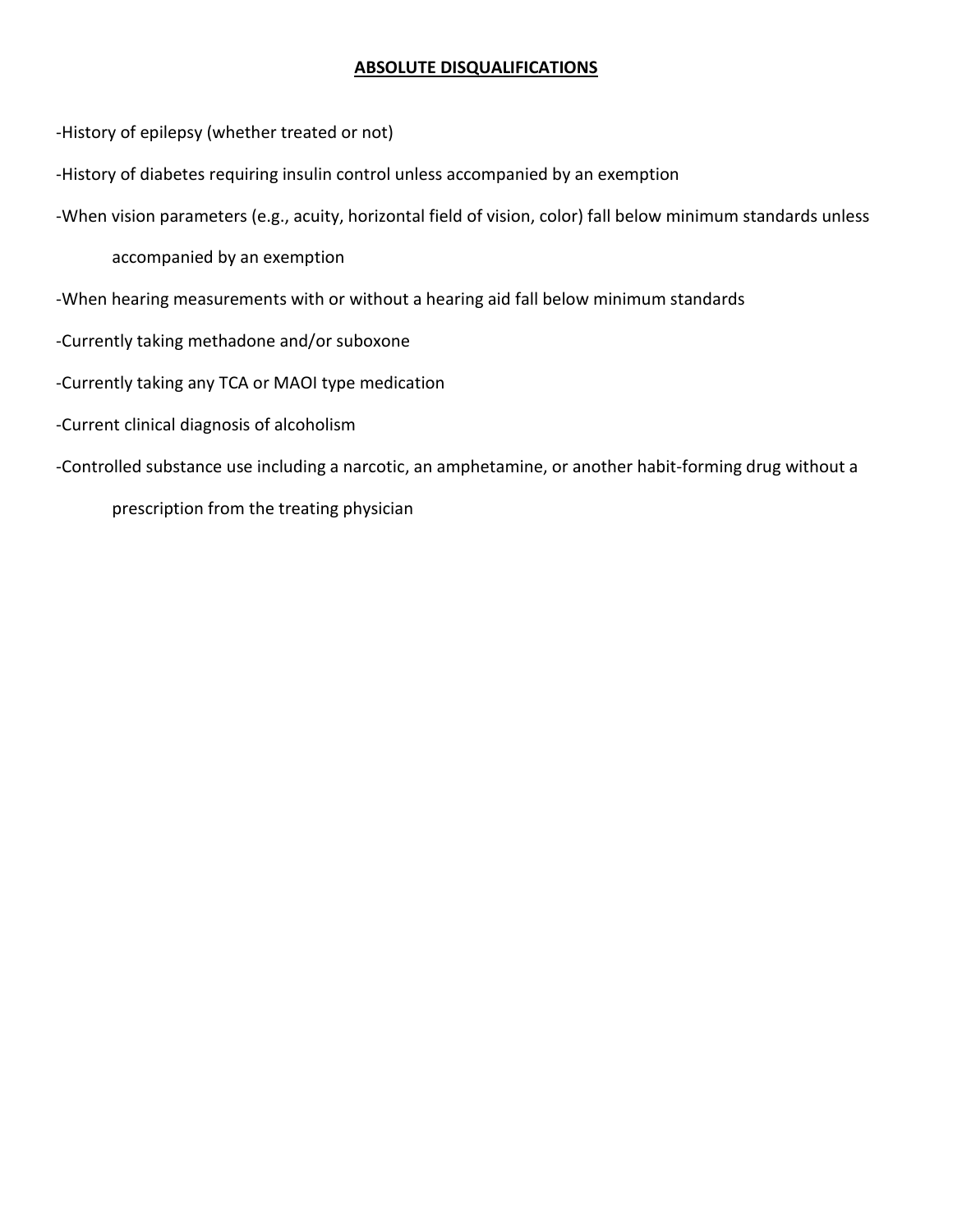### <span id="page-4-0"></span>**Exemptions**

#### **Vision Exemption**

-Need to have copy of annual specialist eye examination that is part of the exemption requirement

- -The vision exemption itself is good for 2 years BUT the specialist exam has to occur every year
- -If otherwise qualified, check box for vision exemption on form
- -Keep a copy of the exemption and specialist report to attach to form
- -The motor carrier is required to ensure proper documentation

#### **Insulin Waiver**

-If otherwise qualified, complete form and mark check box for "federal diabetes exemption" and give to driver

for them to consider applying for insulin exemption

-To be considered for exemption

1 month wait if previously treated and insulin is new

2 month wait if new diagnosis and not on prior treatment

-Driver must present exemption

-CDME must review 5 year medical history and driver needs to present this to you

-Ask and document symptoms, monitoring and hypoglycemic reactions

-Certify for 1 year maximum if all other qualification standards are met and has insulin waiver

#### **Skilled Performance Evaluation**

-Please remember that loss of a hand or foot or significant impairment of such is grounds for a SPE evaluation

-You have discretion for anatomical or functional deficits that are less than a whole hand or foot

-Need to gauge prehension and pedal use

-SPEs are for FIXED deficits only

-If everything else on the exam is okay, certify as usual (2 years unless some other condition indicates otherwise) but check the box that says SPE certificate required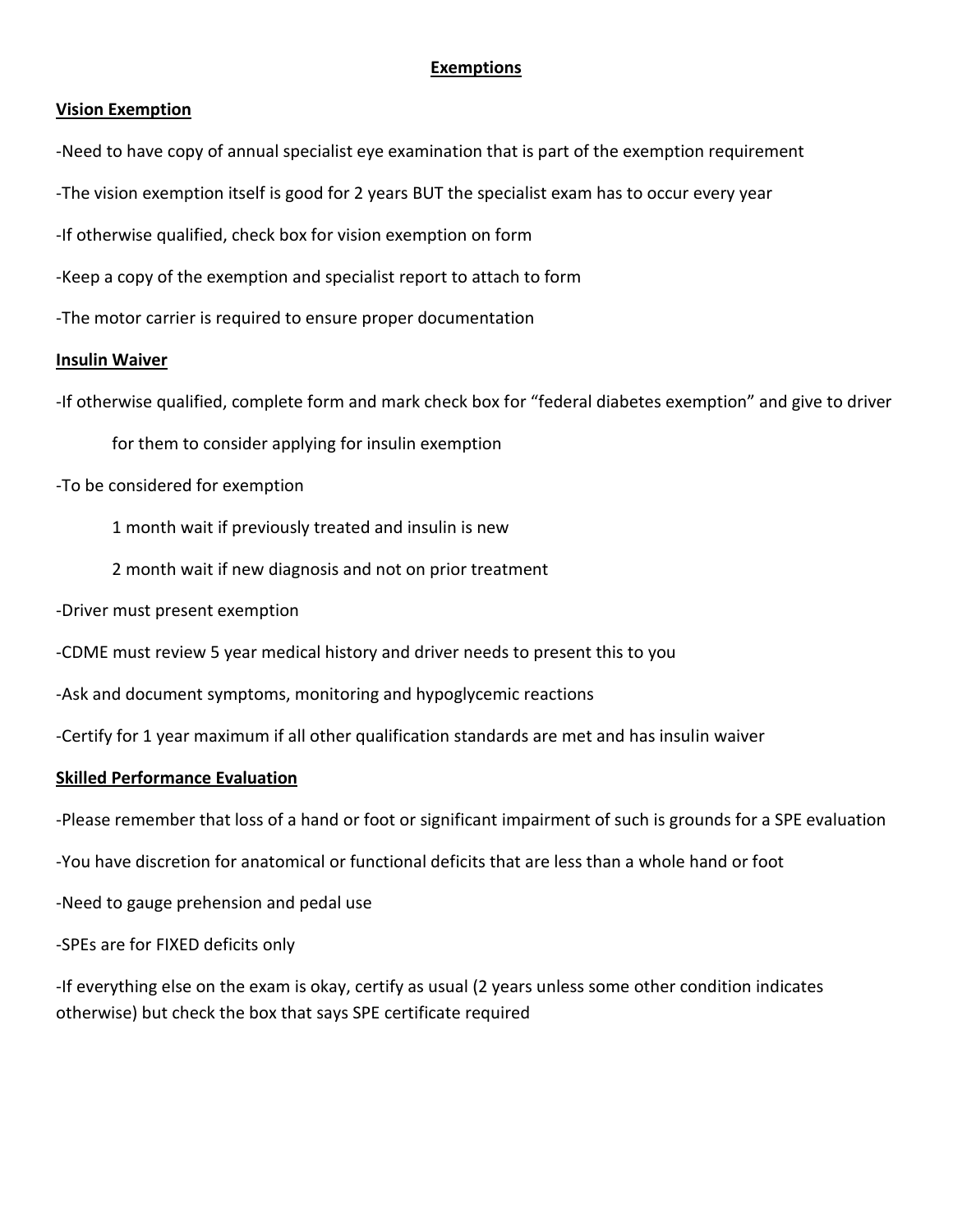## <span id="page-5-0"></span>**MEDICATIONS REQUIRING PRESCRIBING PHYSICIAN RECOMMENDATION**

The following is a list, although not an exclusive list of medications, that if actively being taken by a DOT candidate should have written verification from the prescribing physician noting that the patient is stable on the current dose and the disease process is controlled by use of this medication without any significant side effects that may impair driving.

(use form letter to obtain clearance from prescribing physician prior to certifying driver if needed).

# **Maximum certification period on any of these medications is 1 year**

- Any narcotic medication
- Any SSRI/SNRI
- Sedative/Hypnotic medications (benzos, muscle relaxants, etc)
- Provigil (wait time of 6 weeks post initiation before certifying)
- Chantix (recommended not to certify while taking Chantix)
- Incretins (Byetta and Victoza)
- Stimulants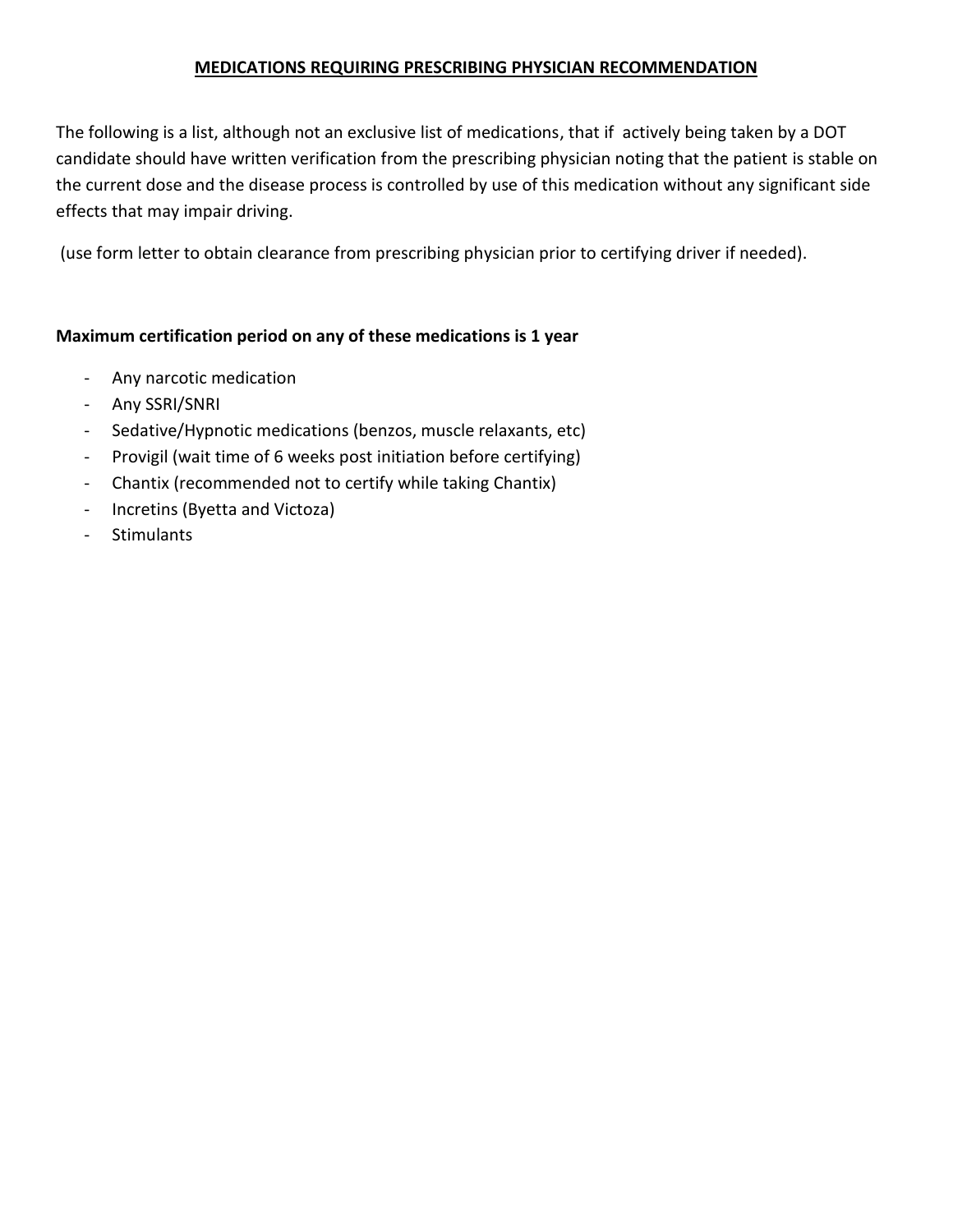#### <span id="page-6-0"></span>**LABORATORY/PROCEDURE TESTING REQUIREMENTS**

# **Midlands Occupational Medicine will require proof of testing within the specified timeframe for applicable conditions as noted below. Drivers will not be certified without adequate proof of compliance.**

Coumadin use – requires updated (within 1 month) INR within therapeutic target range Do not certify if no INR is provided or if INR is sub-therapeutic **Maximum certification period is 1 year**

Diabetes – requires recent (within 6 months) Hemoglobin A1c of less than 10 **Maximum certification period is 1 year**

Sleep Apnea - must show proof of compliance via CPAP print out with minimally acceptable compliance of at least 4 hours per day of use on 70 percent of days **Maximum certification period is 1 year**

Chronic Kidney Disease – recent Creatinine and GFR (within 6 months)

Exercise Stress Test Post PCI – every 2 years

Post MI – every 2 years Angina Pectoris – every 2 years Post CABG – every year beginning 5 years after surgery

Echocardiogram

Aortic stenosis – every  $1 - 5$  years Marfans Syndrome Aortic Regurgitation – every 6 months to 3 years depending on severity Atrial Septal Defect Congestive Heart Failure – every year Ebstien Anomaly – every year for severe cases Tetrology of Fallot – every year Corrected Transposition – every year Mitral Regurgitation – every year for moderate to severe cases

Pacemaker Function

Required to show adequate function yearly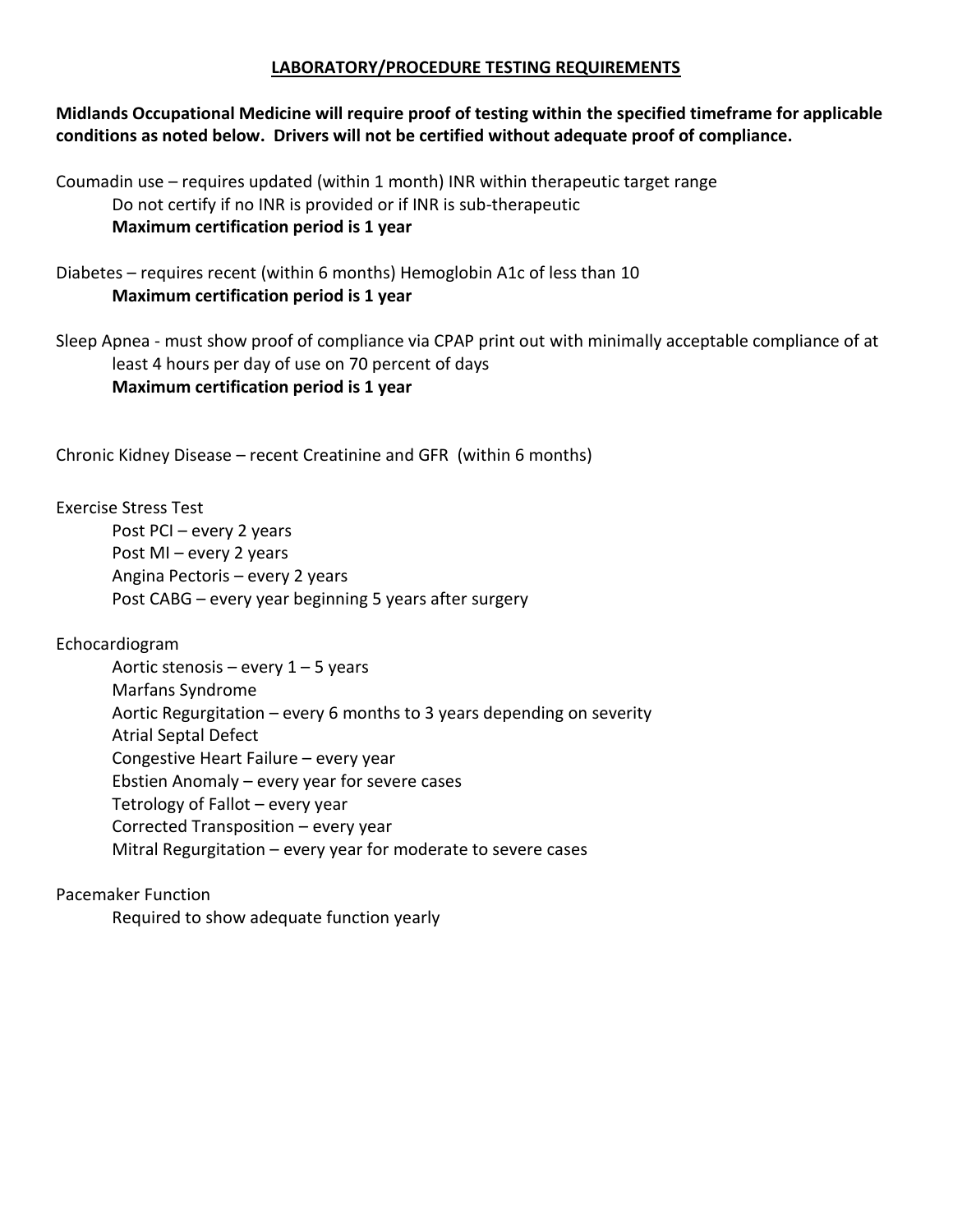## <span id="page-7-0"></span>**SPECIALTY REFERRAL REQUIREMENTS**

| <b>Cardiac</b>    |                                                                                       |
|-------------------|---------------------------------------------------------------------------------------|
|                   | Need specialty clearance after acute:                                                 |
|                   | MI                                                                                    |
|                   | <b>CABG</b>                                                                           |
|                   | Stent or balloon                                                                      |
|                   | Post surgery for aneurysm                                                             |
|                   | Valve Replacement                                                                     |
|                   | SVT or Ventricular arrhythmia episode                                                 |
|                   | Pacemaker placement                                                                   |
|                   | Syncopal episode                                                                      |
|                   | Need specialty <i>periodic</i> clearance (usually annually) for these conditions :    |
|                   | AAA if 4.0-5.0 cm and asymptomatic                                                    |
|                   | Post MI                                                                               |
|                   | Stable Angina                                                                         |
|                   | Valve replacement                                                                     |
|                   | Stable arrhythmia                                                                     |
|                   | Post CABG                                                                             |
|                   | Post PCI                                                                              |
|                   | Stable arrhythmia                                                                     |
|                   | Post heart transplant (every 6 months)                                                |
| <b>Neurologic</b> |                                                                                       |
|                   | Practically every chronic neurologic condition requires periodic specialty evaluation |
|                   | Most neurologic conditions also require neurologic clearance from a CMV               |
|                   |                                                                                       |
|                   | knowledgeable specialty neurologist at initial certification evaluation as well       |
| <b>Endocrine</b>  |                                                                                       |
|                   | Diabetes requiring insulin waiver requires periodic specialty evaluation              |
| Ophthalmology     |                                                                                       |
|                   | Vision impairment with vision waiver requires periodic specialty evaluation           |
| <b>Psychiatry</b> |                                                                                       |
|                   |                                                                                       |
|                   | المارا وتعامله ومرزا والمتامين ومناويات                                               |

Major Depression and Bipolar requires biennial mental health evaluation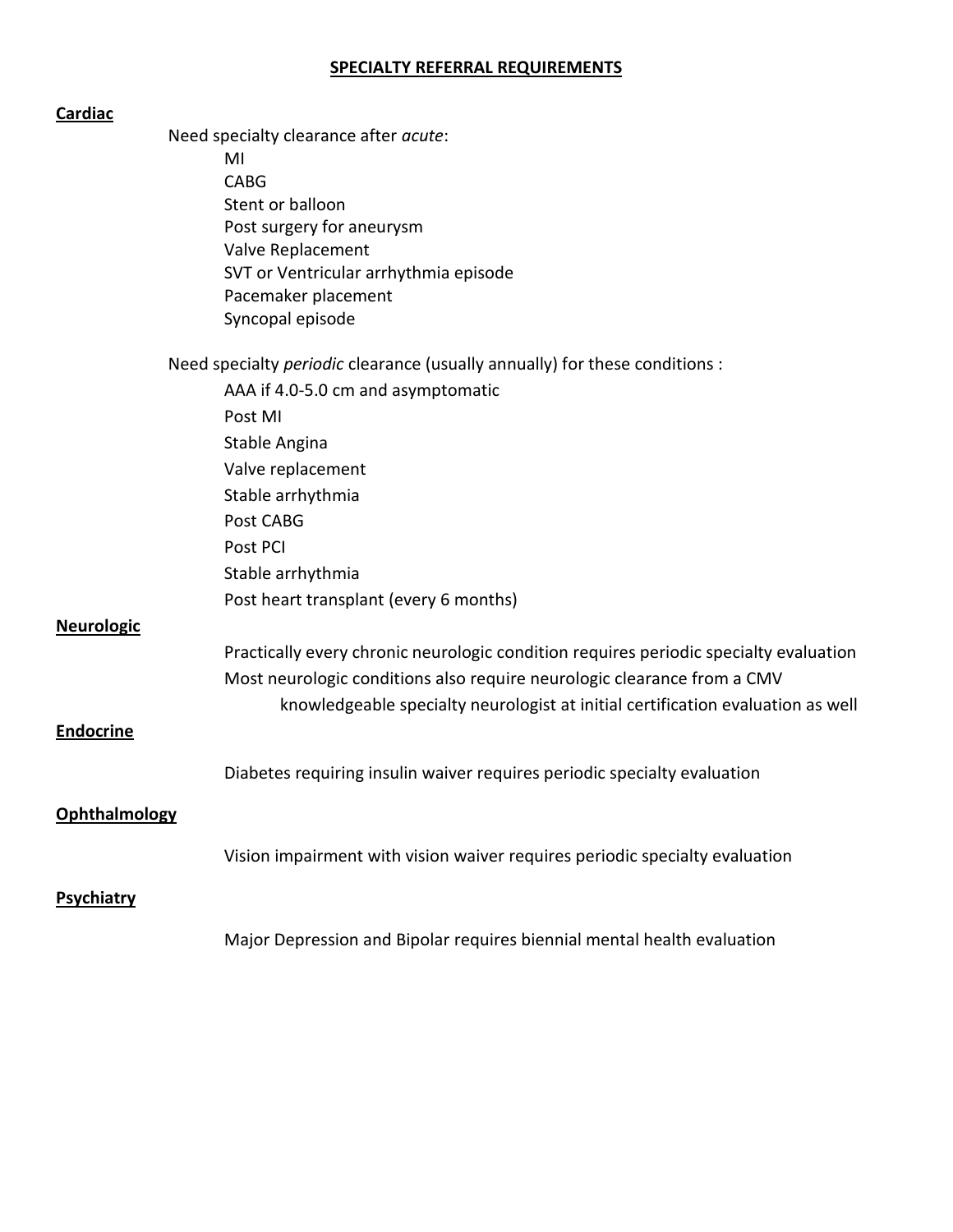## **Cardiovascular Disorders**

## <span id="page-8-0"></span>**ANEURYSMS**

| <b>DIAGNOSIS</b>                      | <b>PHYSIOLOGY</b>                                                               | <b>CERTIFCATION</b>                                                                                                   | <b>RECERTIFICATION</b>                      |
|---------------------------------------|---------------------------------------------------------------------------------|-----------------------------------------------------------------------------------------------------------------------|---------------------------------------------|
| Abdominal<br>Aortic Aneurysm<br>(AAA) | Evaluate for associated<br>cardiovascular diseases.                             |                                                                                                                       |                                             |
|                                       | Aneurysm <4.0 cm.                                                               | Yes, if asymptomatic.                                                                                                 | Annual                                      |
|                                       | Aneurysm 4.0 to <5.0<br>cm.<br>Ultrasound to identify<br>change in size.        | Yes if:<br>Asymptomatic;<br>Cleared by vascular<br>specialist.<br>No, if:                                             | Annual<br>Ultrasound for change in<br>size. |
|                                       |                                                                                 | Symptomatic;<br>Surgery recommended by<br>vascular specialist.                                                        |                                             |
|                                       |                                                                                 | Yes if:<br>At least 3 months after<br>surgical repair;<br>Cleared by cardiovascular<br>specialist.                    | Annual                                      |
|                                       |                                                                                 | No.                                                                                                                   |                                             |
|                                       | Aneurysm >5.0 cm.                                                               | Yes if:<br>At least 3 months after<br>surgical repair;<br>Cleared by cardiovascular<br>specialist.                    | Annual                                      |
| Thoracic<br>Aneurysm                  | Evaluate for associated<br>cardiovascular diseases.                             | No, if >3.5 cm.<br>Yes if:<br>At least 3 months after<br>surgical repair;<br>Cleared by cardiovascular<br>specialist. | Annual                                      |
| Aneurysms of<br><b>Other Vessels</b>  | Assess for risk of<br>rupture and for<br>associated<br>cardiovascular diseases. | <b>No</b><br>Yes if:<br>At least 3 months after<br>surgical repair;<br>Cleared by cardiovascular<br>specialist.       | Annual                                      |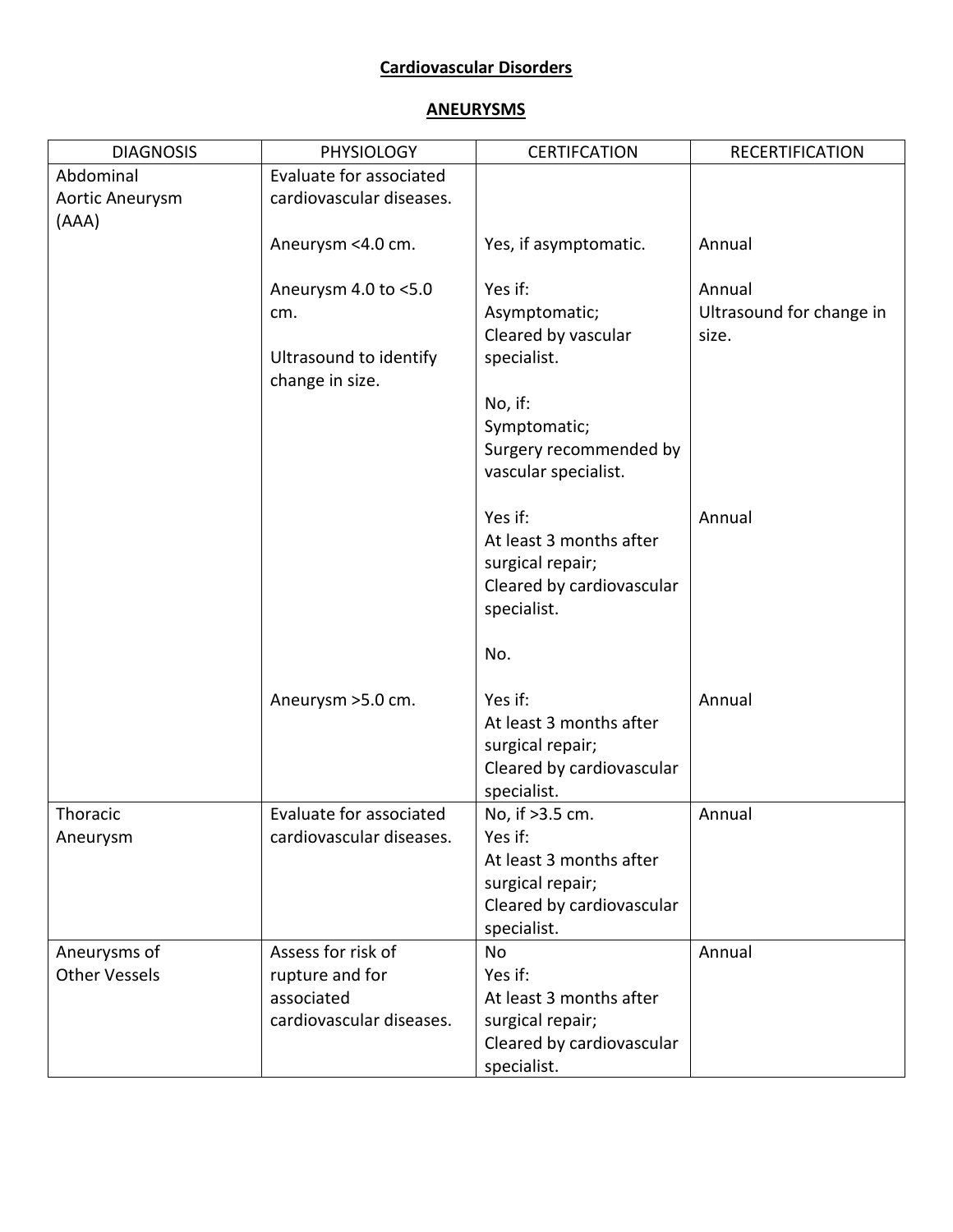# <span id="page-9-0"></span>**AORTIC CONGENTIAL HEART DISEASE**

| <b>DIAGNOSIS</b>       | <b>PHYSIOLOGY</b>         | <b>CERTIFCATION</b>                  | <b>RECERTIFICATION</b>     |
|------------------------|---------------------------|--------------------------------------|----------------------------|
| Bicuspid               | May result in aortic      | See section on Valvular              | See section on Valvular    |
| <b>Aortic Valve</b>    | stenosis or regurgitation | Diseases.                            | Diseases.                  |
|                        | (see section on Valvular  |                                      |                            |
|                        | Diseases), aortic root    | No if:                               |                            |
|                        | enlargement, aortic       | Aortic transverse                    |                            |
|                        | aneurysm formation and    | diameter > 5.5 cm.                   |                            |
|                        | aortic rupture.           |                                      |                            |
|                        |                           | Yes if:                              | Annual                     |
|                        |                           | Surgical intervention                |                            |
|                        |                           | successfully performed.              |                            |
| Subvalvular            | Mild = $favorable$ .      | Yes if:                              | Annual                     |
| <b>Aortic Stenosis</b> | Has potential for         | Aortic;                              | Evaluation by cardiologist |
|                        | progression.              | No valvular abnormality              | knowledgeable in adult     |
|                        |                           | or hypertrophic                      | congenital heart disease   |
|                        |                           | cardiomyopathy.                      | is required.               |
|                        | Moderate or severe =      | No if:                               |                            |
|                        | unfavorable.              | Symptomatic and mean                 |                            |
|                        |                           | pressure gradient >30                |                            |
|                        |                           | mm Hg.                               |                            |
|                        |                           |                                      | Annual                     |
|                        |                           | Yes if:                              | Evaluation by cardiologist |
|                        |                           | At least 3 months after              | knowledgeable in adult     |
|                        |                           | successful surgical                  | congenital heart disease   |
|                        |                           | resection when cleared               | required, including        |
|                        |                           | by                                   | echocardiogram.            |
|                        |                           | cardiologist                         |                            |
|                        |                           | knowledgeable in                     |                            |
|                        |                           | congenital heart disease.            |                            |
| Discrete               | Unfavorable prognosis     | No, unless surgery.                  |                            |
| Supravalvular          | due to associated         |                                      |                            |
| <b>Aortic Stenosis</b> | coronary and aortic       | Yes if:                              | Annual                     |
|                        | disorder.                 | At least 3 months                    | Evaluation by cardiologist |
|                        |                           | postsurgical intervention;           | knowledgeable in adult     |
|                        |                           | Cleared by cardiologist              | congenital heart disease   |
|                        |                           | knowledgeable in adult               | is recommended.            |
| Marfan Syndrome        | Cardiovascular disorders  | congenital heart disease.<br>Yes if: | Annual                     |
|                        | are the major cause of    | No cardiovascular                    | Evaluation by cardiologist |
|                        | morbidity and mortality   | involvement.                         | knowledgeable in adult     |
|                        | including risk of sudden  |                                      | congenital heart disease   |
|                        | death.                    |                                      | required including aortic  |
|                        |                           |                                      | root imaging and           |
|                        |                           |                                      | echocardiography.          |
|                        |                           | No if:                               |                            |
|                        |                           | Any aortic root                      |                            |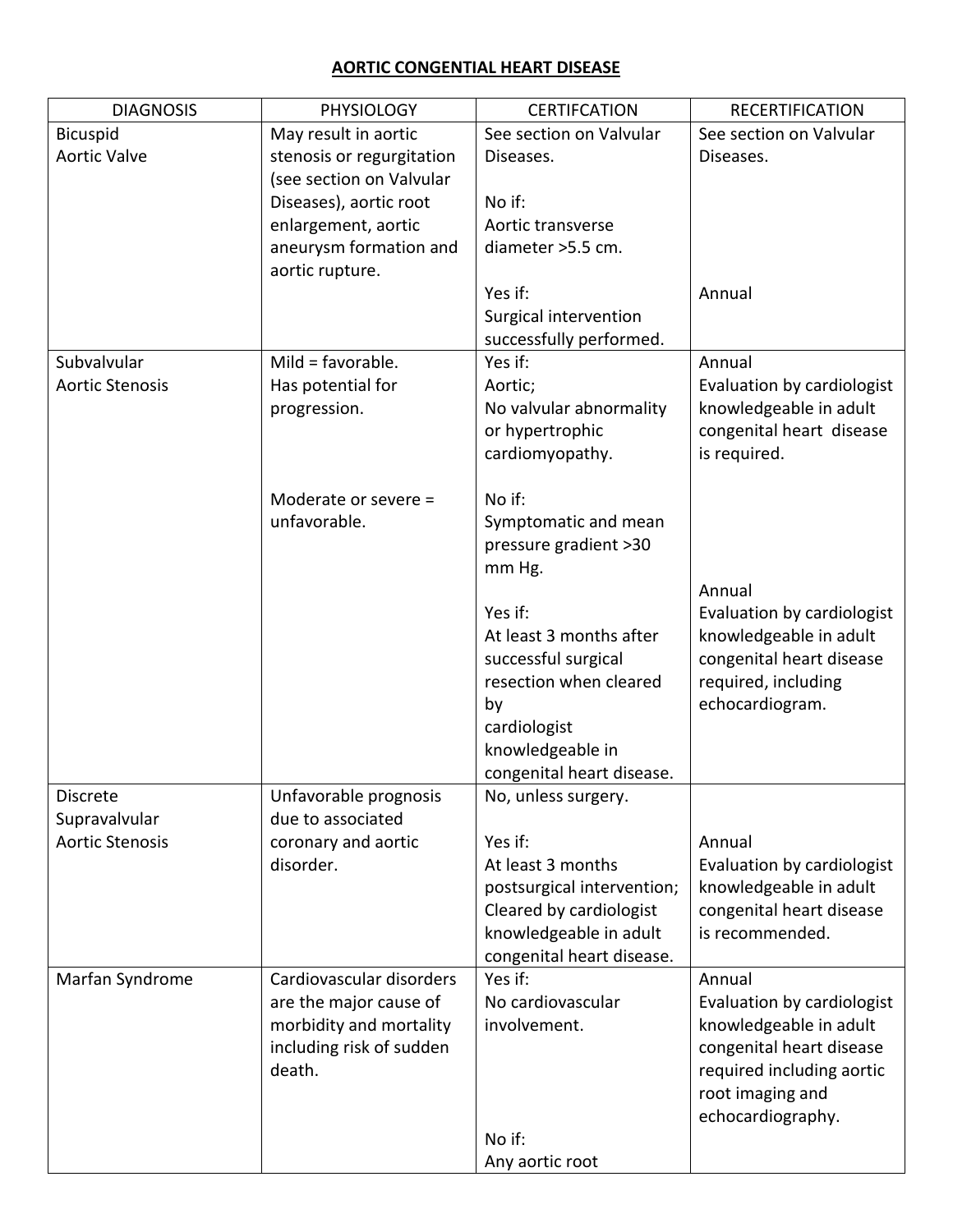| Marfan Syndrome (cont) | enlargement; Moderate    |
|------------------------|--------------------------|
|                        | or more severe aortic    |
|                        | regurgitation; > mild    |
|                        | mitral                   |
|                        | regurgitation related to |
|                        | mitral valve prolapse;   |
|                        | LV dysfunction with EF   |
|                        | <40% and no associated   |
|                        | valve disease.           |

# <span id="page-10-0"></span>**AORTIC REGURGITATION**

| <b>DIAGNOSIS</b>   | <b>PHYSIOLOGY</b> | <b>CERTIFCATION</b>      | <b>RECERTIFICATION</b> |
|--------------------|-------------------|--------------------------|------------------------|
| <b>Mild Aortic</b> |                   | Yes, if                  | Annual                 |
| Regurgitation      |                   | asymptomatic.            | Echocardiogram every   |
|                    |                   |                          | 2 to 3 years.          |
| Moderate Aortic    |                   | Yes, if:                 | Annual                 |
| Regurgitation      |                   | Normal LV function;      | Echocardiogram every   |
|                    |                   | No or mild LV            | 2 to 3 years.          |
|                    |                   | enlargement.             |                        |
| Severe Aortic      |                   | Yes if:                  | Every 6 months         |
| Regurgitation      |                   | Asymptomatic;            | Echocardiogram every   |
|                    |                   | Normal LV function       | 6 to 12 months.        |
|                    |                   | $(EF = 50\%);$           |                        |
|                    |                   | LV dilatation            |                        |
|                    |                   | (LVEDD <60mm,            |                        |
|                    |                   | LVESD <50mm).            |                        |
|                    |                   |                          |                        |
|                    |                   | If LVEDD = $60$ mm or    | Every 4.-6 months      |
|                    |                   | $LVESD = 50mm.$          | Echocardiogram every   |
|                    |                   |                          | 4.-6 months if no      |
|                    |                   | No if:                   | surgery performed.     |
|                    |                   | Symptoms;                |                        |
|                    |                   | Unable to complete       |                        |
|                    |                   | Bruce protocol Stage II; |                        |
|                    |                   | Reduced EF <50%,         |                        |
|                    |                   | LV dilatation            |                        |
|                    |                   | LVEDD >70mm              |                        |
|                    |                   | or LVESD >55mm.          |                        |
|                    |                   |                          |                        |
|                    |                   | Yes if:                  | Annual                 |
|                    |                   | Valve surgery and at     |                        |
|                    |                   | least 3 months post      |                        |
|                    |                   | surgery;                 |                        |
|                    |                   | Asymptomatic;            |                        |
|                    |                   | Cleared by cardiologist. |                        |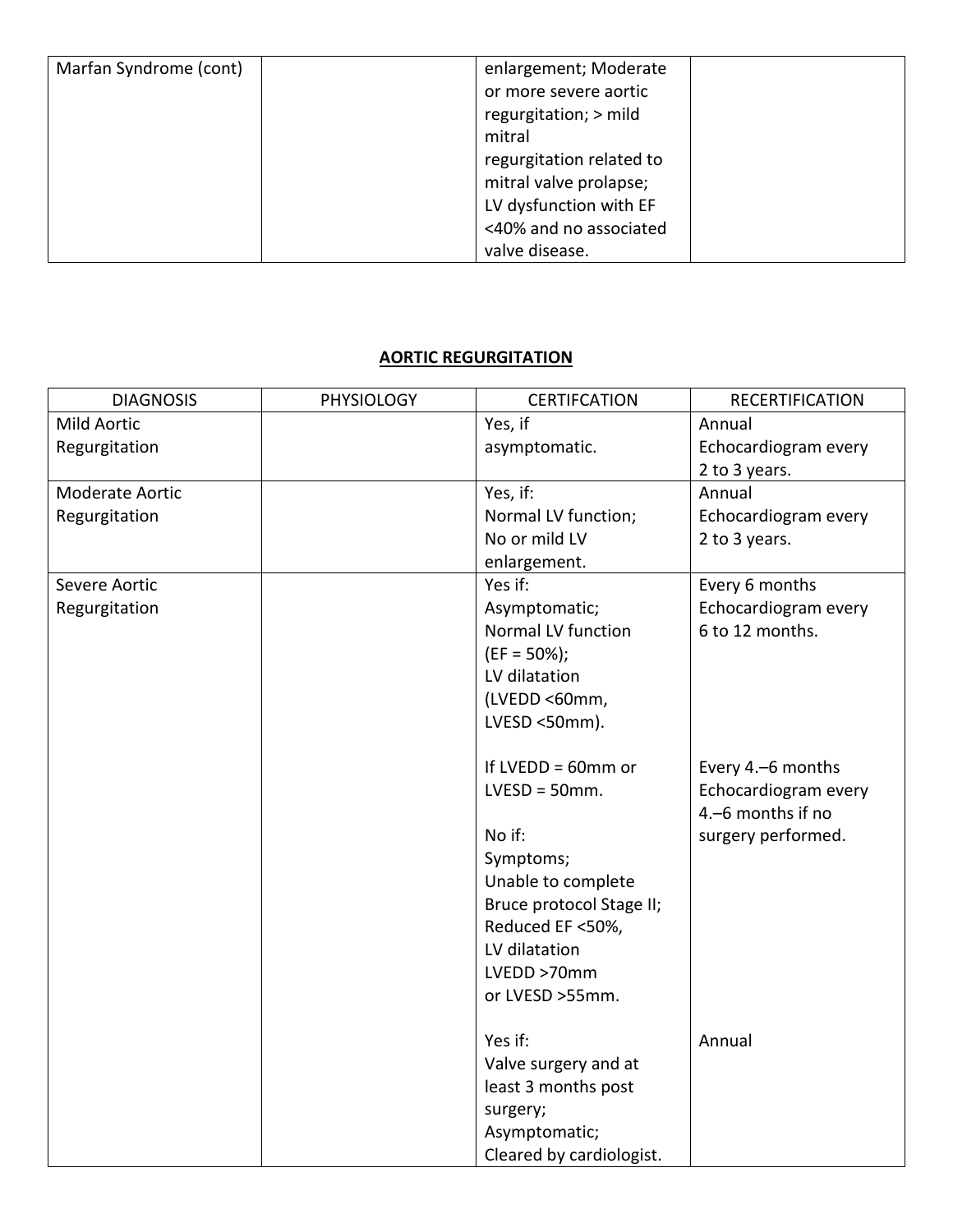#### <span id="page-11-0"></span>**AORTIC STENOSIS**

| <b>DIAGNOSIS</b>                                                          | <b>PHYSIOLOGY</b>                                                                                                                                                                                                                    | <b>CERTIFCATION</b>                                                                                                                           | <b>RECERTIFICATION</b>                                    |
|---------------------------------------------------------------------------|--------------------------------------------------------------------------------------------------------------------------------------------------------------------------------------------------------------------------------------|-----------------------------------------------------------------------------------------------------------------------------------------------|-----------------------------------------------------------|
| <b>Mild Aortic Stenosis</b><br>(AVA > 1.5 cm2)                            | If symptoms are<br>consistent with aortic<br>stenosis but calculated<br>valve area suggests<br>mild aortic stenosis, the<br>severity of the stenosis<br>and an alternative<br>explanation for<br>symptoms needs to be<br>reassessed. | Yes, if<br>Asymptomatic.                                                                                                                      | Annual<br>Echocardiogram every 5<br>years.                |
| Moderate Aortic<br><b>Stenosis</b><br>$(AVA \square 1.0-1.5 \text{ cm2})$ |                                                                                                                                                                                                                                      | Yes, if:<br>Asymptomatic;<br>Yes if:<br>At least 3 months                                                                                     | Annual<br>Echocardiogram every 1<br>to 2 years.<br>Annual |
|                                                                           |                                                                                                                                                                                                                                      | after surgery.<br>No if:<br>Angina, heart<br>failure, syncope;<br>Atrial fibrillation;<br>LV dysfunction<br>with EF <50%;<br>Thromboembolism. |                                                           |
| Severe Aortic<br><b>Stenosis</b><br>(AVA <1.0 cm2)                        |                                                                                                                                                                                                                                      | No, irrespective of<br>symptoms or LV<br>function.<br>Yes, if at least 3<br>months after<br>surgery.                                          | Annual                                                    |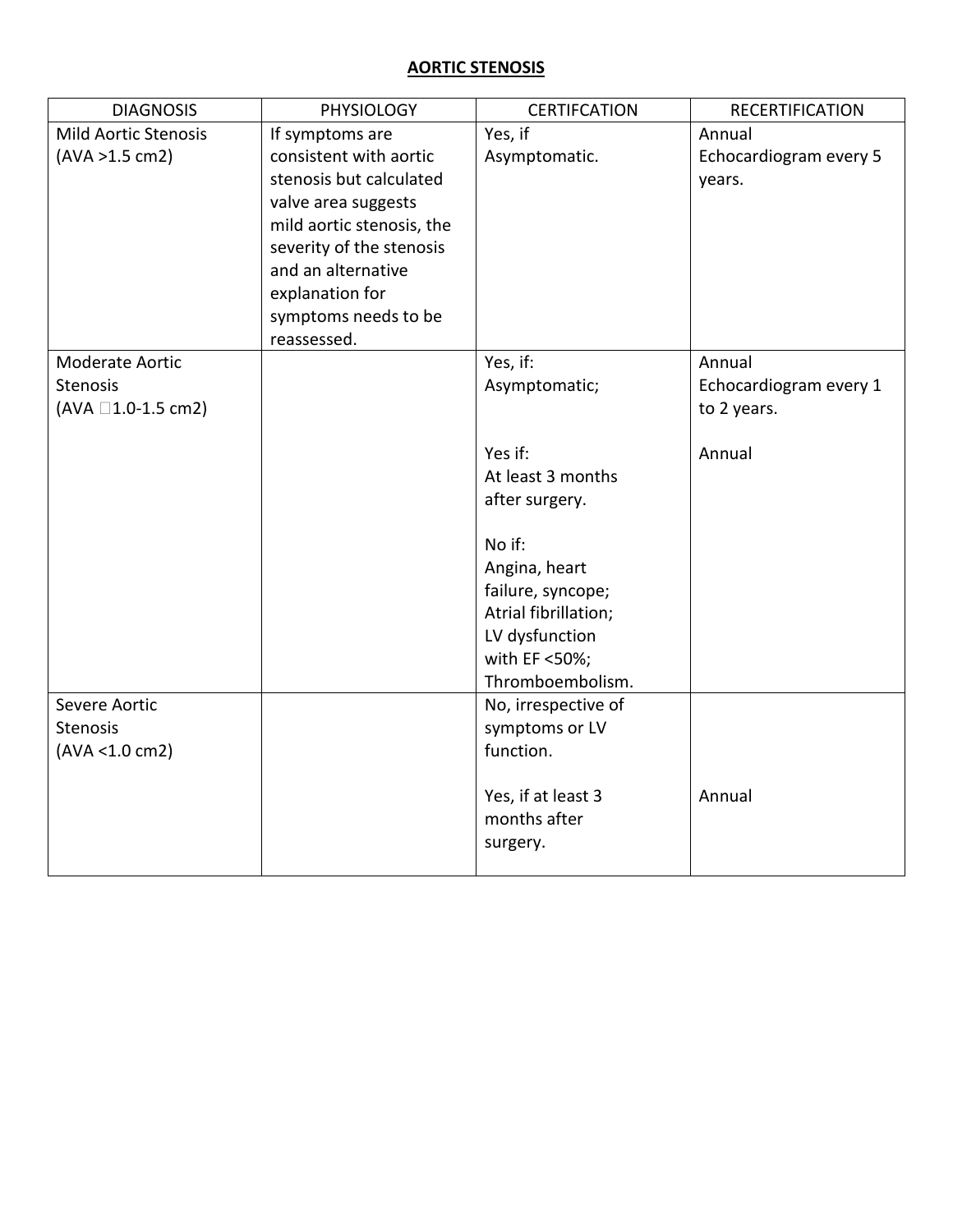## <span id="page-12-0"></span>**ATRIAL SEPTAL DEFECTS**

| <b>DIAGNOSIS</b>                                            | <b>PHYSIOLOGY</b>                                 | <b>CERTIFCATION</b>                                                                                                                                                                                                                                                                                                                                                                       | <b>RECERTIFICATION</b>                                                                                                              |
|-------------------------------------------------------------|---------------------------------------------------|-------------------------------------------------------------------------------------------------------------------------------------------------------------------------------------------------------------------------------------------------------------------------------------------------------------------------------------------------------------------------------------------|-------------------------------------------------------------------------------------------------------------------------------------|
| <b>Atrial Septal Defect</b><br>$(ASD)$ :<br>Ostium Secundum | Small ASD = favorable                             | Yes if asymptomatic                                                                                                                                                                                                                                                                                                                                                                       | Annual<br>Evaluation by cardiologist<br>knowledgeable in<br>congential heart disease<br>including chocardiogram.                    |
|                                                             | Moderate to large ASD =<br>unfavorable            | No if:<br>Symptoms of dyspnea,<br>palpitations or a<br>paradoxical embolus;<br>Pulmonary hypertension;<br>Right-to-left shunt;<br>Pulmonary to ystemic<br>flow ratio >1.5 to 1.<br>Yes if:<br>At least 3 months after<br>surgery or at least 4<br>weeks after device<br>closure; Asymptomatic<br>and clearance by a<br>cardiologist<br>knowledgeable in adult<br>congenital heart disease | Annual<br>Evaluation by cardiologist<br>knowledgeable in<br>congential heart disease<br>every 2 years                               |
| ASD:<br><b>Ostium Primum</b>                                | Small $ASD =$<br>favorable prognosis.             | Yes if:<br>Asymptomatic.                                                                                                                                                                                                                                                                                                                                                                  | Annual<br>Evaluation by cardiologist<br>knowledgeable in adult<br>congenital heart disease<br>required including<br>echocardiogram. |
|                                                             | Moderate to large ASD<br>= unfavorable prognosis. | No if:<br>Symptoms of dyspnea,<br>palpitations or a<br>paradoxical embolus;<br>Echo-Doppler<br>demonstrates<br>pulmonary artery<br>pressure >50% systemic;<br>Echo-Doppler<br>demonstrates<br>right-to-left shunt;<br>Pulmonary to systemic<br>flow ratio greater than<br>$1.5$ to $1$ ;<br>Heart block on an                                                                             |                                                                                                                                     |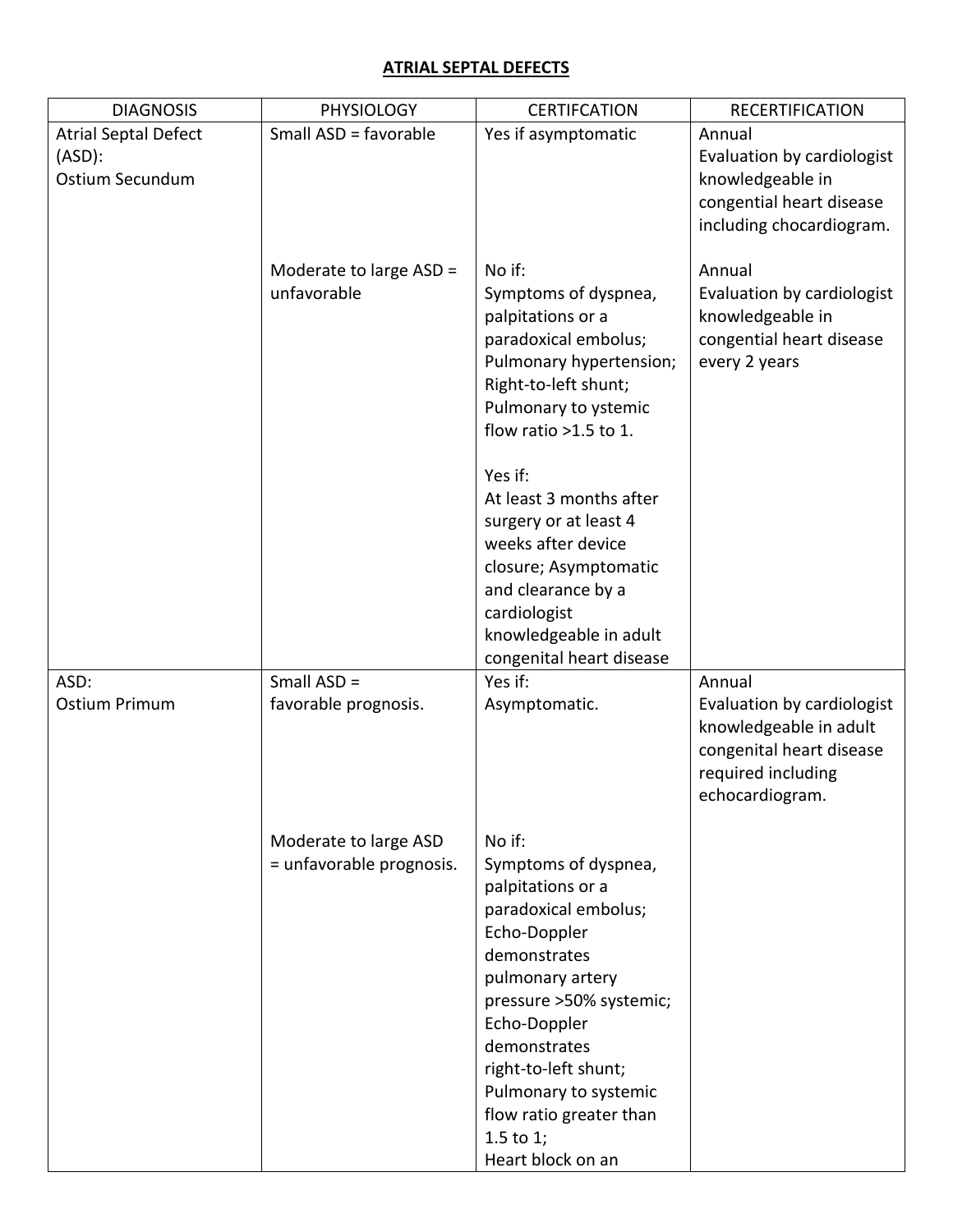|                                                           |                                                                                                                                                                                                                                 | electrocardiogram;<br>More than mild mitral<br>valve regurgitation;<br>Left ventricular outflow<br>tract obstruction with a<br>gradient >30 mm Hg.                                                                                                                                                                                                                                                                                                            |                                                                                             |
|-----------------------------------------------------------|---------------------------------------------------------------------------------------------------------------------------------------------------------------------------------------------------------------------------------|---------------------------------------------------------------------------------------------------------------------------------------------------------------------------------------------------------------------------------------------------------------------------------------------------------------------------------------------------------------------------------------------------------------------------------------------------------------|---------------------------------------------------------------------------------------------|
| ASD:<br>Ostium Primum (cont.)                             |                                                                                                                                                                                                                                 | Yes if:<br>At least 3 months after<br>surgical intervention if<br>none<br>of the above disqualifying<br>criteria;<br>No symptomatic<br>arrhythmia<br>and no significant<br>residual<br>shunt;<br>Cleared by cardiologist<br>knowledgeable in adult<br>congenital heart disease.                                                                                                                                                                               | Annual<br>Evaluation by cardiologist<br>knowledgeable in adult<br>congenital heart disease. |
| <b>Sinus</b><br>Venosus<br><b>Atrial Septal</b><br>Defect | Usually associated<br>with anomalous<br>pulmonary venous<br>connection.<br>Prognosis depends on<br>size of atrial septal<br>defect.<br>Commonly associated<br>with sinus node<br>dysfunction,<br>particularly after<br>surgery. | Yes if:<br>Small shunt and<br>hemodynamically<br>insignificant.<br>No if:<br>Symptoms of dyspnea,<br>palpitations or a<br>paradoxical embolus;<br>Echo-Doppler<br>examination<br>demonstrating<br>pulmonary<br>artery pressure greater<br>than 50% systemic;<br>Echo-Doppler<br>examination<br>demonstrating a right-to-<br>left shunt;<br>Pulmonary to systemic<br>flow<br>ratio greater than 1.5 to<br>1;<br>Heart block or sinus node<br>dysfunction on an | Annual<br>Evaluation by cardiologist<br>knowledgeable in adult<br>congenital heart disease. |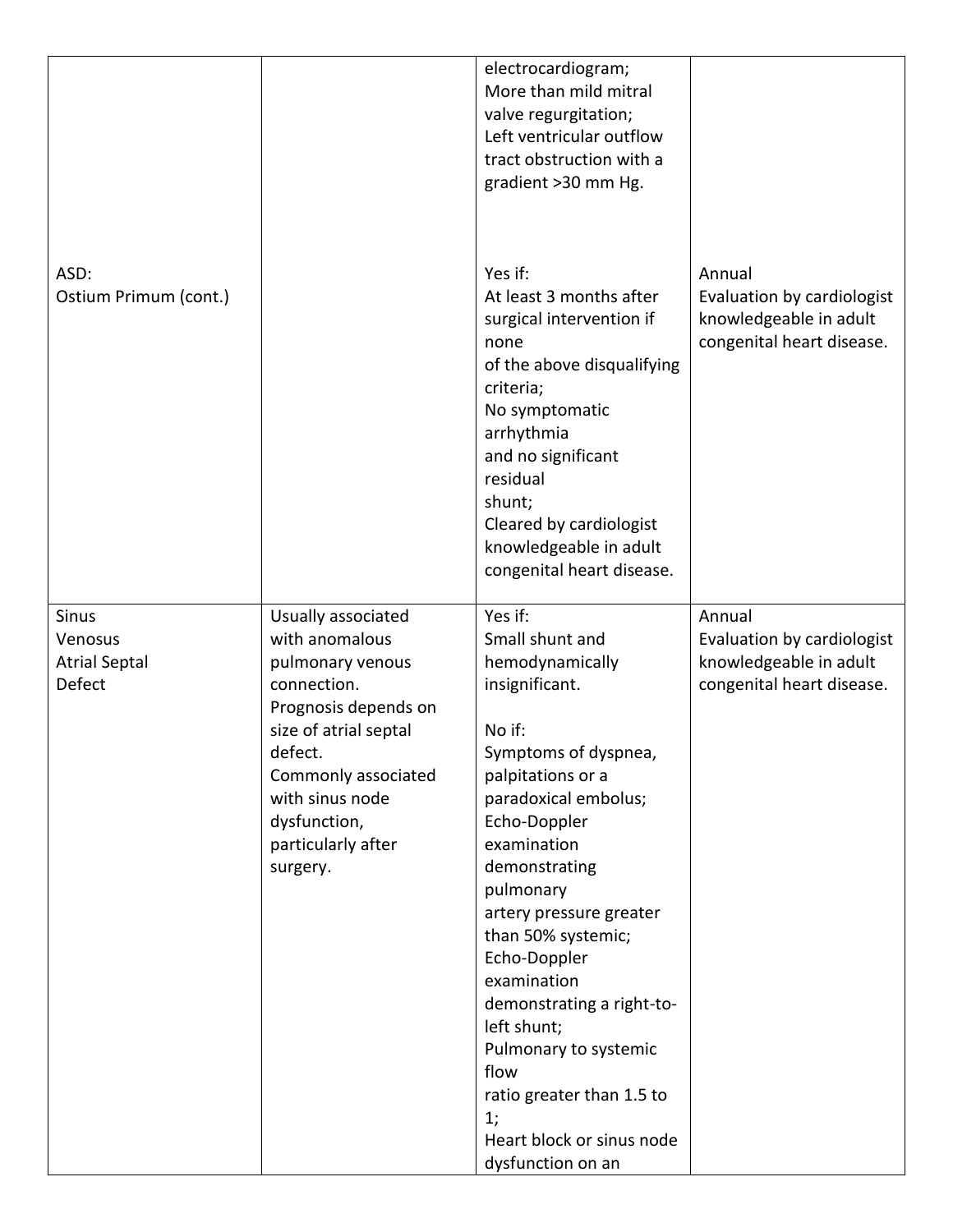|  | electrocardiogram.        | Annual                     |
|--|---------------------------|----------------------------|
|  |                           | Evaluation by cardiologist |
|  | Yes if:                   | knowledgeable in adult     |
|  | At least 3 months after   | congenital heart disease,  |
|  | surgical intervention;    | including Holter Monitor.  |
|  | Hemodynamics are          |                            |
|  | favorable;                |                            |
|  | Cleared by cardiologist   |                            |
|  | knowledgeable in adult    |                            |
|  | congenital heart disease. |                            |
|  |                           |                            |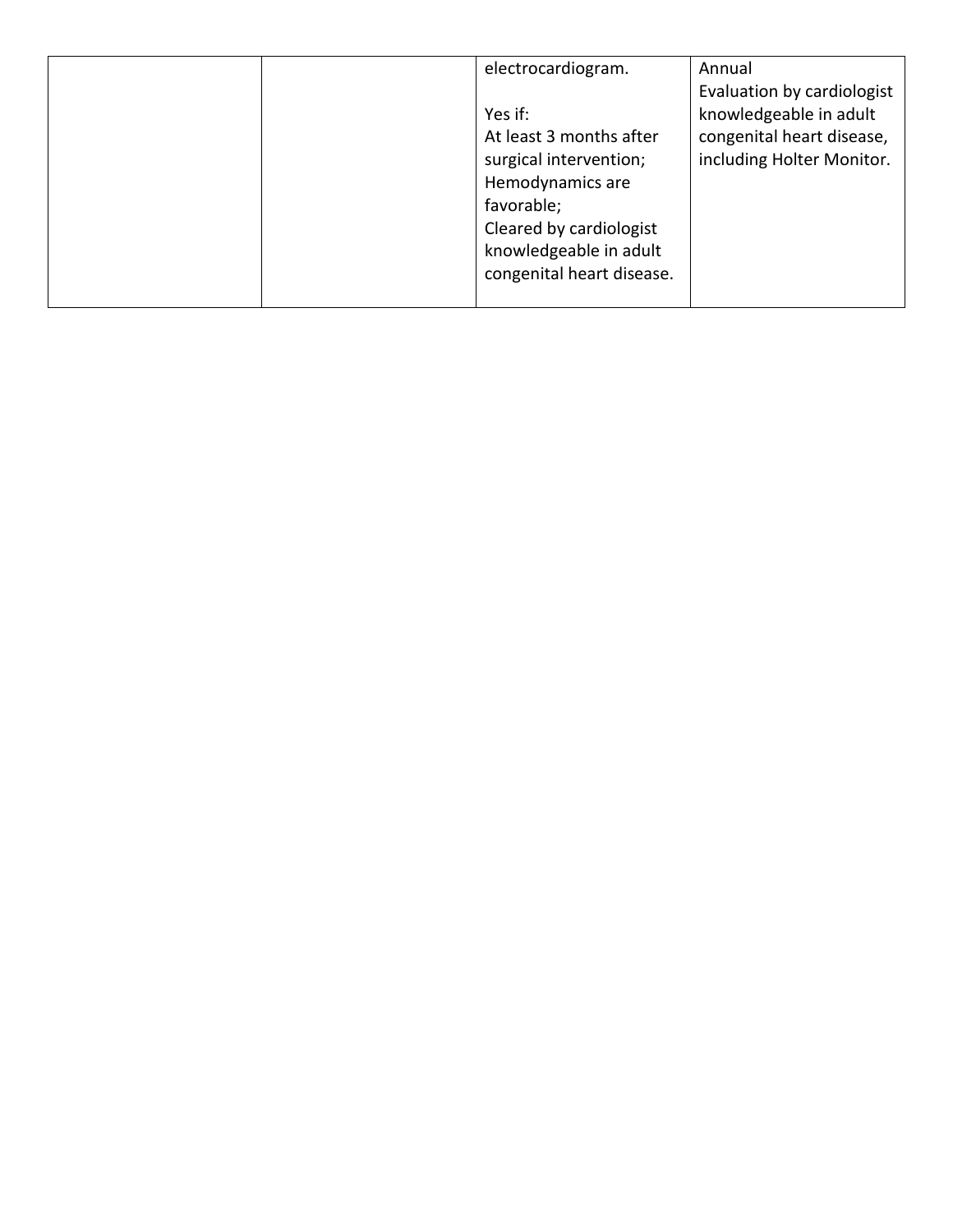## <span id="page-15-0"></span>**BUNDLE BRANCH BLOCKS AND HEMIBLOCKS**

| <b>DIAGNOSIS</b>           | <b>PHYSIOLOGY</b>           | <b>CERTIFCATION</b>   | <b>RECERTIFICATION</b> |
|----------------------------|-----------------------------|-----------------------|------------------------|
| <b>Bundle Branch Block</b> | Progression of disease in   | Yes if:               | Every 2 years          |
| Axis Deviation             | the conduction system       | Asymptomatic.         |                        |
|                            | can lead to third degree    | (Depends on risk      |                        |
|                            | heart block with total loss | from underlying heart |                        |
|                            | of electrical connection    | disease.)             |                        |
|                            | between the atria and       |                       |                        |
|                            | ventricles causing          | Yes, if treated for   | Annual                 |
|                            | syncope or sudden death.    | symptomatic disease   |                        |
|                            |                             | (see pacemaker);      |                        |
|                            |                             | No disqualifying      |                        |
|                            |                             | heart disease;        |                        |
|                            |                             | Cleared by            |                        |
|                            |                             | cardiologist.         |                        |
|                            |                             | No, if symptomatic.   |                        |

# <span id="page-15-1"></span>**CARDIOMYOPATHIES AND CONGESTIVE HEART FAILURE (CHF)**

| <b>DIAGNOSIS</b>          | <b>PHYSIOLOGY</b> | <b>CERTIFCATION</b>     | <b>RECERTIFICATION</b> |
|---------------------------|-------------------|-------------------------|------------------------|
| Hypertrophic              |                   | No.                     |                        |
| Cardiomyopathy            |                   |                         |                        |
| <b>Idiopathic Dilated</b> |                   | No, if symptomatic CHF. |                        |
| Cardiomyopathy and        |                   |                         |                        |
| Congestive Heart          |                   | No if:                  |                        |
| Failure                   |                   | Asymptomatic;           |                        |
|                           |                   | Ventricular arrhythmias |                        |
|                           |                   | present;                |                        |
|                           |                   | LVEF 50%.               |                        |
|                           |                   |                         |                        |
|                           |                   | No if:                  |                        |
|                           |                   | Asymptomatic;           |                        |
|                           |                   | No ventricular          |                        |
|                           |                   | arrhythmias;            |                        |
|                           |                   | LVEF <40%.              |                        |
|                           |                   |                         |                        |
|                           |                   |                         |                        |
|                           |                   |                         |                        |
|                           |                   | Yes if:                 | Annual                 |
|                           |                   | Asymptomatic;           | Requires annual        |
|                           |                   | No ventricular          | cardiology evaluation  |
|                           |                   | arrhythmias;            | including              |
|                           |                   | LVEF 40% to 50%.        | Echocardiography and   |
|                           |                   |                         | Holter monitoring.     |
| Restrictive               |                   | No                      |                        |
| Cardiomyopathy            |                   |                         |                        |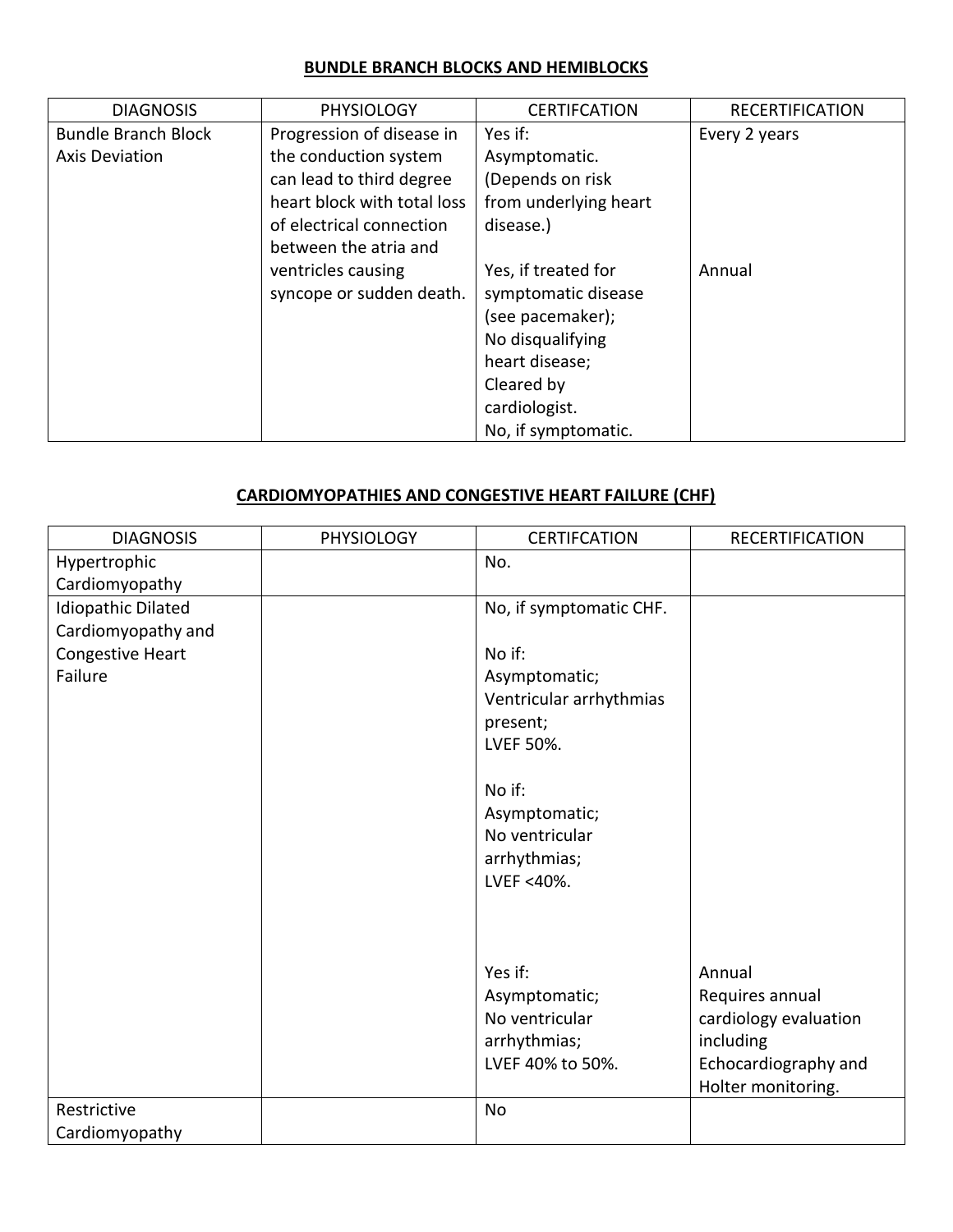## <span id="page-16-0"></span>**COMMERCIAL DRIVERS WITH KNOWN CORONARY HEART DISEASE (CHD)**

| <b>DIAGNOSIS</b>               | <b>PHYSIOLOGY</b>     | <b>CERTIFCATION</b>       | <b>RECERTIFICATION</b>                 |
|--------------------------------|-----------------------|---------------------------|----------------------------------------|
| Post Myocardial                | Risk of recurrent     | No if:                    |                                        |
| Infarction (MI)                | major cardiac event   | Recurrent angina          |                                        |
|                                | highest within the    | symptoms;                 |                                        |
|                                | first months post-MI. | Post-MI ejection fraction |                                        |
|                                | Drivers in a          | <40% (by echocardiogram   |                                        |
|                                | rehabilitation        | or                        |                                        |
|                                | program can receive   | ventriculogram);          |                                        |
|                                | comprehensive         | <b>Abnormal ETT</b>       |                                        |
|                                | secondary             | demonstrated              |                                        |
|                                | prevention therapy.   | prior to planned work     |                                        |
|                                |                       | return;                   |                                        |
|                                |                       | Ischemic changes on rest  |                                        |
|                                |                       | ECG;                      |                                        |
|                                |                       | Poor tolerance to current |                                        |
|                                |                       | cardiovascular            |                                        |
|                                |                       | medications.              |                                        |
|                                |                       | Yes if:                   | Annual                                 |
|                                |                       | At least 2 months post-   | Biennial ETT at minimum                |
|                                |                       | MI;                       | (If test positive or                   |
|                                |                       | Cleared by cardiologist;  | inconclusive, imaging                  |
|                                |                       | No angina;                | stress test may be                     |
|                                |                       | Post-MI ejection fraction | indicated). Cardiologist               |
|                                |                       | >40% (by echocardiogram   | examination                            |
|                                |                       | or                        | recommended.                           |
|                                |                       | ventriculogram);          |                                        |
|                                |                       | Tolerance to current      |                                        |
|                                |                       | cardiovascular            |                                        |
|                                |                       | medications.              |                                        |
| Angina Pectoris                | Lower end of          | Yes, if asymptomatic.     | Annual                                 |
|                                | spectrum among        |                           |                                        |
|                                | CHD patients for      | No if:                    | Biennial ETT at minimum                |
|                                | risk of adverse       | Rest angina or change in  | (If test positive or                   |
|                                | clinical outcomes.    | angina                    | inconclusive, imaging                  |
|                                | Condition usually     | pattern within 3 months   | stress test may be                     |
|                                | implies at least one  | of                        | indicated).                            |
|                                | coronary artery has   | examination;              | Cardiologist examination               |
|                                | hemodynamically       | Abnormal ETT;             | recommended.                           |
|                                | significant           | Ischemic changes on rest  |                                        |
|                                | narrowing.            | ECG;                      |                                        |
|                                |                       | Intolerance to            |                                        |
|                                |                       | cardiovascular            |                                        |
|                                |                       | therapy.                  |                                        |
| Post Percutaneous              | Rapid recovery for    | Yes if:                   | Annual                                 |
| Coronary Intervention<br>(PCI) | elective PCIs for     | At least 1 week after     | Recommend cardiologist<br>examination. |
|                                | stable angina.        | procedure;                |                                        |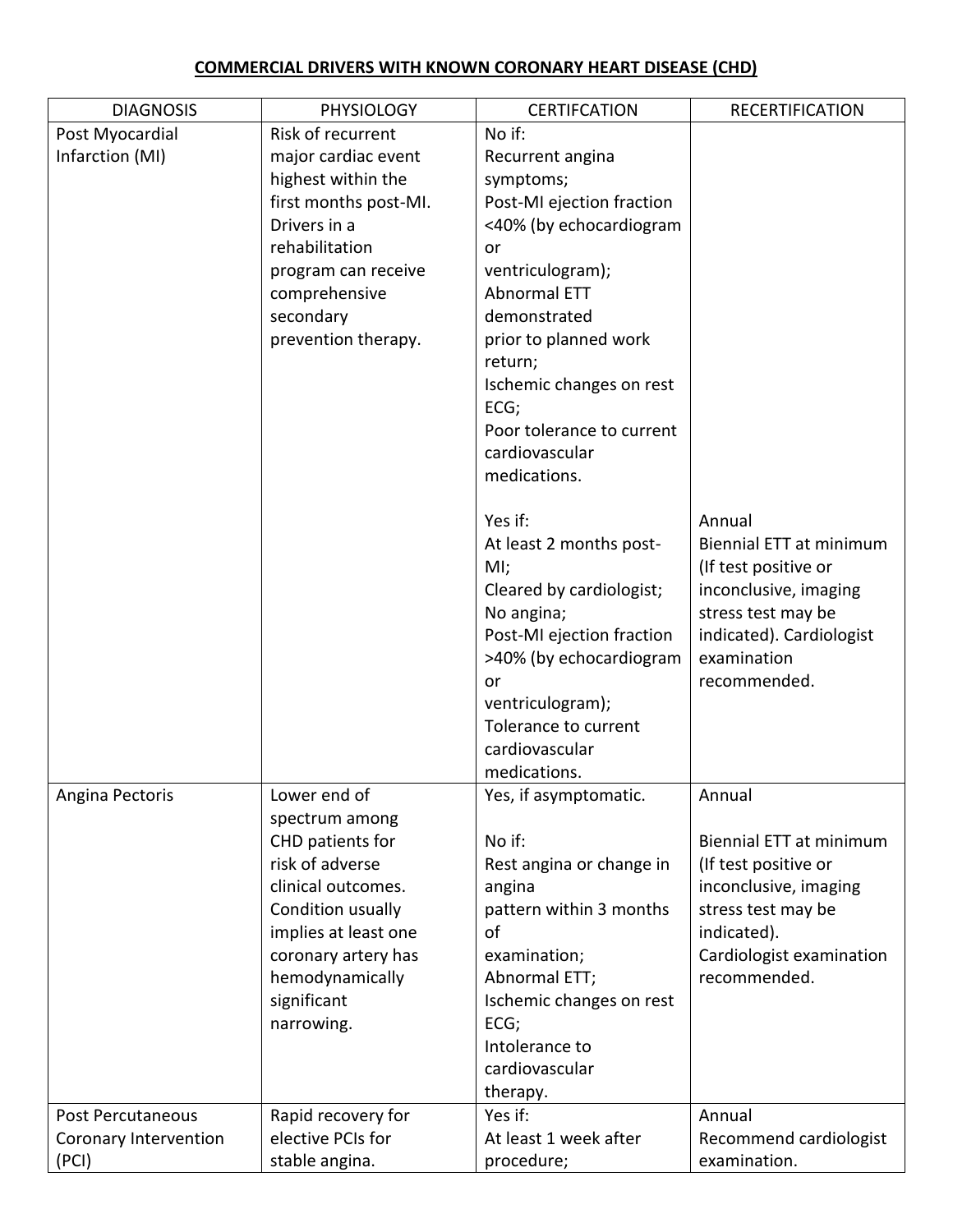|                       |                             | Approval by cardiologist;     |                            |
|-----------------------|-----------------------------|-------------------------------|----------------------------|
|                       |                             | Tolerance to medications      | Biennial ETT at minimum    |
| Post Percutaneous     | Delayed re-stenosis         |                               | (If test positive or       |
| Coronary Intervention | is the major PCI            | ETT 3 to 6 months after       | inconclusive, imaging      |
| (PCI) (cont)          | limitation and              | PCI.                          | stress test may be         |
|                       | requires intensive          |                               | indicated).                |
|                       | secondary                   | No if:                        |                            |
|                       | prevention.                 | Incomplete healing or         |                            |
|                       |                             | complication at vascular      |                            |
|                       |                             | access                        |                            |
|                       |                             | site;                         |                            |
|                       |                             | Rest angina;                  |                            |
|                       |                             | Ischemic ECG changes.         |                            |
| Post Coronary         | Delay in return to          | Yes if:                       | Annual                     |
| <b>Artery Bypass</b>  | work to allow sternal       | At least 3 months after       | After 5 years: Annual ETT. |
| Surgery (CABG)        | incision healing. Because   | CABG;                         | Imaging stress test may    |
|                       | of increasing risk of graft | LVEF $\square$ 40% post CABG; | be indicated.              |
|                       | closure over time, ETT is   | Approval by cardiologist;     |                            |
|                       | obtained.                   | Asymptomatic;                 |                            |
|                       |                             | Tolerance to medications.     |                            |

# <span id="page-17-0"></span>**COMMERCIAL DRIVERS WITHOUT KNOWN CORONARY HEART DISEASE (CHD)**

| <b>DIAGNOSIS</b>     | <b>PHYSIOLOGY</b>          | <b>CERTIFCATION</b>       | <b>RECERTIFICATION</b> |
|----------------------|----------------------------|---------------------------|------------------------|
| Asymptomatic,        | Low CHD event risk.        | Yes, if asymptomatic;     | Biennial               |
| healthy              | Assess for clinically      | Rarely disqualifying      |                        |
|                      | apparent risk factors.     | alone.                    |                        |
|                      | Use, when possible,        |                           |                        |
|                      | Framingham risk            |                           |                        |
|                      | score model to predict     |                           |                        |
|                      | 10-year CHD event risk.    |                           |                        |
|                      | Increasing age is a        |                           |                        |
|                      | surrogate marker for       |                           |                        |
|                      | increasing atherosclerotic |                           |                        |
|                      | plaque burden.             |                           |                        |
| Asymptomatic, high   | Sub-clinical coronary      | Yes if: asymptomatic.     | Annual                 |
| risk person (as      | atherosclerosis is a       |                           |                        |
| designated by CHD    | concern.                   | No if:                    |                        |
| risk-equivalent      | High-risk status           | Abnormal ETT;             |                        |
| condition)           | requires close physician   | Ischemic changes on ECG;  |                        |
| Asymptomatic,        | follow-up                  | Functional incapacitation |                        |
| high risk person >45 | and aggressive             | by                        |                        |
| years with multiple  | comprehensive risk         | one of conditions.        |                        |
| risk factors for CHD | factor management.         |                           |                        |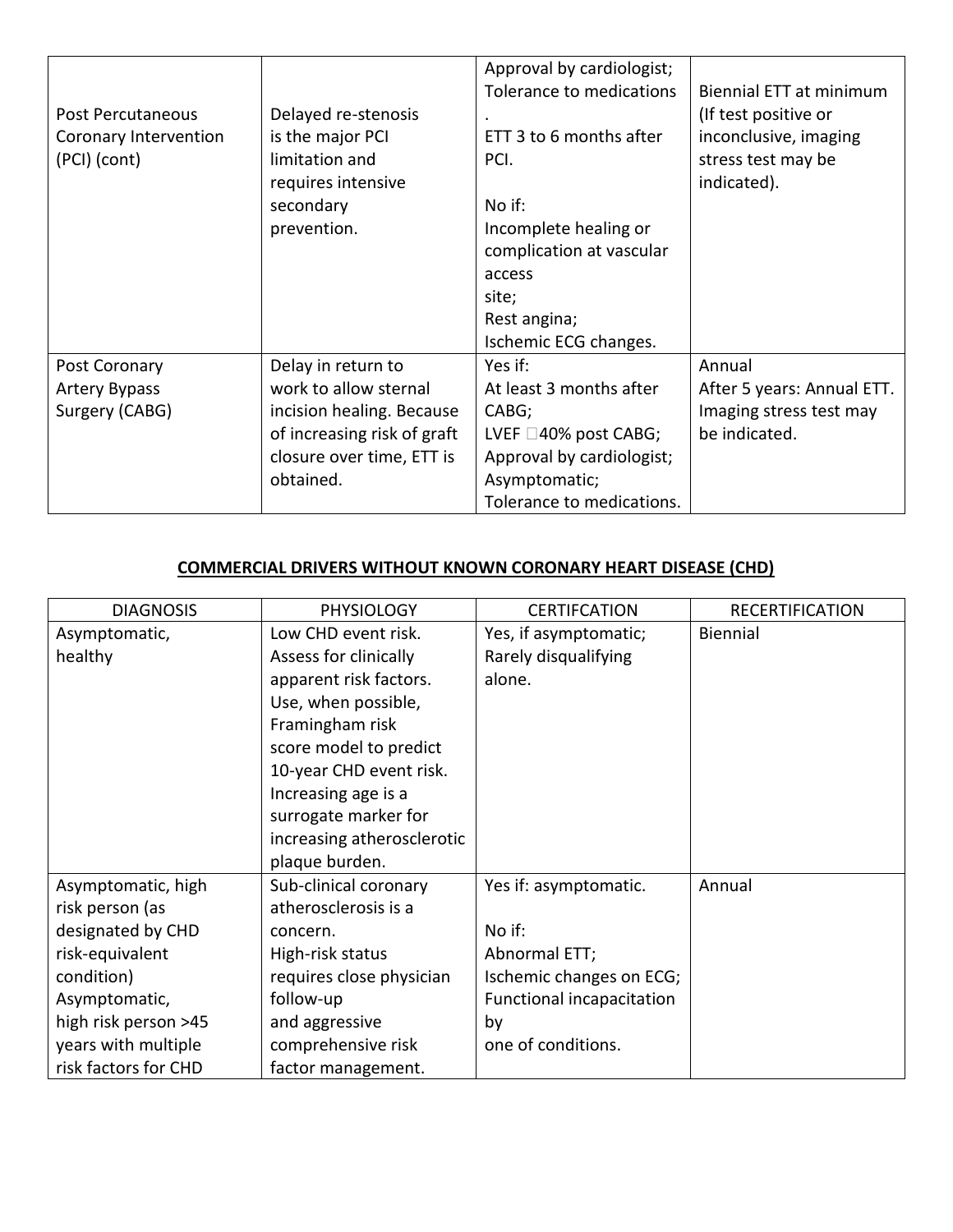## <span id="page-18-0"></span>**CONGENITAL HEART DISEASE**

| <b>DIAGNOSIS</b>        | <b>PHYSIOLOGY</b>       | <b>CERTIFCATION</b>       | <b>RECERTIFICATION</b>     |
|-------------------------|-------------------------|---------------------------|----------------------------|
| <b>Patent Ductus</b>    | Small = favorable.      | Yes, if small shunt.      | Annual                     |
| Arteriosus              |                         |                           |                            |
| (PDA)                   | Moderate to large =     | No if:                    |                            |
|                         | unfavorable             | Symptoms of dyspnea or    |                            |
|                         |                         | palpitations;             |                            |
|                         |                         | Pulmonary hypertension;   |                            |
|                         |                         | Right to left shunt;      |                            |
|                         |                         | Progressive LV            |                            |
|                         |                         | enlargement or            |                            |
|                         |                         | decreased systolic        |                            |
|                         |                         | function.                 |                            |
|                         |                         | Yes if:                   |                            |
|                         |                         | At least 3 months after   | Annual                     |
|                         |                         | surgery or 1 month after  | Should have evaluation     |
|                         |                         | device closure;           | by cardiologist            |
|                         |                         | None of above             | knowledgeable              |
|                         |                         | disqualifying criteria;   | in adult congenital heart  |
|                         |                         | Cleared by cardiologist   | disease.                   |
|                         |                         | knowledgeable in adult    |                            |
|                         |                         | congenital heart disease. |                            |
| Coarctation of          | Mild = $favorable$ .    | Yes if:                   | Annual                     |
| the Aorta               |                         | Mild and unoperated;      | Evaluation by cardiologist |
|                         |                         | BP controlled;            | knowledgeable in adult     |
|                         |                         | No associated             | congenital heart disease   |
|                         |                         | disqualifying             | recommended.               |
|                         |                         | disease.                  |                            |
|                         | Moderate or severe =    | No                        |                            |
|                         | unfavorable prognosis.  |                           |                            |
| Coarctation of          | Unfavorable prognosis   | Yes, if                   | Annual                     |
| the Aorta after         | with persistent risk of | perfect repair            | Evaluation by cardiologist |
| intervention            | cardiovascular events.  |                           | knowledgeable in adult     |
|                         |                         |                           | congenital heart disease   |
|                         |                         |                           | required.                  |
| Other causes of         | Double chambered right  | Yes if:                   | Annual                     |
| right ventricular       | ventricle.              | Hemodynamic data and      | Recommend evaluation       |
| outflow obstruction in  | Infundibular pulmonary  | criteria similar to       | by cardiologist            |
| persons with congenital | stenosis.               | individuals with isolated | knowledgeable              |
| heart disease           | Supravalvar pulmonary   | pulmonary valve stenosis  | in adult congenital heart  |
|                         | stenosis.               | who are eligible for      | disease.                   |
|                         | Pulmonary artery        | certification.            |                            |
|                         | stenosis.               |                           |                            |
|                         |                         |                           |                            |
|                         |                         |                           |                            |
|                         |                         |                           |                            |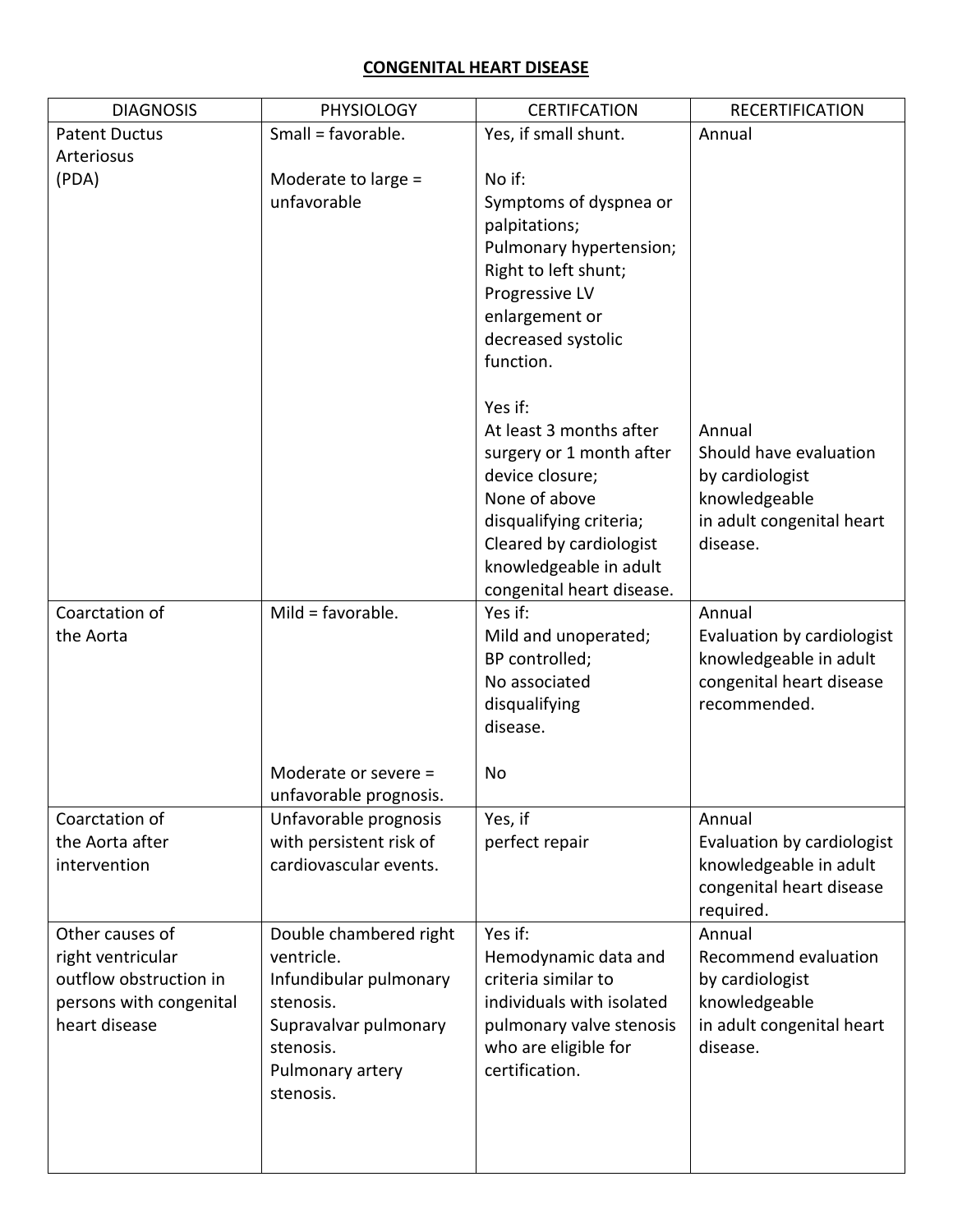| <b>Pulmonary Valve</b> | Mild and moderate =     | Yes, if mild or moderate.                   | Annual                     |
|------------------------|-------------------------|---------------------------------------------|----------------------------|
| Stenosis (PS)          | favorable.              |                                             | Evaluation by cardiologist |
|                        |                         |                                             | knowledgeable in adult     |
|                        |                         | No if:                                      | congenital heart disease.  |
|                        | Severe PS may be        | Symptoms of dyspnea,                        |                            |
|                        | unfavorable, associated | palpitations or syncope;                    |                            |
|                        | with arrhythmias and    | Pulmonary valve peak                        |                            |
|                        | rarely sudden death.    | gradient >50 mm Hg with                     |                            |
|                        |                         | normal output;                              |                            |
|                        |                         | RV pressure >50%                            |                            |
|                        |                         | systemic pressure;                          |                            |
|                        |                         | >mild RVH;                                  |                            |
|                        |                         | >mild RV dysfunction;                       |                            |
|                        |                         | >moderate pulmonary<br>valve regurgitation; |                            |
|                        |                         | Main pulmonary artery                       |                            |
|                        |                         | >5 cm.                                      |                            |
|                        |                         |                                             | Annual                     |
|                        |                         | Yes if:                                     | Recommend evaluation       |
|                        |                         | 3 months after surgical                     | by cardiologist            |
|                        |                         | valvotomy or 1 month                        | knowledgeable              |
|                        |                         | after balloon                               | in adult congenital heart  |
|                        |                         | valvuloplasty;                              | disease.                   |
|                        |                         | None of above                               |                            |
|                        |                         | disqualifying criteria;                     |                            |
|                        |                         | Cleared by cardiologist                     |                            |
|                        |                         | knowledgeable in adult                      |                            |
|                        |                         | congenital heart disease.                   |                            |
| Ebstein                | Mild = $favorable$ .    | Yes if:                                     | Annual                     |
| Anomaly                |                         | Mild;                                       | Evaluation by cardiologist |
|                        |                         | Asymptomatic;                               | knowledgeable in adult     |
|                        |                         | No intracardiac lesions;<br>No shunt;       | congenital heart disease.  |
|                        |                         | No symptomatic                              |                            |
|                        |                         | arrhythmia or accessory                     |                            |
|                        |                         | conduction;                                 |                            |
|                        |                         | Only mild cardiac                           |                            |
|                        |                         | enlargement;                                |                            |
|                        |                         | Only mild RV dysfunction.                   |                            |
|                        |                         |                                             |                            |
|                        |                         | No if:                                      | Annual                     |
|                        | Moderate and severe     |                                             | Echocardiogram and         |
|                        | variants = unfavorable. | Yes if:                                     | evaluation by cardiologist |
|                        |                         | At least 3 months                           | knowledgeable in adult     |
|                        |                         | postsurgical                                | congenital heart disease   |
|                        |                         | intervention;                               | required.                  |
|                        |                         | None of above                               |                            |
|                        |                         | disqualifying features.                     |                            |
|                        |                         |                                             |                            |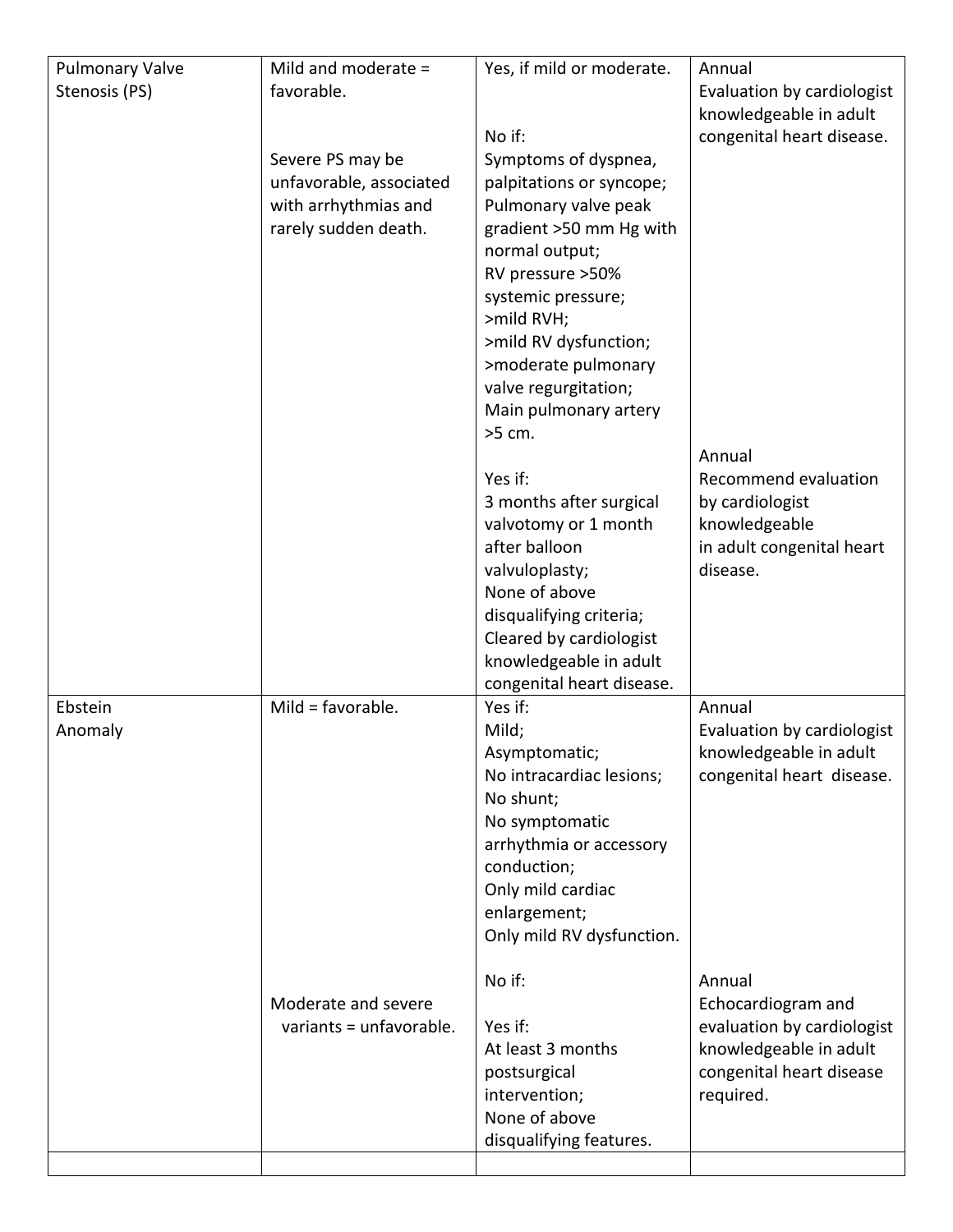| Tetralogy of      | Unfavorable in the     | No, if uncorrected.                |                                            |
|-------------------|------------------------|------------------------------------|--------------------------------------------|
| Fallot            | unrepaired state.      |                                    |                                            |
|                   |                        |                                    | Annual                                     |
|                   | Repaired = variable    | Yes if:                            | Evaluation by cardiologist                 |
|                   | prognosis.             | Excellent result obtained          | knowledgeable in adult                     |
|                   |                        | from surgery;                      | congenital heart disease                   |
|                   |                        | Asymptomatic;                      | required, including EKG,                   |
|                   |                        | No significant pulmonary           | 24-hour Holter Monitor,                    |
|                   |                        | or tricuspid valve                 | exercise testing, Doppler                  |
|                   |                        | regurgitation;                     | Echocardiogram.                            |
|                   |                        | No pulmonary stenosis;             |                                            |
|                   |                        | No history of                      |                                            |
|                   |                        | arrhythmias;<br>No residual shunt. |                                            |
| Transposition of  | Unfavorable if         | No                                 |                                            |
| the Great Vessels | uncorrectable.         |                                    |                                            |
|                   |                        |                                    |                                            |
|                   | Atrial switch repair   | <b>No</b>                          |                                            |
|                   | (Mustard or Senning    |                                    |                                            |
|                   | procedures).           |                                    |                                            |
|                   | Unfavorable long-term  |                                    |                                            |
|                   | prognosis.             |                                    |                                            |
|                   |                        |                                    |                                            |
|                   | After Rastelli repair. | Yes if:                            | Annual                                     |
|                   |                        | Asymptomatic and                   | Evaluation by cardiologist                 |
|                   |                        | excellent result obtained          | knowledgeable in adult                     |
|                   |                        | from surgery                       | congenital heart disease.                  |
|                   |                        | No if:                             |                                            |
|                   |                        |                                    |                                            |
|                   | After arterial switch  | No                                 |                                            |
|                   | repair, prognosis      | (Data currently not                |                                            |
|                   | appears favorable.     | sufficient to support              |                                            |
|                   |                        | qualification in this              |                                            |
|                   |                        | group).                            |                                            |
| Congenitally      | 95% have associated    | Yes if:                            | Annual                                     |
| Corrected         | intracardiac lesions.  | None of below                      | Required annual                            |
| Transposition     | Conduction system is   | disqualifying criteria.            | evaluation by                              |
|                   | inherently abnormal.   |                                    | cardiologist                               |
|                   |                        |                                    | knowledgeable in adult                     |
|                   |                        |                                    | congenital heart disease                   |
|                   |                        |                                    | and echocardiography<br>and 24-hour Holter |
|                   |                        |                                    | Monitor.                                   |
|                   |                        | No if:                             |                                            |
|                   |                        | Symptoms of dyspnea,               |                                            |
|                   |                        | palpitations, syncope or           |                                            |
|                   |                        | paradoxical embolus;               |                                            |
|                   |                        | Intracardiac lesion such           |                                            |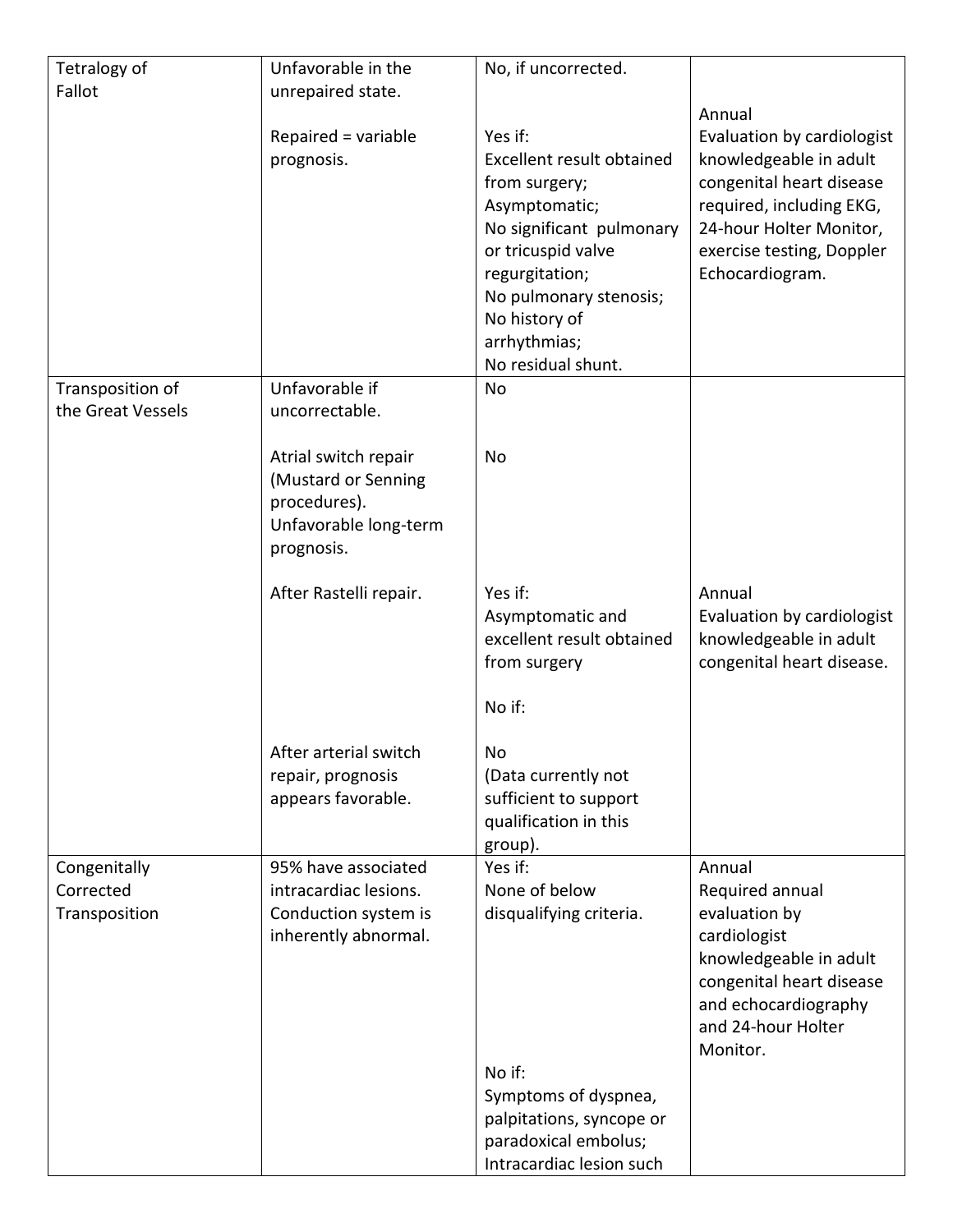|                      | as VSD;                    |                           |
|----------------------|----------------------------|---------------------------|
|                      | >moderate pulmonary        |                           |
|                      | stenosis with a            |                           |
| Congenitally         | pulmonary ventricular      |                           |
| Corrected            | Pressure >50% systemic;    |                           |
| Transposition (cont) | >mild RV or LV             |                           |
|                      | enlargement                |                           |
|                      | or dysfunction;            |                           |
|                      | Moderate or greater        |                           |
|                      | tricuspid valve (systemic  |                           |
|                      | atrioventricular           |                           |
|                      | valve) regurgitation;      |                           |
|                      | History of atrial or       |                           |
|                      | ventricular arrhythmia;    |                           |
|                      | ECG with heart block;      |                           |
|                      | Right-to-left shunt or     |                           |
|                      | significant residual left- | Annual                    |
|                      | to-right shunt.            | Evaluation by             |
|                      |                            | cardiologist              |
|                      | Yes if:                    | knowledgeable in adult    |
|                      | At least 3 months after    | congenital heart disease. |
|                      | surgery;                   |                           |
|                      | None of above              |                           |
|                      | disqualifying criteria;    |                           |
|                      | Prosthetic valve.-must     |                           |
|                      | meet requirements for      |                           |
|                      | that valve;                |                           |
|                      | Cleared by cardiologist    |                           |
|                      | knowledgeable in adult     |                           |
|                      | congenital heart disease.  |                           |

# <span id="page-21-0"></span>**HEART TRANSPLANTATION**

| <b>DIAGNOSIS</b> | <b>PHYSIOLOGY</b>     | <b>CERTIFCATION</b>       | <b>RECERTIFICATION</b>    |
|------------------|-----------------------|---------------------------|---------------------------|
| Heart            | Special attention to: | Yes if:                   | <b>Biannual</b>           |
| Transplantation  | Accelerated           | At least 1 year           | Clearance by cardiologist |
|                  | atherosclerosis,      | posttransplant;           | required.                 |
|                  | transplant rejection, | Asymptomatic;             |                           |
|                  | general health.       | Stable on medications;    |                           |
|                  |                       | No rejection;             |                           |
|                  |                       | Consent from cardiologist |                           |
|                  |                       | to drive commercially     |                           |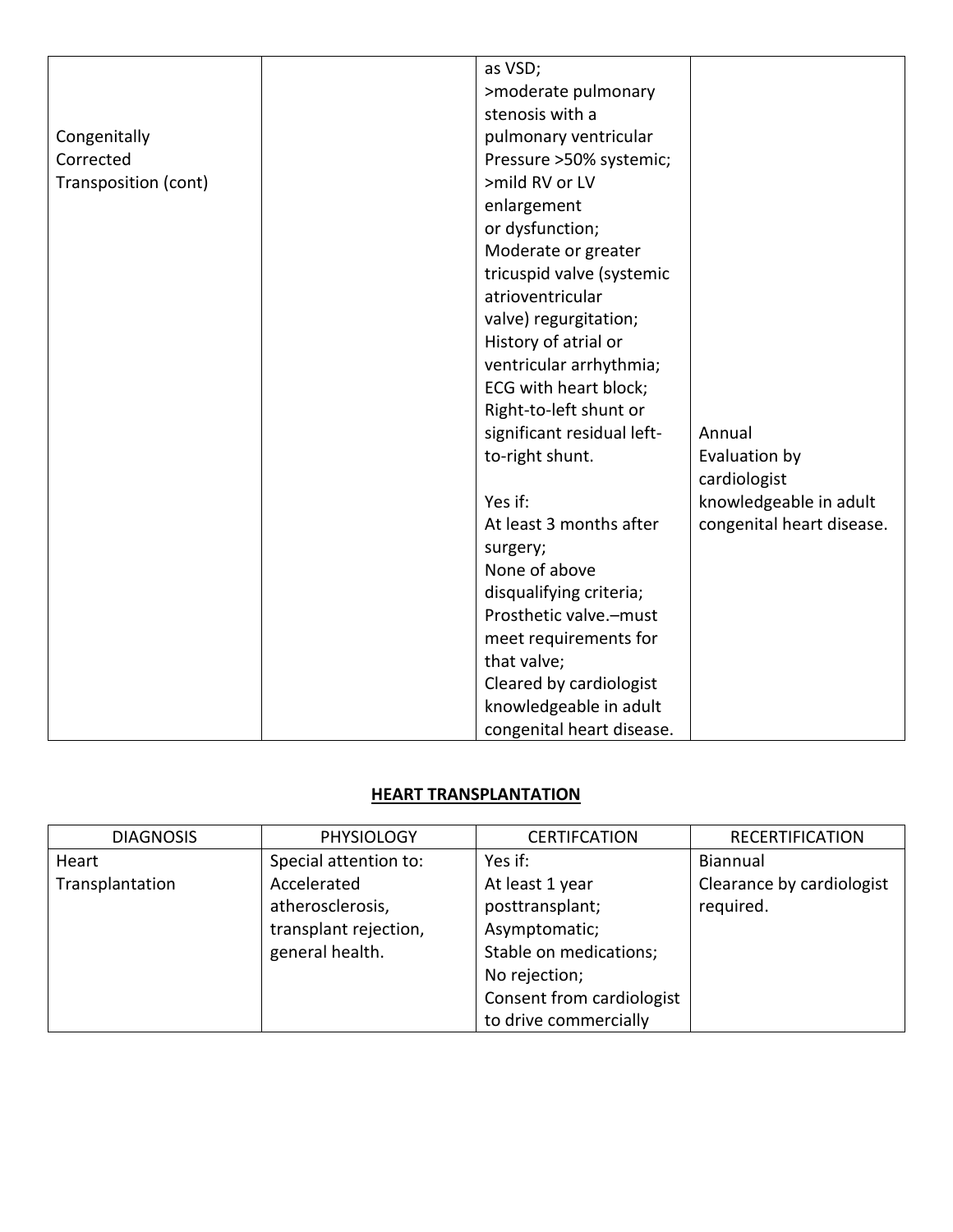#### <span id="page-22-0"></span>**HYPERTENSION**

| <b>DIAGNOSIS</b>          | <b>PHYSIOLOGY</b>                      | <b>CERTIFCATION</b>        | <b>RECERTIFICATION</b> |
|---------------------------|----------------------------------------|----------------------------|------------------------|
| Essential                 | Evaluate for other                     | Yes, if asymptomatic.      | Biennial               |
| Hypertension              | clinical CVD including                 | Rarely disqualifying       |                        |
|                           | TOD <sup>+</sup>                       | alone.                     |                        |
|                           | Presence of TOD,                       |                            |                        |
|                           | CVD or diabetes may                    |                            |                        |
|                           | affect therapy selected.               |                            |                        |
| Stage 1                   | Usually asymptomatic.                  | Yes                        | Annual                 |
| (140-159/90-99 mm         | Low risk for near-term                 | Rarely disqualifying       | BP <140/90 at annual   |
| Hg)                       | incapacitating event.                  | alone.                     | exam.                  |
|                           |                                        |                            | If not, but <160/100,  |
|                           |                                        |                            | certification extended |
|                           |                                        |                            | one time for 3 months. |
| Stage 2                   | Low risk for                           | Yes                        | Annual                 |
| $(160. - 179/100. - 109)$ | incapacitating event.                  | One time certification for | BP <140/90.            |
| $mm Hg$ )                 | Risk increased in                      | 3 months.                  |                        |
|                           | presence of TOD.                       | Yes, at recheck if:        |                        |
|                           | Indication for                         | BP <140/90 mm Hg;          |                        |
|                           | pharmacologic therapy.                 | Certify for 1 year from    |                        |
|                           |                                        | date of initial exam.      |                        |
| Stage 3                   | High risk for acute                    | <b>No</b>                  |                        |
| $($ 180/110 mm Hg)        | hypertension-related                   | Immediately                |                        |
|                           | event.                                 | disqualifying.             |                        |
|                           |                                        |                            |                        |
|                           |                                        | Yes, at recheck if:        | Every 6 months         |
|                           |                                        | BP <140/90 mm Hg;          | BP <140/90.            |
|                           |                                        | Treatment is well          |                        |
|                           |                                        | tolerated;                 |                        |
|                           |                                        | Certify for 6 months from  |                        |
|                           |                                        | date of initial exam.      |                        |
| Secondary                 | Evaluation warranted if                | Based on above stages.     |                        |
| Hypertension              | persistently                           |                            |                        |
|                           | hypertensive on                        | Yes if:                    |                        |
|                           | maximal or nearmaximal<br>doses of 2-3 | Stage 1 or                 | Every 6 months         |
|                           |                                        | nonhypertensive;           | BP <140/90.            |
|                           | pharmacologic agents.                  | At least 3 months after    |                        |
|                           | May be amenable to                     | surgical correction.       |                        |
|                           | surgical/specific therapy.             |                            |                        |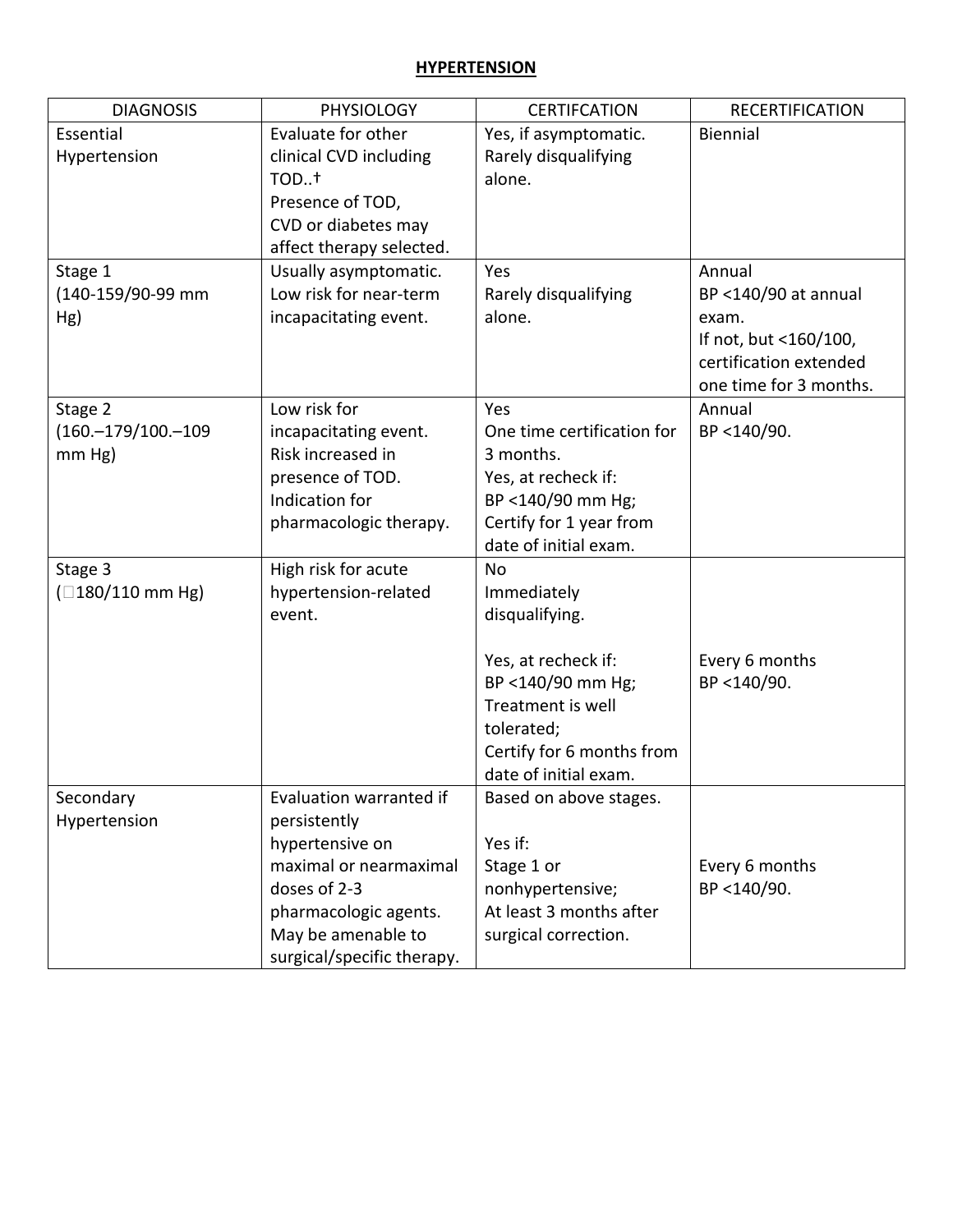### <span id="page-23-0"></span>**IMPLANTABLE DEFIBRILLATORS**

| <b>DIAGNOSIS</b>            | <b>PHYSIOLOGY</b>                                                                    | <b>CERTIFCATION</b> | <b>RECERTIFICATION</b> |
|-----------------------------|--------------------------------------------------------------------------------------|---------------------|------------------------|
| <b>Primary Prevention</b>   | Patient has high risk for<br>death and sudden<br>incapacitation                      | <b>No</b>           |                        |
| <b>Secondary Prevention</b> | Patient demonstrated to<br>have high risk for death<br>and sudden<br>incapacitation. | No.                 |                        |

# <span id="page-23-1"></span>**MITRAL REGURGITATION**

| <b>DIAGNOSIS</b>     | <b>PHYSIOLOGY</b> | <b>CERTIFCATION</b>       | <b>RECERTIFICATION</b>  |
|----------------------|-------------------|---------------------------|-------------------------|
| Mild Mitral          |                   | Yes, if:                  | Annual                  |
| Regurgitation        |                   | Asymptomatic;             | Annual echo not         |
|                      |                   | Normal LV size and        | necessary.              |
|                      |                   | function;                 |                         |
|                      |                   | Normal PAP.               |                         |
| Moderate Mitral      |                   | Yes, if:                  | Annual                  |
| Regurgitation        |                   | Asymptomatic;             | Annual                  |
|                      |                   | Normal LV size and        | Echocardiogram.         |
|                      |                   | function;                 |                         |
|                      |                   | Normal PAP.               |                         |
| <b>Severe Mitral</b> |                   | Yes, if                   | Annual                  |
| Regurgitation        |                   | asymptomatic.             | Echocardiogram every    |
|                      |                   |                           | 6-12 months.            |
|                      |                   |                           | Exercise testing may be |
|                      |                   |                           | helpful to assess       |
|                      |                   |                           | symptoms.               |
|                      |                   |                           |                         |
|                      |                   | Yes if:                   | Annual                  |
|                      |                   | At least 3 months         |                         |
|                      |                   | postsurgery;              |                         |
|                      |                   | Asymptomatic;             |                         |
|                      |                   | Cleared by cardiologist.  |                         |
|                      |                   | No if:                    |                         |
|                      |                   | Symptomatic;              |                         |
|                      |                   | Inability to achieve >6   |                         |
|                      |                   | METS on Bruce protocol;   |                         |
|                      |                   | Ruptured chordae or flail |                         |
|                      |                   | leaflet;                  |                         |
|                      |                   | Atrial fibrillation;      |                         |
|                      |                   | LV dysfunction;           |                         |
|                      |                   | Thromboembolism;          |                         |
|                      |                   | Pulmonary artery          |                         |
|                      |                   | pressure >50% of systolic |                         |
|                      |                   | arterial pressure         |                         |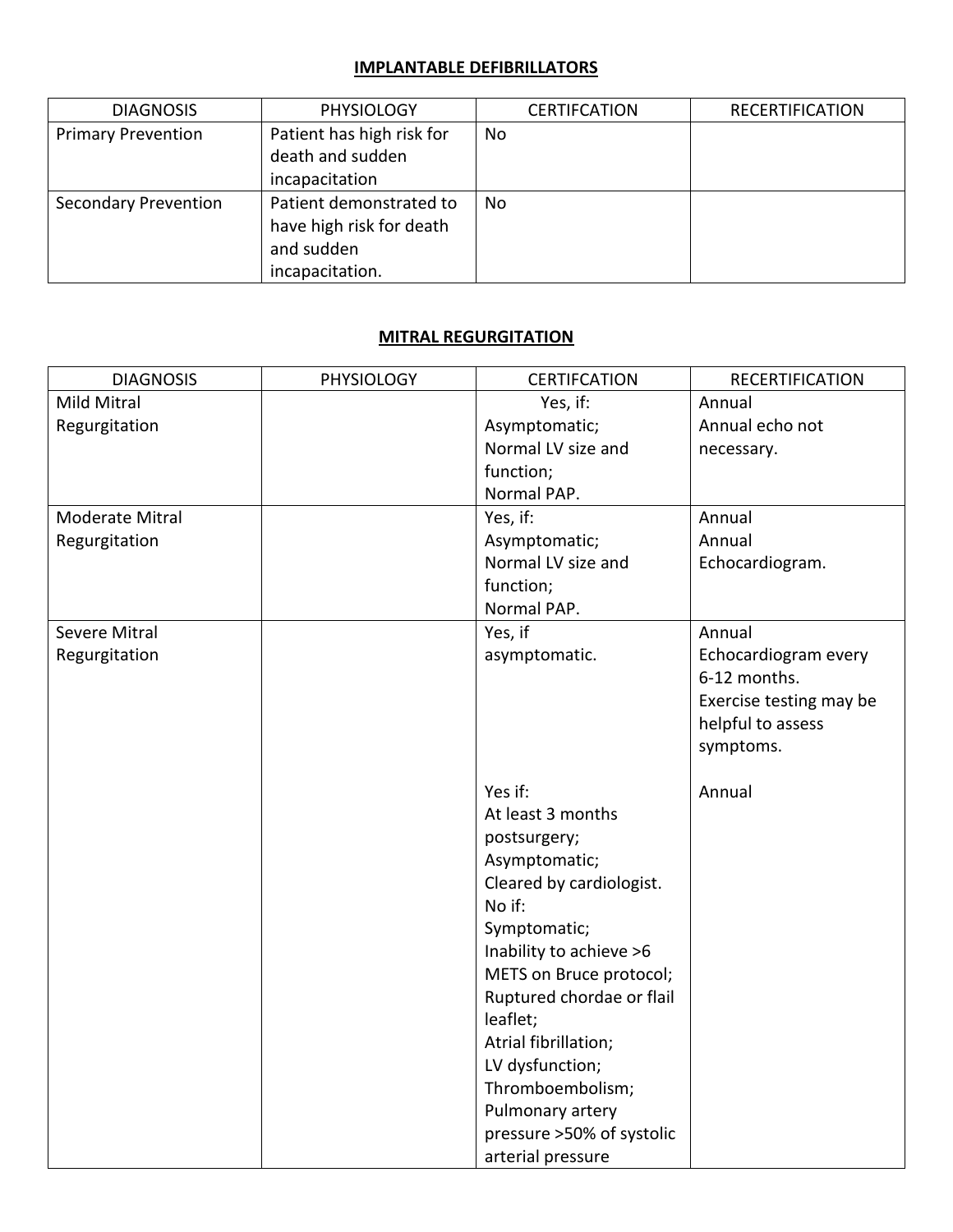#### <span id="page-24-0"></span>**MITRAL STENOSIS**

| <b>DIAGNOSIS</b>     | <b>PHYSIOLOGY</b>          | <b>CERTIFCATION</b>        | <b>RECERTIFICATION</b> |
|----------------------|----------------------------|----------------------------|------------------------|
| Mild Mitral          | In the presence of         | Yes, if                    | Annual                 |
| <b>Stenosis</b>      | symptoms consistent        | asymptomatic.              |                        |
| MVA $\Box$ 1.6 cm2   | with moderate to           |                            |                        |
|                      | severe mitral stenosis but |                            |                        |
|                      | a calculated valve area    |                            |                        |
|                      | suggesting mild mitral     |                            |                        |
|                      | stenosis, the severity of  |                            |                        |
|                      | the                        |                            |                        |
|                      | stenosis should be         |                            |                        |
|                      | reassessed and an          |                            |                        |
|                      | alternative explanation    |                            |                        |
|                      | for symptoms should be     |                            |                        |
|                      | considered.                |                            |                        |
| Moderate Mitral      |                            | Yes, if                    | Annual                 |
| <b>Stenosis</b>      |                            | asymptomatic.              |                        |
| MVA 1.0 to 1.6 cm2   |                            |                            |                        |
| <b>Severe Mitral</b> |                            | No if:                     |                        |
| <b>Stenosis</b>      |                            | NYHA Class II or           |                        |
| MVA □1.0 cm2         |                            | higher;                    |                        |
|                      |                            | Atrial fibrillation;       |                        |
|                      |                            | Pulmonary artery           |                        |
|                      |                            | pressure >50% of           |                        |
|                      |                            | systemic pressure;         |                        |
|                      |                            | Inability to exercise      |                        |
|                      |                            | for >6 Mets on             |                        |
|                      |                            | Bruce protocol             |                        |
|                      |                            | (Stage II).                |                        |
|                      |                            |                            |                        |
|                      |                            | Yes if:                    | Annual                 |
|                      |                            | At least 4 weeks           | Annual evaluation by a |
|                      |                            | post percutaneous          | cardiologist.          |
|                      |                            | balloon mitral             |                        |
|                      |                            | valvotomy;                 |                        |
|                      |                            | At least 3 months          |                        |
|                      |                            | post surgical              |                        |
|                      |                            | commissurotomy;            |                        |
|                      |                            | Clearance by cardiologist. |                        |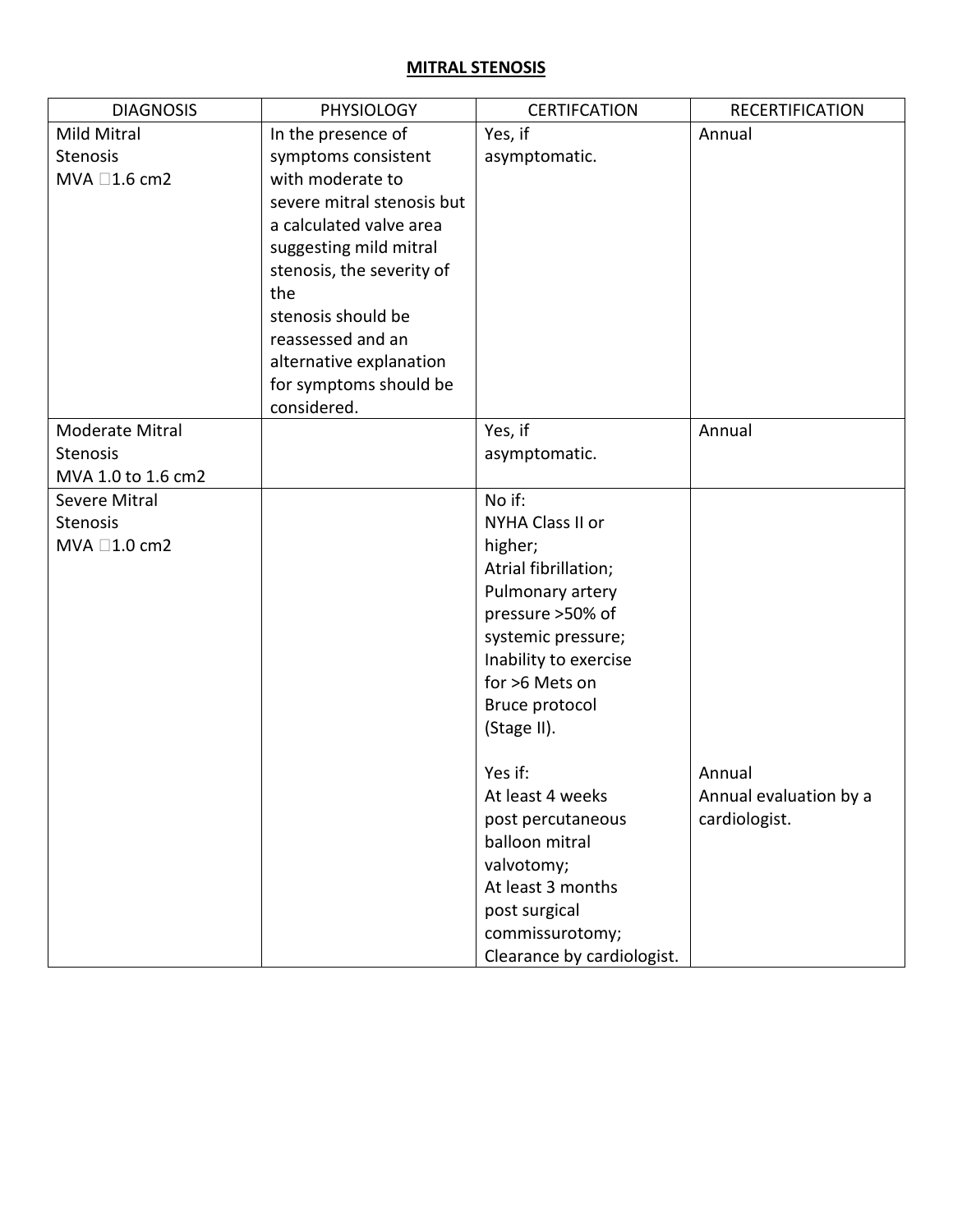#### <span id="page-25-0"></span>**PACEMAKERS**

| <b>DIAGNOSIS</b>              | <b>PHYSIOLOGY</b>                                  | <b>CERTIFCATION</b>           | <b>RECERTIFICATION</b> |
|-------------------------------|----------------------------------------------------|-------------------------------|------------------------|
| Sinus Node Dysfunction        | Variable long-term                                 | No                            |                        |
|                               | prognosis depending on                             |                               |                        |
|                               | underlying disease, but                            | Yes if:                       | Annual                 |
|                               | cerebral hypoperfusion                             | 1 month after pacemaker       | Documented pacemaker   |
|                               | corrected by support of                            | implantation;                 | checks.                |
|                               | heart rate by pacemaker.                           | Documented correct            |                        |
|                               |                                                    | function by pacemaker         |                        |
|                               |                                                    | center;                       |                        |
|                               |                                                    | Underlying disease is not     |                        |
| Atrioventricular (AV) Block   | Variable long-term                                 | disqualifying.<br><b>No</b>   |                        |
|                               | prognosis depending on                             |                               |                        |
|                               | underlying disease, but                            | Yes if:                       | Annual                 |
|                               | cerebral hypoperfusion                             | 1 month after pacemaker       | Documented pacemaker   |
|                               | correct by support of the                          | implantation;                 | checks.                |
|                               | heart rate by pacemaker.                           | Documented correct            |                        |
|                               |                                                    | function by pacemaker         |                        |
|                               |                                                    | center;                       |                        |
|                               |                                                    | Underlying disease is not     |                        |
|                               |                                                    | disqualifying                 |                        |
| Neurocardiogenic Syncope      | Excellent long-term survival                       | No, with symptoms.            | Annual                 |
|                               | prognosis, but there is risk                       |                               | Documented pacemaker   |
|                               | for syncope that may be                            | Yes if:                       | checks.                |
|                               | due to cardioinhibitory                            | 3 months after pacemaker      | Absence of symptom     |
|                               | (slowing heart rate) or                            | implantation;                 | recurrence.            |
|                               | vasodepressor (drop in                             | Documented correct            |                        |
|                               | blood pressure)                                    | function by pacemaker         |                        |
|                               | components, or both.<br>Pacemaker will affect only | center;<br>Absence of symptom |                        |
|                               | cardioinhibitory component                         | recurrence.                   |                        |
|                               | but will lessen effect of                          |                               |                        |
|                               | vasodepressor component.                           |                               |                        |
| <b>Hypersensitive Carotid</b> | Excellent long-term                                | No, with symptoms.            |                        |
| Sinus with Syncope            | survival prognosis, but                            |                               |                        |
|                               | there is risk for syncope                          | Yes if:                       | Annual                 |
|                               | that may be due to                                 | 3 months after                | Documented regular     |
|                               | cardioinhibitory (slowing                          | Pacemaker implantation;       | pacemaker checks.      |
|                               | heart rate) or                                     | Documented correct            | Absence of symptom     |
|                               | vasodepressor (drop in                             | function by pacemaker         | recurrence.            |
|                               | blood pressure)                                    | center;                       |                        |
|                               | components, or both.                               | Absence of symptom            |                        |
|                               | Pacemaker will affect                              | recurrence.                   |                        |
|                               | only cardioinhibitory                              |                               |                        |
|                               | component, but will<br>lessen effect of            |                               |                        |
|                               | vasodepressor                                      |                               |                        |
|                               | component.                                         |                               |                        |
|                               |                                                    |                               |                        |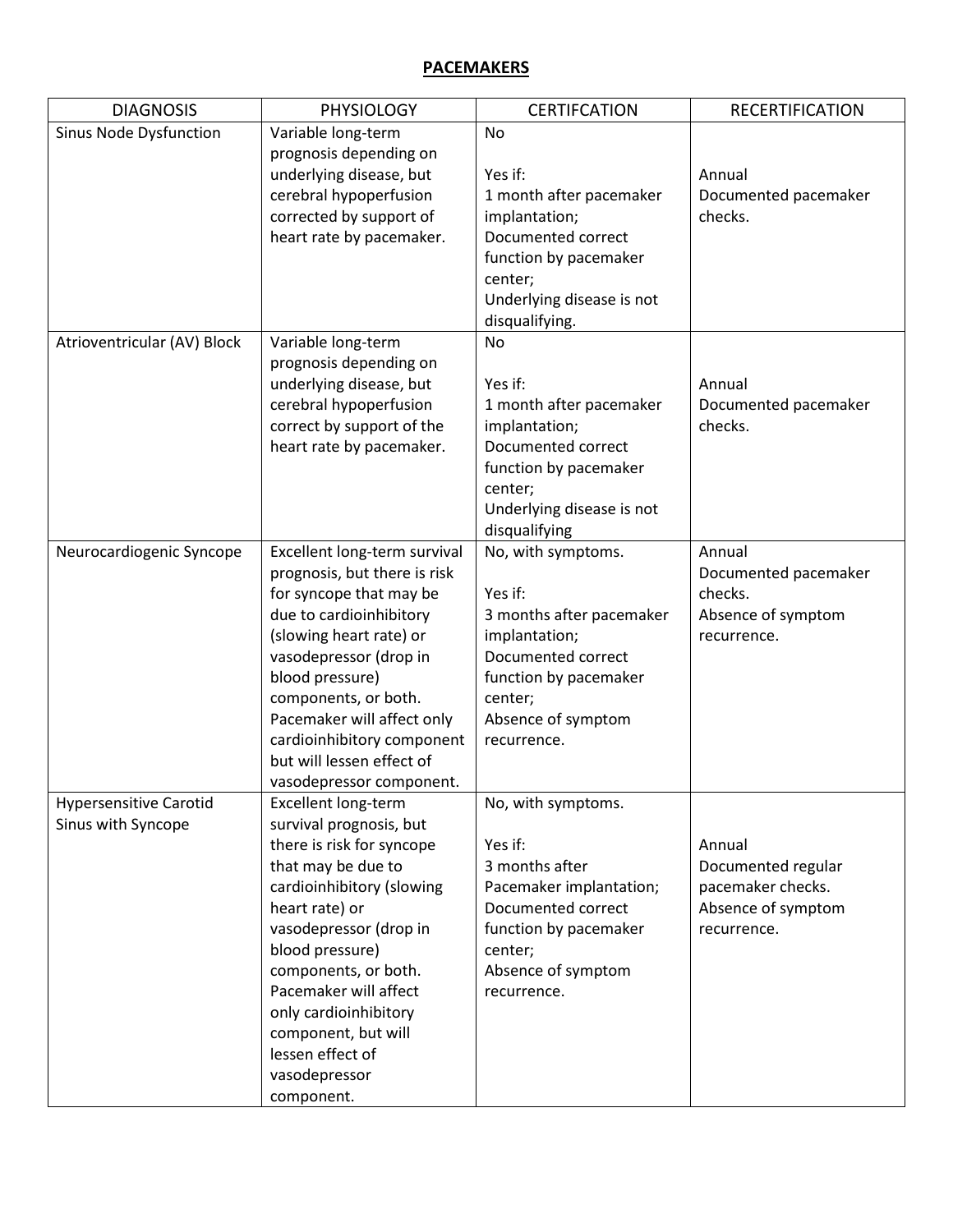## <span id="page-26-0"></span>**PERIPHERAL VASCULAR DISEASE**

| <b>DIAGNOSIS</b> | <b>PHYSIOLOGY</b>        | <b>CERTIFCATION</b>     | <b>RECERTIFICATION</b> |
|------------------|--------------------------|-------------------------|------------------------|
| Peripheral       | Evaluate for associated  | Yes, if no other        | Annual                 |
| Vascular         | cardiovascular diseases. | disqualifying           |                        |
| <b>Disease</b>   |                          | cardiovascular          |                        |
| (PVD)            |                          | condition.              |                        |
| Intermittent     | Most common              | Yes if:                 | Annual                 |
| Claudication     | presenting manifestation | At least 3 months after |                        |
|                  | of occlusive arterial    | surgery;                |                        |
|                  | disease.                 | Relief of symptoms;     |                        |
|                  |                          | No other disqualifying  |                        |
|                  |                          | cardiovascular disease. |                        |
|                  | Rest pain.               |                         |                        |
|                  |                          | No, if symptoms.        |                        |
|                  |                          |                         |                        |
|                  |                          | Yes if:                 | Annual                 |
|                  |                          | At least 3 months after |                        |
|                  |                          | surgery;                |                        |
|                  |                          | Relief of symptoms and  |                        |
|                  |                          | signs;                  |                        |
|                  |                          | No other disqualifying  |                        |
|                  |                          | cardiovascular disease. |                        |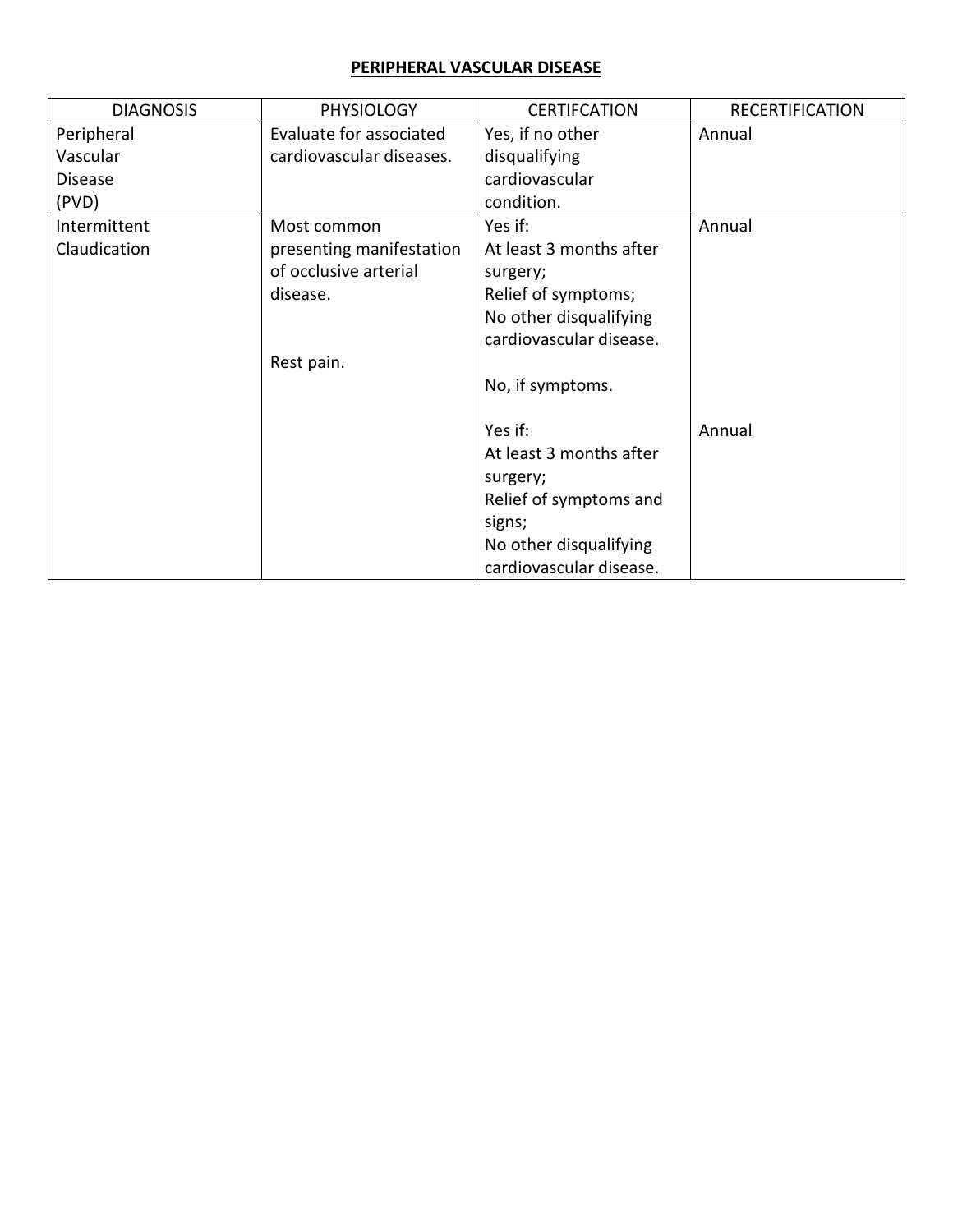## <span id="page-27-0"></span>**SUPRAVENTRICULAR TACHYCARDIAS**

| <b>DIAGNOSIS</b>                                 | PHYSIOLOGY                       | <b>CERTIFCATION</b>                        | <b>RECERTIFICATION</b> |
|--------------------------------------------------|----------------------------------|--------------------------------------------|------------------------|
| Lone Atrial Fibrillation                         | Good prognosis and               | Yes                                        | Annual                 |
|                                                  | low risk for stroke.             |                                            |                        |
|                                                  |                                  |                                            |                        |
| Atrial fibrillation as<br>cause of or a risk for | Risk for stroke                  | Yes if:                                    | Annual                 |
| stroke                                           | decreased by<br>anticoagulation. | Anticoagulated<br>adequately               |                        |
|                                                  |                                  | for at least 1 month;                      |                        |
|                                                  |                                  | Anticoagulation                            |                        |
|                                                  |                                  | monitored by at least                      |                        |
|                                                  |                                  | monthly INR;                               |                        |
|                                                  |                                  | Rate/rhythm control                        |                        |
|                                                  |                                  | deemed adequate                            |                        |
|                                                  |                                  | (Recommend assessment                      |                        |
|                                                  |                                  | by cardiologist).                          |                        |
|                                                  |                                  | In atrial fibrillation at                  |                        |
|                                                  |                                  | time of return to work;                    |                        |
|                                                  |                                  | Yes if:                                    |                        |
| Atrial fibrillation                              | Good prognosis and               | Anticoagulated                             | Annual                 |
| following thoracic                               | duration usually                 | adequately                                 |                        |
| surgery                                          | limited.                         | for at least 1 month;                      |                        |
|                                                  |                                  | Anticoagulation                            |                        |
|                                                  |                                  | monitored by at least                      |                        |
|                                                  |                                  | monthly INR;                               |                        |
|                                                  |                                  | Rate/rhythm control                        |                        |
|                                                  |                                  | deemed adequate                            |                        |
|                                                  |                                  | (Recommend assessment<br>by cardiologist). |                        |
| <b>Atrial Flutter</b>                            | Same as for atrial               | Same as for atrial                         | Same as for atrial     |
|                                                  | fibrillation.                    | fibrillation.                              | fibrillation.          |
|                                                  |                                  |                                            |                        |
|                                                  |                                  | Yes if:                                    | Annual                 |
|                                                  |                                  | Isthmus ablation                           |                        |
|                                                  |                                  | performed and at least 1                   |                        |
|                                                  |                                  | month after procedure;                     |                        |
|                                                  |                                  | Arrhythmia successfully                    |                        |
|                                                  |                                  | treated;                                   |                        |
|                                                  |                                  | Cleared by<br>electrophysiologist.         |                        |
| <b>Multifocal Atrial</b>                         | Often associated                 | Yes if:                                    | Annual                 |
| Tachycardia                                      | with comorbidities,              | Asymptomatic;                              |                        |
|                                                  | such as lung disease,            | Unless associated                          |                        |
|                                                  | that may impair                  | condition is disqualifying.                |                        |
|                                                  | prognosis.                       |                                            |                        |
|                                                  |                                  | No, if symptomatic.                        |                        |
| <b>Multifocal Atrial</b>                         |                                  |                                            |                        |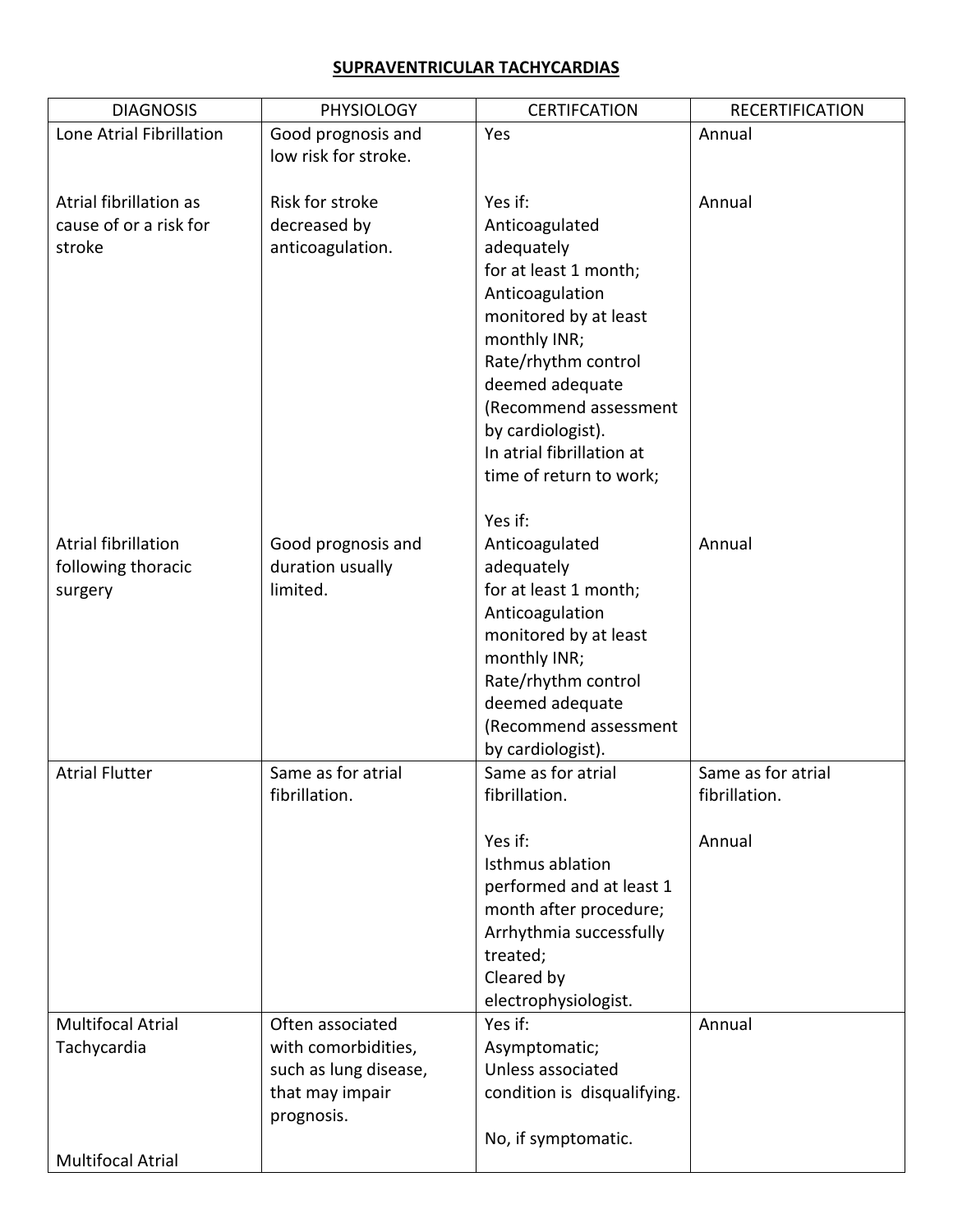| Tachycardia (cont)     |                           | Yes if:                  |                        |
|------------------------|---------------------------|--------------------------|------------------------|
|                        |                           | Symptoms controlled and  | Annual                 |
|                        |                           | secondary cause is not   |                        |
|                        |                           | exclusionary.            |                        |
| Atrioventricular Nodal | Prognosis generally       | No if:                   |                        |
| Reentrant Tachycardia  | excellent, but may        | Symptomatic;             |                        |
| (AVNRT)                | rarely have syncope       | WPW with atrial          |                        |
|                        | or symptoms of            | fibrillation.            |                        |
| Atrioventricular       | cerebral hypoperfusion.   |                          |                        |
| Reentrant Tachycardia  | For those with WPW,       | Yes if:                  | Annual                 |
| (AVRT) and Wolff-      | preexcitation presents    | Asymptomatic;            | Recommend consultation |
| Parkinson-White        | risk for death or syncope | Treated and              | with cardiologist.     |
| (WPW) Syndrome         | if atrial                 | asymptomatic             |                        |
|                        | fibrillation develops.    | for at least 1 month and |                        |
| Atrial Tachycardia     |                           | assessed and cleared by  |                        |
|                        |                           | expert in cardiac        |                        |
| Junctional Tachycardia |                           | arrhythmias.             |                        |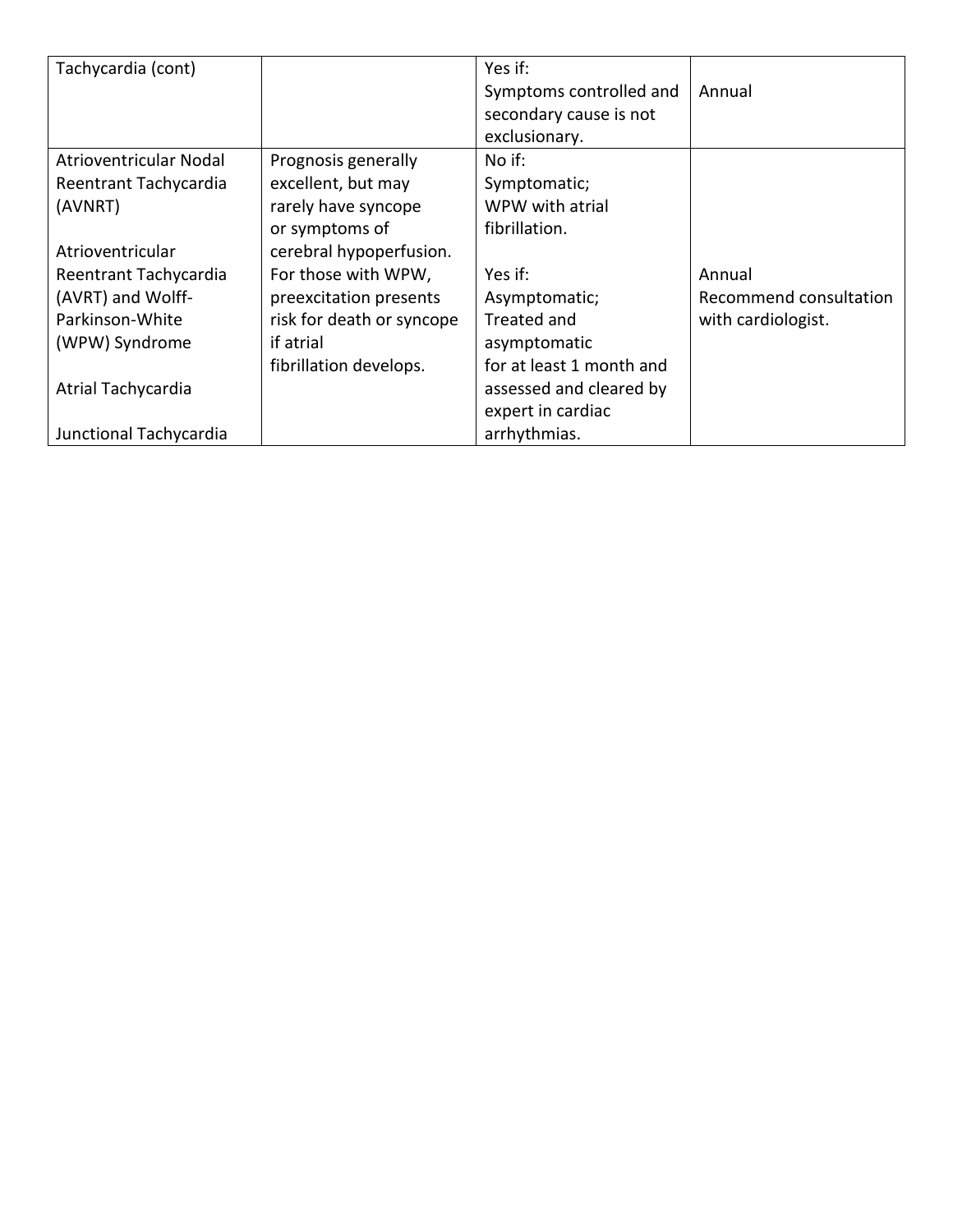#### <span id="page-29-0"></span>**VALVE REPLACEMENT**

| <b>DIAGNOSIS</b>           | <b>PHYSIOLOGY</b>         | <b>CERTIFCATION</b>        | <b>RECERTIFICATION</b>     |
|----------------------------|---------------------------|----------------------------|----------------------------|
| <b>Mechanical Valves</b>   |                           | Yes if:                    | Annual Recommended         |
|                            |                           | At least 3 months post-    | evaluation by              |
|                            |                           | op;                        | cardiologist.              |
|                            |                           | Asymptomatic;              |                            |
|                            |                           | Cleared by cardiologist.   |                            |
|                            |                           |                            |                            |
|                            |                           | No if:                     |                            |
|                            |                           | Symptomatic;               |                            |
|                            |                           | LV dysfunction-EF <40%;    |                            |
|                            |                           | Thromboembolic             |                            |
|                            |                           | complication post          |                            |
|                            |                           | procedure;                 |                            |
|                            |                           | Plumonary hypertension;    |                            |
|                            |                           | Unable to maintain         |                            |
|                            |                           | adequate anticoagulation   |                            |
|                            |                           | (base on monthly INR       |                            |
|                            |                           | checks).                   |                            |
| Prosthetic valve           |                           | <b>No</b>                  |                            |
| dysfunction                |                           |                            |                            |
|                            |                           | Yes if:                    | Annual                     |
|                            |                           | Surgically corrected;      | Recommended                |
|                            |                           | At least 3 months post-    | evaluation by cardiologist |
|                            |                           | op;                        |                            |
|                            |                           | Asymptomatic;              |                            |
|                            |                           | Cleared by cardiologist.   |                            |
| <b>Biologic Prostheses</b> | Anticoagulant therapy     | Yes if:                    | Annual                     |
|                            | not necessary in patients | At least 3 months post-    | Recommend evaluation       |
|                            | in sinus rhythm (after    | op;                        | by cardiologist.*          |
|                            | initial 3 months), in     | Asymptomatic;              |                            |
|                            | absence of prior emboli   | None of above              |                            |
|                            | or hypercoagulable state. | disqualifying criteria for |                            |
|                            |                           | mechanical valves;         |                            |
|                            |                           | Cleared by cardiologist.   |                            |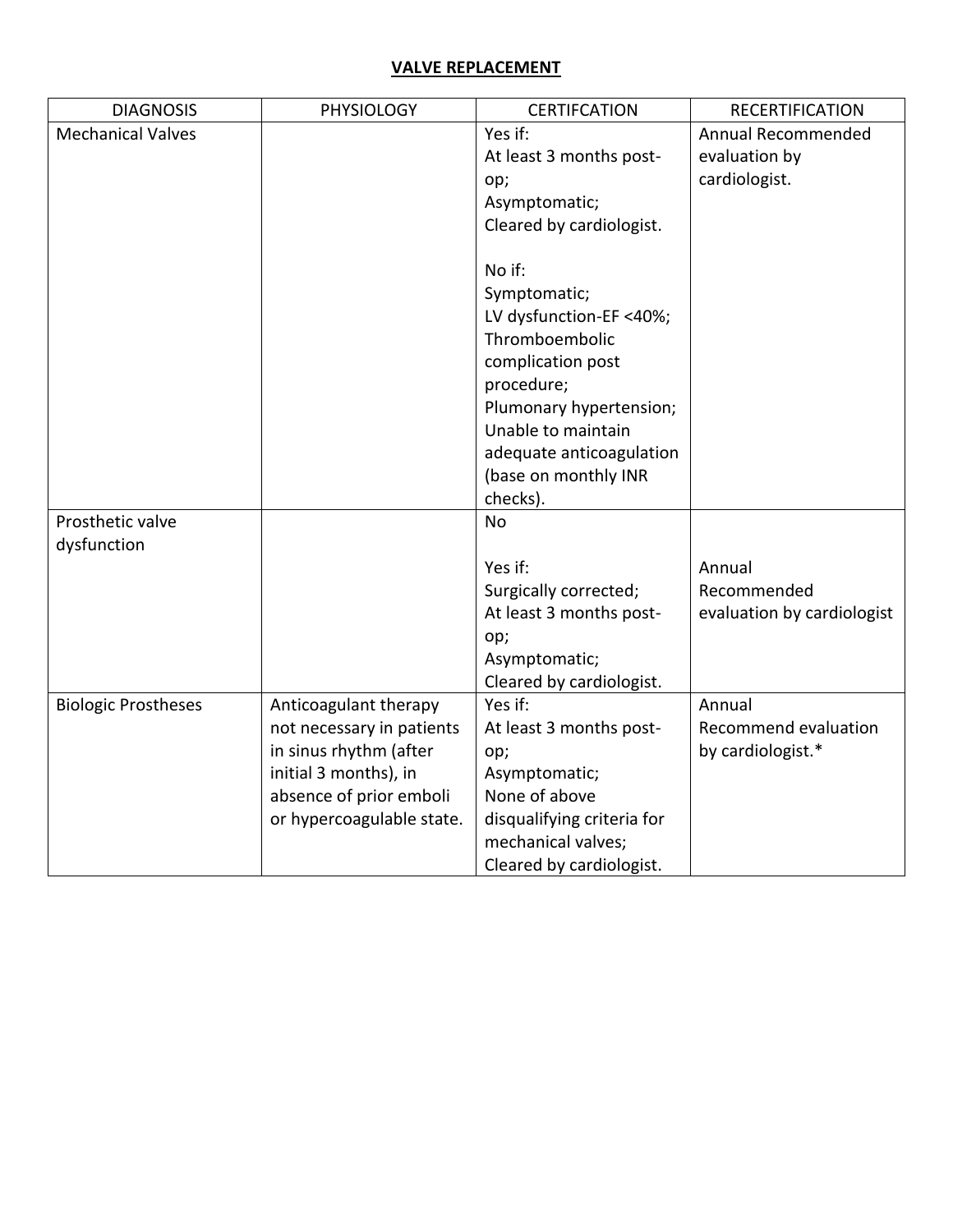## <span id="page-30-0"></span>**VENOUS DISEASE**

| <b>DIAGNOSIS</b>      | <b>PHYSIOLOGY</b>    | <b>CERTIFCATION</b>       | <b>RECERTIFICATION</b> |
|-----------------------|----------------------|---------------------------|------------------------|
| Acute Deep Vein       |                      | No, if symptoms.          | Annual                 |
| Thrombosis            |                      | Yes if:                   |                        |
| (DVT)                 |                      | No residual acute deep    |                        |
|                       |                      | venous thrombosis;        |                        |
|                       |                      | If on Coumadin:           |                        |
|                       |                      | Regulated for at least 1  |                        |
|                       |                      | month;                    |                        |
|                       |                      | INR monitored at least    |                        |
|                       |                      | monthly                   |                        |
| Superficial           |                      | Yes if:                   | Biennial               |
| Phlebitis             |                      | DVT ruled out;            |                        |
|                       |                      | No other disqualifying    |                        |
|                       |                      | cardiovascular disease.   |                        |
| Pulmonary             |                      | No, if symptoms.          | Annual                 |
| Embolus               |                      | Yes if:                   |                        |
|                       |                      | No pulmonary embolism     |                        |
|                       |                      | for at least 3 months;    |                        |
|                       |                      | On appropriate long-term  |                        |
|                       |                      | treatment;                |                        |
|                       |                      | If on Coumadin:           |                        |
|                       |                      | Regulated for at least 1  |                        |
|                       |                      | month;                    |                        |
|                       |                      | INR monitored at least    |                        |
|                       |                      | monthly;                  |                        |
|                       |                      | No other disqualifying    |                        |
|                       |                      | cardiovascular disease.   |                        |
| Chronic               |                      | Yes, if no symptoms.      | Biennial               |
| Thrombotic            |                      |                           |                        |
| <b>Venous Disease</b> |                      |                           |                        |
| Varicose veins        |                      | Yes, if no complications. | Biennial               |
| Coumadin              | Use of INR required. | Yes if:                   | Annual                 |
|                       |                      | Stabilized for 1 month;   |                        |
|                       |                      | INR monitored at least    |                        |
|                       |                      | monthly.                  |                        |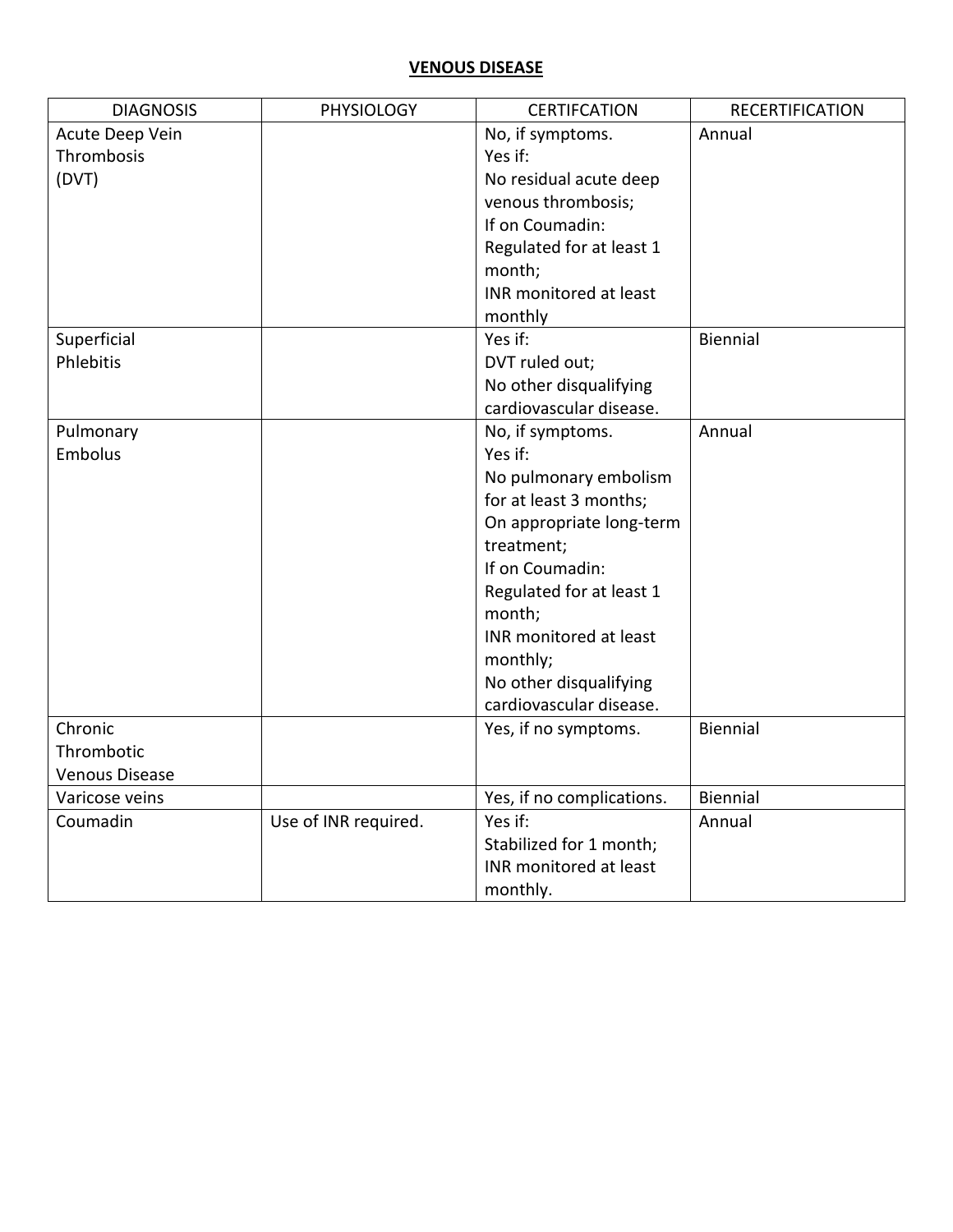#### <span id="page-31-0"></span>**VENTRICULAR ARRHYTHMIAS**

| <b>DIAGNOSIS</b>              | <b>PHYSIOLOGY</b>           | <b>CERTIFCATION</b>      | <b>RECERTIFICATION</b> |
|-------------------------------|-----------------------------|--------------------------|------------------------|
| <b>Coronary Heart Disease</b> | <b>Sustained VT:</b>        | <b>No</b>                |                        |
| (CHD)                         | Poor prognosis and high     |                          |                        |
|                               | risk.                       |                          |                        |
|                               |                             |                          |                        |
|                               | NSVT, LVEF < 0.40:          | No                       |                        |
|                               | Unfavorable prognosis.      |                          |                        |
|                               |                             |                          |                        |
|                               | <b>NSVT, LVEF &lt;0.40:</b> | No, if symptomatic.      |                        |
|                               | Generally considered to     |                          |                        |
|                               | have good prognosis.        | Yes if:                  | Annual                 |
|                               |                             | Asymptomatic;            | Cardiology examination |
|                               |                             | At least 1 month after   | required.              |
|                               |                             | drug or other therapy    |                        |
|                               |                             | is successful;           |                        |
|                               |                             | Cleared by cardiologist. |                        |
| <b>Dilated Cardiomyopathy</b> | NSVT (LVEF < 0.40).         | No                       |                        |
|                               |                             | No                       |                        |
|                               | Sustained VT, any<br>LVEF.  |                          |                        |
|                               |                             |                          |                        |
|                               | Syncope/near syncope,       | No                       |                        |
|                               | any LVEF: High risk.        |                          |                        |
| Hypertrophic                  | Variable but uncertain      | <b>No</b>                |                        |
| Cardiomyopathy                | prognosis.                  |                          |                        |
| <b>Right Ventricular</b>      | Favorable prognosis and     | No, if symptomatic.      |                        |
| Outflow VT                    | low risk for syncope.       | Yes, if asymptomatic.    | Annual                 |
|                               |                             |                          | Recommend evaluation   |
|                               |                             |                          | by cardiologist.       |
|                               |                             | Yes if:                  | Annual                 |
|                               |                             | At least 1 month after   | Evaluation by          |
|                               |                             | drug or other therapy    | cardiologist required. |
|                               |                             | successful;              |                        |
|                               |                             | Asymptomatic;            |                        |
|                               |                             | Cleared by               |                        |
|                               |                             | electrophysiologist.     |                        |
| Idiopathic Left               | Favorable prognosis and     | No, if symptomatic       | Annual                 |
| Ventricular VT                | low risk for syncope.       | Yes, if asymptomatic.    | Recommend evaluation   |
|                               |                             | Yes if:                  | by cardiologist.       |
|                               |                             | At least 1 month after   | Annual Evaluation by   |
|                               |                             | successful drug          | cardiologist required. |
|                               |                             | therapy or ablation;     |                        |
|                               |                             | Cleared by               |                        |
|                               |                             | electrophysiologist.     |                        |
| Long QT Interval              | High risk for ventricular   | No                       |                        |
| Syndrome                      | arrhythmic death.           |                          |                        |
| Brugada Syndrome              | High risk for ventricular   | <b>No</b>                |                        |
|                               | arrhythmic death.           |                          |                        |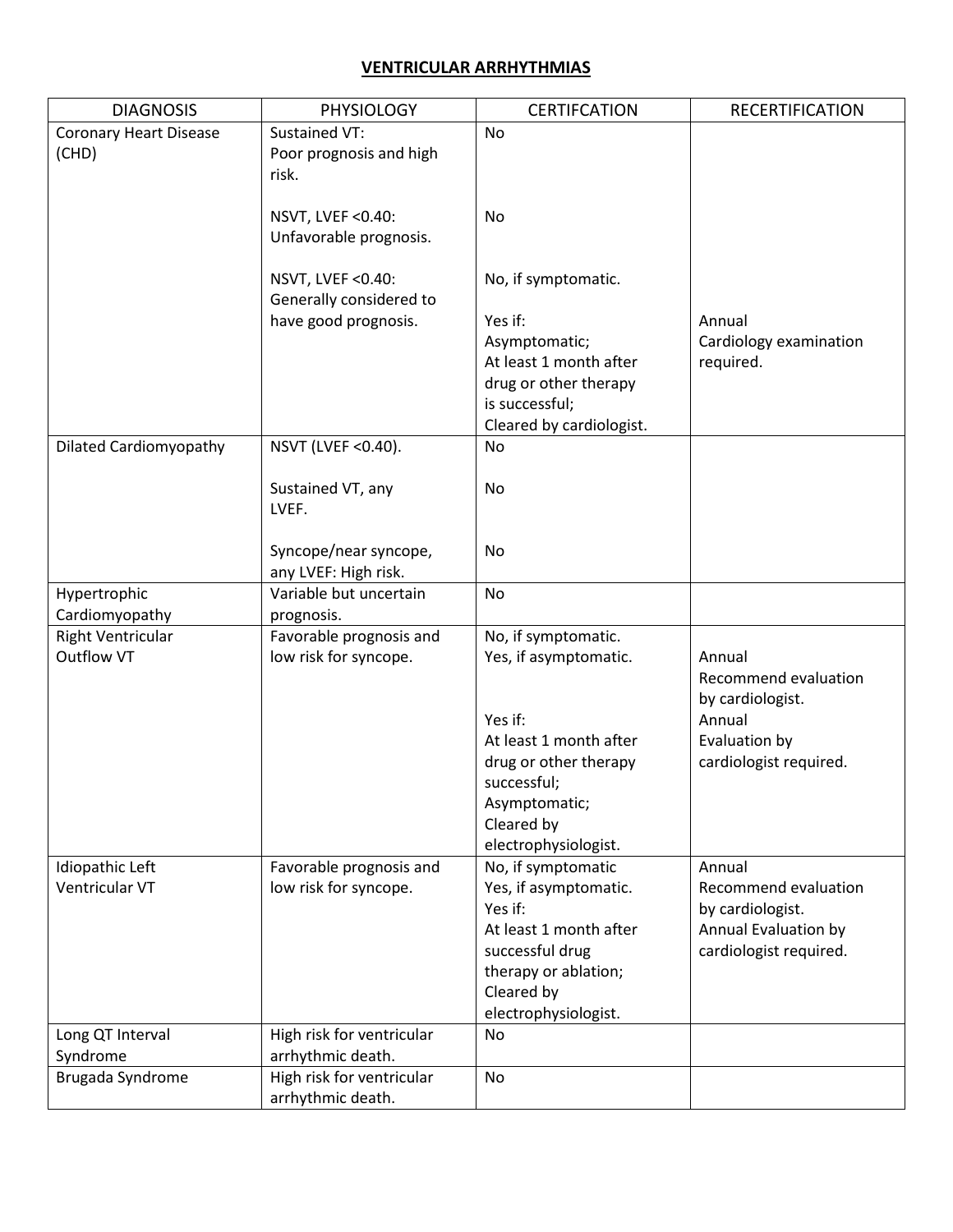## <span id="page-32-0"></span>**VENTRICULAR SEPTAL DEFECTS**

| Yes, if small shunt.<br>Ventricular<br>Small = favorable.<br>Annual<br>Septal Defect<br>Evaluation by cardiologist<br>knowledgeable in adult<br>congenital heart disease<br>recommended.<br>No if:<br>Moderate to large VSD<br>has effect on pulmonary<br>Moderate to large VSD;<br>Symptoms of dyspnea,<br>pressure<br>and ventricular size<br>palpitations or syncope;<br>and function.<br>Pulmonary artery<br>hypertension;<br>Right-to-left shunt, left<br>ventricular enlargement<br>or reduced function;<br>Pulmonary to systemic<br>flow ratio greater than<br>1.5 to 1.<br>Annual<br>Yes if:<br>Evaluation by cardiologist<br>knowledgeable in adult<br>At least 3 months after<br>congenital heart disease,<br>surgery;<br>None of above<br>including 24-hour Holter<br>disqualifying criteria;<br>Monitoring.<br>No serious dysrhythmia<br>on 24-hour Holter<br>Monitoring;<br>QRS interval <120 ms<br>(If right ventricle<br>conduction delay >120<br>ms on ECG, can be<br>certified if invasive HIS<br>bundle studies show no<br>infra-His block or other<br>serious electrophysiologic<br>disorder);<br>Cleared by cardiologist<br>knowledgeable in adult | <b>DIAGNOSIS</b> | <b>PHYSIOLOGY</b> | <b>CERTIFCATION</b>       | <b>RECERTIFICATION</b> |
|------------------------------------------------------------------------------------------------------------------------------------------------------------------------------------------------------------------------------------------------------------------------------------------------------------------------------------------------------------------------------------------------------------------------------------------------------------------------------------------------------------------------------------------------------------------------------------------------------------------------------------------------------------------------------------------------------------------------------------------------------------------------------------------------------------------------------------------------------------------------------------------------------------------------------------------------------------------------------------------------------------------------------------------------------------------------------------------------------------------------------------------------------------------------|------------------|-------------------|---------------------------|------------------------|
|                                                                                                                                                                                                                                                                                                                                                                                                                                                                                                                                                                                                                                                                                                                                                                                                                                                                                                                                                                                                                                                                                                                                                                        |                  |                   |                           |                        |
|                                                                                                                                                                                                                                                                                                                                                                                                                                                                                                                                                                                                                                                                                                                                                                                                                                                                                                                                                                                                                                                                                                                                                                        |                  |                   |                           |                        |
|                                                                                                                                                                                                                                                                                                                                                                                                                                                                                                                                                                                                                                                                                                                                                                                                                                                                                                                                                                                                                                                                                                                                                                        |                  |                   |                           |                        |
|                                                                                                                                                                                                                                                                                                                                                                                                                                                                                                                                                                                                                                                                                                                                                                                                                                                                                                                                                                                                                                                                                                                                                                        |                  |                   |                           |                        |
|                                                                                                                                                                                                                                                                                                                                                                                                                                                                                                                                                                                                                                                                                                                                                                                                                                                                                                                                                                                                                                                                                                                                                                        |                  |                   |                           |                        |
|                                                                                                                                                                                                                                                                                                                                                                                                                                                                                                                                                                                                                                                                                                                                                                                                                                                                                                                                                                                                                                                                                                                                                                        |                  |                   |                           |                        |
|                                                                                                                                                                                                                                                                                                                                                                                                                                                                                                                                                                                                                                                                                                                                                                                                                                                                                                                                                                                                                                                                                                                                                                        |                  |                   |                           |                        |
|                                                                                                                                                                                                                                                                                                                                                                                                                                                                                                                                                                                                                                                                                                                                                                                                                                                                                                                                                                                                                                                                                                                                                                        |                  |                   |                           |                        |
|                                                                                                                                                                                                                                                                                                                                                                                                                                                                                                                                                                                                                                                                                                                                                                                                                                                                                                                                                                                                                                                                                                                                                                        |                  |                   |                           |                        |
|                                                                                                                                                                                                                                                                                                                                                                                                                                                                                                                                                                                                                                                                                                                                                                                                                                                                                                                                                                                                                                                                                                                                                                        |                  |                   |                           |                        |
|                                                                                                                                                                                                                                                                                                                                                                                                                                                                                                                                                                                                                                                                                                                                                                                                                                                                                                                                                                                                                                                                                                                                                                        |                  |                   |                           |                        |
|                                                                                                                                                                                                                                                                                                                                                                                                                                                                                                                                                                                                                                                                                                                                                                                                                                                                                                                                                                                                                                                                                                                                                                        |                  |                   |                           |                        |
|                                                                                                                                                                                                                                                                                                                                                                                                                                                                                                                                                                                                                                                                                                                                                                                                                                                                                                                                                                                                                                                                                                                                                                        |                  |                   |                           |                        |
|                                                                                                                                                                                                                                                                                                                                                                                                                                                                                                                                                                                                                                                                                                                                                                                                                                                                                                                                                                                                                                                                                                                                                                        |                  |                   |                           |                        |
|                                                                                                                                                                                                                                                                                                                                                                                                                                                                                                                                                                                                                                                                                                                                                                                                                                                                                                                                                                                                                                                                                                                                                                        |                  |                   |                           |                        |
|                                                                                                                                                                                                                                                                                                                                                                                                                                                                                                                                                                                                                                                                                                                                                                                                                                                                                                                                                                                                                                                                                                                                                                        |                  |                   |                           |                        |
|                                                                                                                                                                                                                                                                                                                                                                                                                                                                                                                                                                                                                                                                                                                                                                                                                                                                                                                                                                                                                                                                                                                                                                        |                  |                   |                           |                        |
|                                                                                                                                                                                                                                                                                                                                                                                                                                                                                                                                                                                                                                                                                                                                                                                                                                                                                                                                                                                                                                                                                                                                                                        |                  |                   |                           |                        |
|                                                                                                                                                                                                                                                                                                                                                                                                                                                                                                                                                                                                                                                                                                                                                                                                                                                                                                                                                                                                                                                                                                                                                                        |                  |                   |                           |                        |
|                                                                                                                                                                                                                                                                                                                                                                                                                                                                                                                                                                                                                                                                                                                                                                                                                                                                                                                                                                                                                                                                                                                                                                        |                  |                   |                           |                        |
|                                                                                                                                                                                                                                                                                                                                                                                                                                                                                                                                                                                                                                                                                                                                                                                                                                                                                                                                                                                                                                                                                                                                                                        |                  |                   |                           |                        |
|                                                                                                                                                                                                                                                                                                                                                                                                                                                                                                                                                                                                                                                                                                                                                                                                                                                                                                                                                                                                                                                                                                                                                                        |                  |                   |                           |                        |
|                                                                                                                                                                                                                                                                                                                                                                                                                                                                                                                                                                                                                                                                                                                                                                                                                                                                                                                                                                                                                                                                                                                                                                        |                  |                   |                           |                        |
|                                                                                                                                                                                                                                                                                                                                                                                                                                                                                                                                                                                                                                                                                                                                                                                                                                                                                                                                                                                                                                                                                                                                                                        |                  |                   |                           |                        |
|                                                                                                                                                                                                                                                                                                                                                                                                                                                                                                                                                                                                                                                                                                                                                                                                                                                                                                                                                                                                                                                                                                                                                                        |                  |                   |                           |                        |
|                                                                                                                                                                                                                                                                                                                                                                                                                                                                                                                                                                                                                                                                                                                                                                                                                                                                                                                                                                                                                                                                                                                                                                        |                  |                   |                           |                        |
|                                                                                                                                                                                                                                                                                                                                                                                                                                                                                                                                                                                                                                                                                                                                                                                                                                                                                                                                                                                                                                                                                                                                                                        |                  |                   |                           |                        |
|                                                                                                                                                                                                                                                                                                                                                                                                                                                                                                                                                                                                                                                                                                                                                                                                                                                                                                                                                                                                                                                                                                                                                                        |                  |                   |                           |                        |
|                                                                                                                                                                                                                                                                                                                                                                                                                                                                                                                                                                                                                                                                                                                                                                                                                                                                                                                                                                                                                                                                                                                                                                        |                  |                   |                           |                        |
|                                                                                                                                                                                                                                                                                                                                                                                                                                                                                                                                                                                                                                                                                                                                                                                                                                                                                                                                                                                                                                                                                                                                                                        |                  |                   |                           |                        |
|                                                                                                                                                                                                                                                                                                                                                                                                                                                                                                                                                                                                                                                                                                                                                                                                                                                                                                                                                                                                                                                                                                                                                                        |                  |                   |                           |                        |
|                                                                                                                                                                                                                                                                                                                                                                                                                                                                                                                                                                                                                                                                                                                                                                                                                                                                                                                                                                                                                                                                                                                                                                        |                  |                   |                           |                        |
|                                                                                                                                                                                                                                                                                                                                                                                                                                                                                                                                                                                                                                                                                                                                                                                                                                                                                                                                                                                                                                                                                                                                                                        |                  |                   |                           |                        |
|                                                                                                                                                                                                                                                                                                                                                                                                                                                                                                                                                                                                                                                                                                                                                                                                                                                                                                                                                                                                                                                                                                                                                                        |                  |                   |                           |                        |
|                                                                                                                                                                                                                                                                                                                                                                                                                                                                                                                                                                                                                                                                                                                                                                                                                                                                                                                                                                                                                                                                                                                                                                        |                  |                   |                           |                        |
|                                                                                                                                                                                                                                                                                                                                                                                                                                                                                                                                                                                                                                                                                                                                                                                                                                                                                                                                                                                                                                                                                                                                                                        |                  |                   |                           |                        |
|                                                                                                                                                                                                                                                                                                                                                                                                                                                                                                                                                                                                                                                                                                                                                                                                                                                                                                                                                                                                                                                                                                                                                                        |                  |                   |                           |                        |
|                                                                                                                                                                                                                                                                                                                                                                                                                                                                                                                                                                                                                                                                                                                                                                                                                                                                                                                                                                                                                                                                                                                                                                        |                  |                   | congenital heart disease. |                        |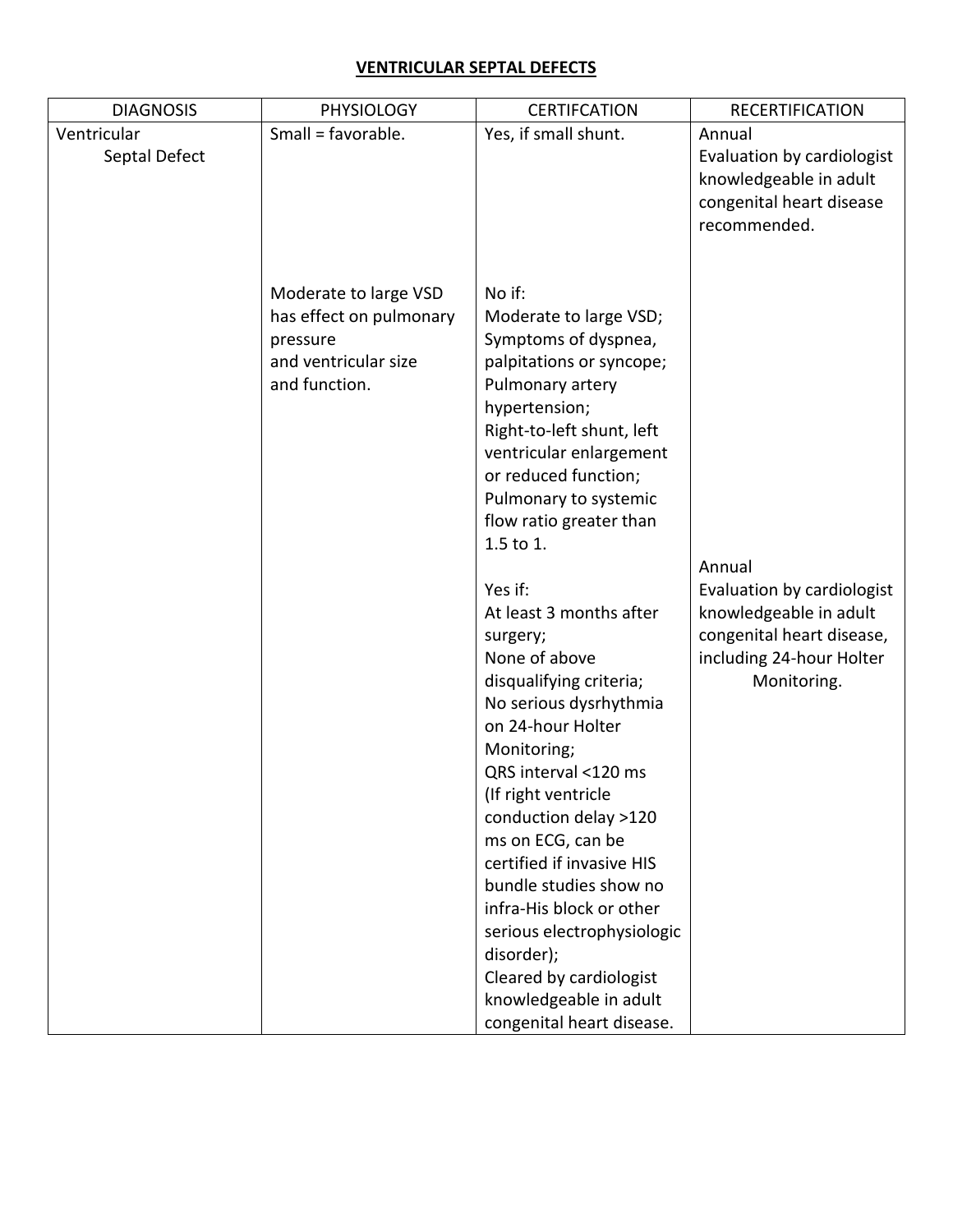## <span id="page-33-0"></span>**RESPIRATORY DISORDERS**

<span id="page-33-4"></span><span id="page-33-3"></span><span id="page-33-2"></span><span id="page-33-1"></span>

| <b>DIAGNOSIS</b>               | <b>CERTIFCATION</b>                                   | <b>RECERTIFICATION</b>     |
|--------------------------------|-------------------------------------------------------|----------------------------|
| <b>Obstructive Sleep Apnea</b> | No if symptomatic                                     |                            |
|                                | Confessed or observed excessive daytime sleepiness    |                            |
|                                | Previous diagnosis with poor compliance or no follow  |                            |
|                                | up                                                    |                            |
|                                |                                                       |                            |
|                                | Yes if:                                               | Annual                     |
|                                | Wait period - 1 month after starting CPAP             |                            |
|                                | Wait period $-3$ months after surgical corrections    |                            |
|                                | Asymptomatic with proof of compliance                 |                            |
|                                |                                                       |                            |
|                                | Previous diagnosis with compliance claimed but no     |                            |
|                                | evidence - One time 3 month card                      |                            |
| <b>COPD</b>                    | Yes if asymptomatic                                   | Annual                     |
|                                |                                                       |                            |
|                                | No if:                                                | Guidance documents do      |
|                                | Hypoxemia at rest                                     | suggest PFT in all smokers |
|                                | Chronic respiratory failure                           | > 35 years of age          |
|                                | History of continual cough or cough syncope           |                            |
|                                |                                                       |                            |
|                                | If FEV1 is < 65% predicted, ABG should be evaluated   |                            |
| Pneumothorax                   | Certification is okay for 2 years if one time episode | Biennial                   |
|                                | and confirm the following:                            |                            |
|                                | Healing by x-ray                                      |                            |
|                                | Asymptomatic                                          |                            |
|                                | Acceptable pulmonary parameters                       |                            |
|                                |                                                       |                            |
|                                | No if:                                                |                            |
|                                | Two or more spontaneous episodes                      |                            |
| Lung Cancer                    | Yes if:                                               | Monitored at 3 month       |
|                                | Cure after resection or radiation                     | intervals for 2 years then |
|                                | Meets PFT criteria                                    | yearly for 5 years         |
|                                | Asymptomatic                                          |                            |
| Asthma                         | Yes if asymptomatic                                   | Biennial                   |
|                                |                                                       |                            |
|                                | No if:                                                |                            |
|                                | Continual uncontrolled symptoms                       |                            |
|                                | Significant impairment of function (FEV1 < 65%)       |                            |
|                                | Significant hypoxemia (PaO2 < 65 mm Hg)               |                            |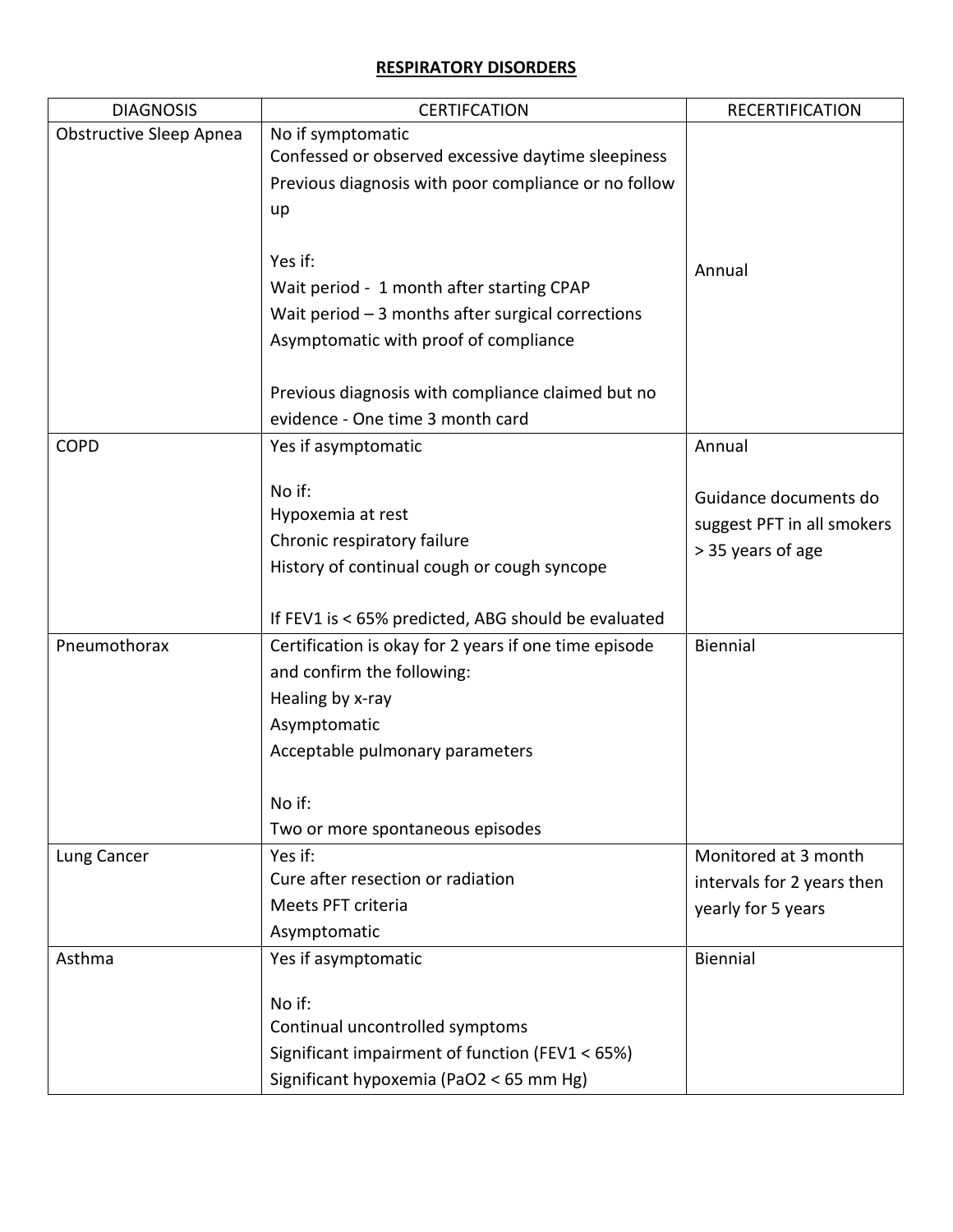## **NEUROLOGIC DISORDERS**

<span id="page-34-2"></span><span id="page-34-1"></span><span id="page-34-0"></span>

| No if history of epilepsy<br>Seizures<br>Yes if asymptomatic with<br>Annual<br>clearance from neurologist who understands CMV<br>driving conditions<br>Acute seizure due to<br>structural brain insult<br>Annual<br>Waiting Period of 1 year for:<br>Mild insult without early seizures<br>Waiting Period of 2 years for:<br>Annual<br>Moderate insult without early seizures<br>Mild insult with early seizures<br>Annual<br>Waiting Period of 5 years for:<br>Moderate insult with early seizures<br>Must be off seizure medications and seizure free<br>Traumatic Brain Injury<br>Certification requires normal neurological<br>examination and clearance by neurologist familiar<br>with CMV duties<br>Mild TBI with no seizures (< 30 min LOC, no dural<br><b>Biennial</b><br>penetration) - 2 year maximum certification,<br>judgment on waiting period<br>Annual<br>Mild TBI with early seizures - Minimum 2 year wait, 1<br>year maximum certification<br>Moderate TBI (>30 min < 24 hr LOC, no dural<br>Annual<br>penetration) - Minimum 2 year wait if no early<br>seizures, 5 year wait if seizures = 1 yr max certify<br>Severe TBI (> 24 hr LOC or any dural penetration) | <b>DIAGNOSIS</b> | <b>CERTIFCATION</b>                        | <b>RECERTIFICATION</b> |
|----------------------------------------------------------------------------------------------------------------------------------------------------------------------------------------------------------------------------------------------------------------------------------------------------------------------------------------------------------------------------------------------------------------------------------------------------------------------------------------------------------------------------------------------------------------------------------------------------------------------------------------------------------------------------------------------------------------------------------------------------------------------------------------------------------------------------------------------------------------------------------------------------------------------------------------------------------------------------------------------------------------------------------------------------------------------------------------------------------------------------------------------------------------------------------------|------------------|--------------------------------------------|------------------------|
|                                                                                                                                                                                                                                                                                                                                                                                                                                                                                                                                                                                                                                                                                                                                                                                                                                                                                                                                                                                                                                                                                                                                                                                        |                  |                                            |                        |
|                                                                                                                                                                                                                                                                                                                                                                                                                                                                                                                                                                                                                                                                                                                                                                                                                                                                                                                                                                                                                                                                                                                                                                                        |                  |                                            |                        |
|                                                                                                                                                                                                                                                                                                                                                                                                                                                                                                                                                                                                                                                                                                                                                                                                                                                                                                                                                                                                                                                                                                                                                                                        |                  |                                            |                        |
|                                                                                                                                                                                                                                                                                                                                                                                                                                                                                                                                                                                                                                                                                                                                                                                                                                                                                                                                                                                                                                                                                                                                                                                        |                  |                                            |                        |
|                                                                                                                                                                                                                                                                                                                                                                                                                                                                                                                                                                                                                                                                                                                                                                                                                                                                                                                                                                                                                                                                                                                                                                                        |                  |                                            |                        |
|                                                                                                                                                                                                                                                                                                                                                                                                                                                                                                                                                                                                                                                                                                                                                                                                                                                                                                                                                                                                                                                                                                                                                                                        |                  |                                            |                        |
|                                                                                                                                                                                                                                                                                                                                                                                                                                                                                                                                                                                                                                                                                                                                                                                                                                                                                                                                                                                                                                                                                                                                                                                        |                  |                                            |                        |
|                                                                                                                                                                                                                                                                                                                                                                                                                                                                                                                                                                                                                                                                                                                                                                                                                                                                                                                                                                                                                                                                                                                                                                                        |                  |                                            |                        |
|                                                                                                                                                                                                                                                                                                                                                                                                                                                                                                                                                                                                                                                                                                                                                                                                                                                                                                                                                                                                                                                                                                                                                                                        |                  |                                            |                        |
|                                                                                                                                                                                                                                                                                                                                                                                                                                                                                                                                                                                                                                                                                                                                                                                                                                                                                                                                                                                                                                                                                                                                                                                        |                  |                                            |                        |
|                                                                                                                                                                                                                                                                                                                                                                                                                                                                                                                                                                                                                                                                                                                                                                                                                                                                                                                                                                                                                                                                                                                                                                                        |                  |                                            |                        |
|                                                                                                                                                                                                                                                                                                                                                                                                                                                                                                                                                                                                                                                                                                                                                                                                                                                                                                                                                                                                                                                                                                                                                                                        |                  |                                            |                        |
|                                                                                                                                                                                                                                                                                                                                                                                                                                                                                                                                                                                                                                                                                                                                                                                                                                                                                                                                                                                                                                                                                                                                                                                        |                  |                                            |                        |
|                                                                                                                                                                                                                                                                                                                                                                                                                                                                                                                                                                                                                                                                                                                                                                                                                                                                                                                                                                                                                                                                                                                                                                                        |                  |                                            |                        |
|                                                                                                                                                                                                                                                                                                                                                                                                                                                                                                                                                                                                                                                                                                                                                                                                                                                                                                                                                                                                                                                                                                                                                                                        |                  |                                            |                        |
|                                                                                                                                                                                                                                                                                                                                                                                                                                                                                                                                                                                                                                                                                                                                                                                                                                                                                                                                                                                                                                                                                                                                                                                        |                  |                                            |                        |
|                                                                                                                                                                                                                                                                                                                                                                                                                                                                                                                                                                                                                                                                                                                                                                                                                                                                                                                                                                                                                                                                                                                                                                                        |                  |                                            |                        |
|                                                                                                                                                                                                                                                                                                                                                                                                                                                                                                                                                                                                                                                                                                                                                                                                                                                                                                                                                                                                                                                                                                                                                                                        |                  |                                            |                        |
|                                                                                                                                                                                                                                                                                                                                                                                                                                                                                                                                                                                                                                                                                                                                                                                                                                                                                                                                                                                                                                                                                                                                                                                        |                  |                                            |                        |
|                                                                                                                                                                                                                                                                                                                                                                                                                                                                                                                                                                                                                                                                                                                                                                                                                                                                                                                                                                                                                                                                                                                                                                                        |                  |                                            |                        |
|                                                                                                                                                                                                                                                                                                                                                                                                                                                                                                                                                                                                                                                                                                                                                                                                                                                                                                                                                                                                                                                                                                                                                                                        |                  |                                            |                        |
|                                                                                                                                                                                                                                                                                                                                                                                                                                                                                                                                                                                                                                                                                                                                                                                                                                                                                                                                                                                                                                                                                                                                                                                        |                  |                                            |                        |
|                                                                                                                                                                                                                                                                                                                                                                                                                                                                                                                                                                                                                                                                                                                                                                                                                                                                                                                                                                                                                                                                                                                                                                                        |                  |                                            |                        |
|                                                                                                                                                                                                                                                                                                                                                                                                                                                                                                                                                                                                                                                                                                                                                                                                                                                                                                                                                                                                                                                                                                                                                                                        |                  |                                            |                        |
|                                                                                                                                                                                                                                                                                                                                                                                                                                                                                                                                                                                                                                                                                                                                                                                                                                                                                                                                                                                                                                                                                                                                                                                        |                  |                                            |                        |
|                                                                                                                                                                                                                                                                                                                                                                                                                                                                                                                                                                                                                                                                                                                                                                                                                                                                                                                                                                                                                                                                                                                                                                                        |                  |                                            |                        |
|                                                                                                                                                                                                                                                                                                                                                                                                                                                                                                                                                                                                                                                                                                                                                                                                                                                                                                                                                                                                                                                                                                                                                                                        |                  |                                            |                        |
|                                                                                                                                                                                                                                                                                                                                                                                                                                                                                                                                                                                                                                                                                                                                                                                                                                                                                                                                                                                                                                                                                                                                                                                        |                  |                                            |                        |
|                                                                                                                                                                                                                                                                                                                                                                                                                                                                                                                                                                                                                                                                                                                                                                                                                                                                                                                                                                                                                                                                                                                                                                                        |                  |                                            |                        |
|                                                                                                                                                                                                                                                                                                                                                                                                                                                                                                                                                                                                                                                                                                                                                                                                                                                                                                                                                                                                                                                                                                                                                                                        |                  |                                            |                        |
|                                                                                                                                                                                                                                                                                                                                                                                                                                                                                                                                                                                                                                                                                                                                                                                                                                                                                                                                                                                                                                                                                                                                                                                        | Headache         | No if symptomatic or undetermined etiology |                        |
| Biennial<br>Yes if symptoms controlled and treatment tolerated                                                                                                                                                                                                                                                                                                                                                                                                                                                                                                                                                                                                                                                                                                                                                                                                                                                                                                                                                                                                                                                                                                                         |                  |                                            |                        |
| without side effects or sedation                                                                                                                                                                                                                                                                                                                                                                                                                                                                                                                                                                                                                                                                                                                                                                                                                                                                                                                                                                                                                                                                                                                                                       |                  |                                            |                        |
|                                                                                                                                                                                                                                                                                                                                                                                                                                                                                                                                                                                                                                                                                                                                                                                                                                                                                                                                                                                                                                                                                                                                                                                        |                  |                                            |                        |
|                                                                                                                                                                                                                                                                                                                                                                                                                                                                                                                                                                                                                                                                                                                                                                                                                                                                                                                                                                                                                                                                                                                                                                                        |                  |                                            |                        |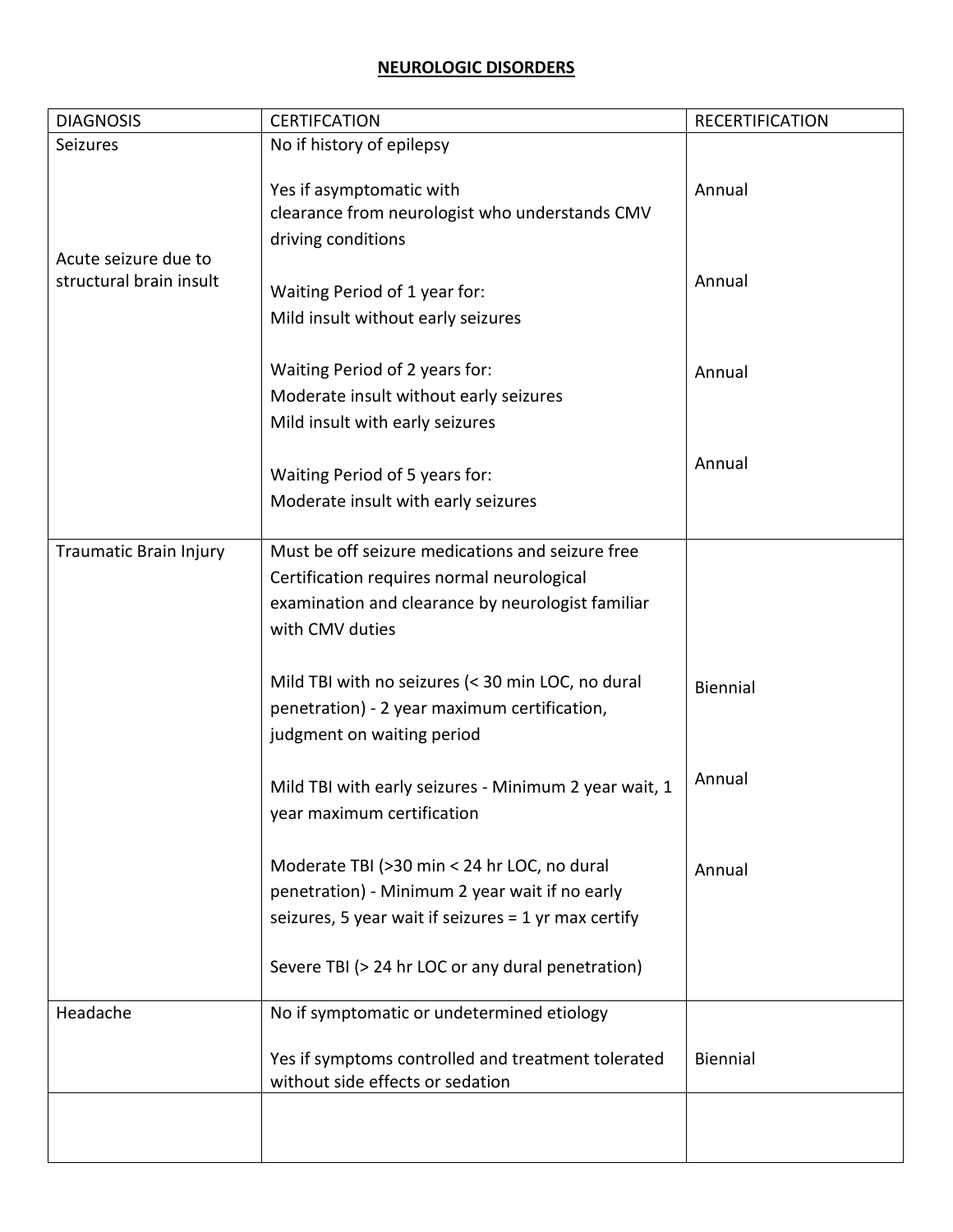<span id="page-35-2"></span><span id="page-35-1"></span><span id="page-35-0"></span>

| Meningitis                       |                                                        |                                        |
|----------------------------------|--------------------------------------------------------|----------------------------------------|
| Aseptic                          | No wait period                                         | Biennial                               |
| <b>Bacterial meningitis</b>      | Wait Period of 1                                       | Annual                                 |
| without early seizures           |                                                        |                                        |
| Viral encephalitis without       |                                                        |                                        |
| early seizures                   |                                                        |                                        |
| Bacterial meningitis with        | Wait Period of 5 years                                 | Annual                                 |
| early seizures                   |                                                        |                                        |
|                                  |                                                        |                                        |
|                                  |                                                        |                                        |
| Viral encephalitis with          | Wait period of 10 years                                | Annual                                 |
| early seizures                   |                                                        |                                        |
| <b>Transient Ischemic Attack</b> | Yes if:                                                | Annual                                 |
| (TIA)                            | Minimum wait is 1 year after TIA;                      |                                        |
|                                  | Asymptomatic, cleared by Neurologist                   |                                        |
|                                  |                                                        |                                        |
| Cerebrovascular Accident         |                                                        | Annual                                 |
| (CVA)                            | Yes if:                                                |                                        |
|                                  | Minimum wait is 1 year after CVA;                      |                                        |
|                                  | Asymptomatic, cleared by Neurologist                   |                                        |
|                                  | Minimum wait is 5 years for cortical and subcortical   |                                        |
|                                  | stroke due to seizure risk                             |                                        |
| Parkinson's Disease              | Typically disqualify                                   |                                        |
|                                  |                                                        |                                        |
| <b>Multiple Sclerosis</b>        | Certify if:                                            | 6 months with<br>Neurologist clearance |
|                                  | If mild symptoms<br>Tolerate meds without side effects |                                        |
|                                  | NO on-off effects                                      |                                        |
|                                  | Normal or above neuropsych battery results             |                                        |
|                                  | NO mood disorder                                       |                                        |
|                                  |                                                        |                                        |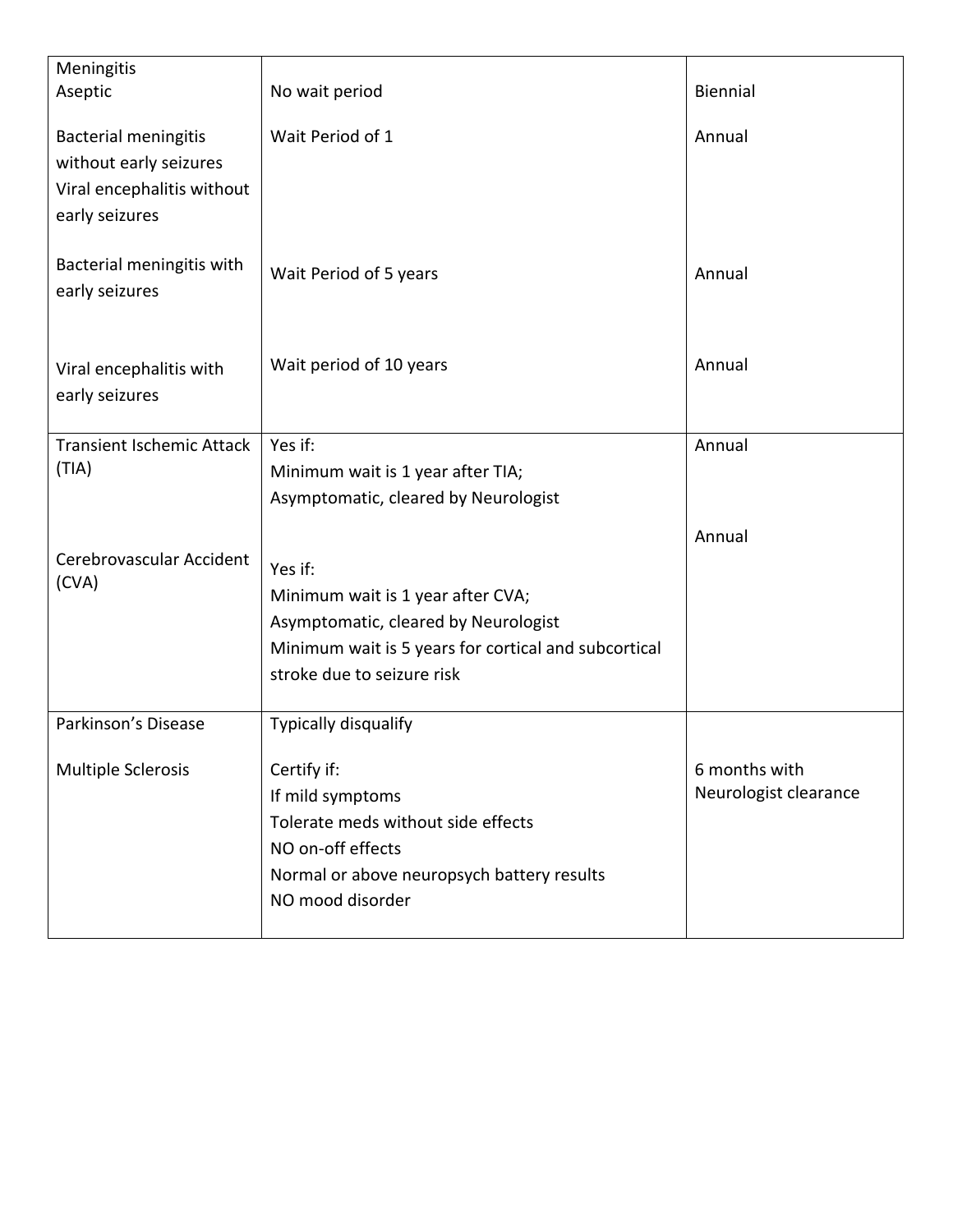## **ENDOCRINE DISORDERS**

<span id="page-36-0"></span>

| <b>DIAGNOSIS</b>  | <b>CERTIFCATION</b>                               | <b>RECERTIFICATION</b> |
|-------------------|---------------------------------------------------|------------------------|
| Diabetes Mellitus | Yes if asymptomatic and stable on medications     | Annual                 |
|                   |                                                   |                        |
|                   | No if:                                            |                        |
|                   | One severe hypoglycemic episode in last 12 months |                        |
|                   | Seizure                                           |                        |
|                   | <b>LOC</b>                                        |                        |
|                   | Need assist from someone else                     |                        |
|                   | Period of impaired cognitive function             |                        |
|                   | Two or more severe episodes in past 5 years       |                        |
|                   | Loss of position sensation                        |                        |
|                   | Loss of pedal sensation                           |                        |
|                   | Resting tachycardia                               |                        |
|                   | Orthostatic hypotension                           |                        |
|                   | Peripheral or proliferative neuropathy            |                        |
|                   |                                                   |                        |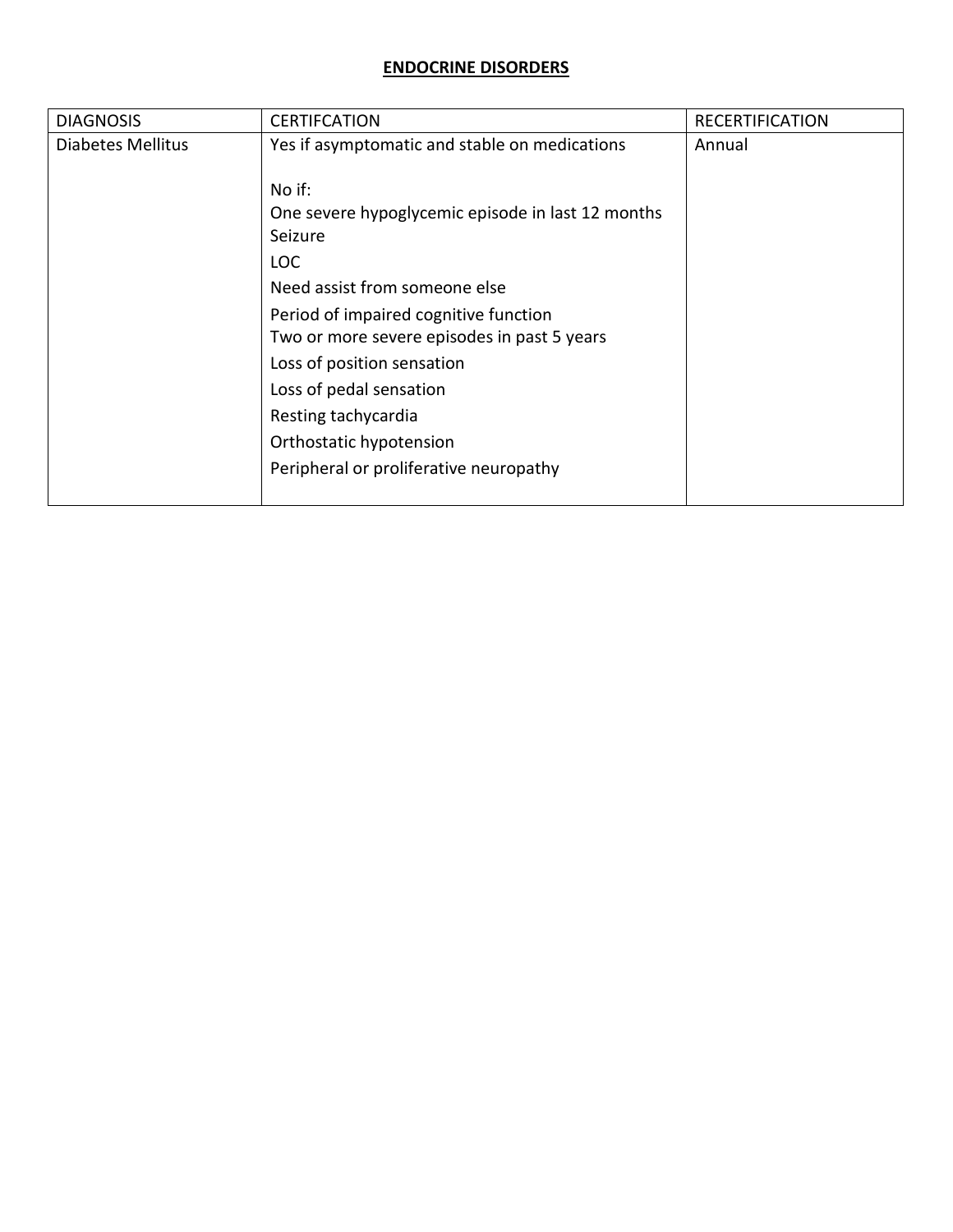#### **RENAL DISORDERS**

| <b>DIAGNOSIS</b>       | <b>CERTIFCATION</b>                                                   | <b>RECERTIFICATION</b>                |
|------------------------|-----------------------------------------------------------------------|---------------------------------------|
| Chronic Kidney Disease | No if on dialysis                                                     |                                       |
|                        | CKD Stage 1, 2 or 3<br>Stage 1 or $2 =$ certify for 2 years if stable | Biennial                              |
|                        | Stage $3 =$ certify for 1 year if stable                              | Annual                                |
|                        | CKD Stage 4                                                           | 6 Months with<br>nephrology clearance |

#### Table 139. Stages of Chronic Kidney Disease: Clinical Presentations

| <b>Stage</b> | Description                           | <b>GFR Range</b><br>(mL/min/1.73 m <sup>2</sup> ) | <b>Clinical Presentations</b>                                                                                                                                                                                                               |
|--------------|---------------------------------------|---------------------------------------------------|---------------------------------------------------------------------------------------------------------------------------------------------------------------------------------------------------------------------------------------------|
|              | At increased risk                     | ≥60<br>(without markers of damage)                | <b>CKD risk factors</b>                                                                                                                                                                                                                     |
|              | Kidney damage<br>with normal or 1 GFR | ≥90                                               | Markers of damage<br>(Nephrotic syndrome,<br>Nephritic syndrome,<br>Tubular syndromes,<br>Urinary tract symptoms,<br>Asymptomatic unnalysis abnormalities,<br>Asymptomatic radiologic abnormalities,<br>Hypertension due to kidney disease) |
| 2            | Kidney damage<br>with mild ↓ GFR      | 60-89                                             | Mild complications                                                                                                                                                                                                                          |
| 3            | Moderate J GFR                        | $30 - 59$                                         | Moderate complications                                                                                                                                                                                                                      |
|              | Severe J GFR                          | 15-29                                             | Severe complications                                                                                                                                                                                                                        |
| 5            | Kidney Failure                        | <15<br>(or dialysis)                              | Uremia,<br>Cardiovascular disease                                                                                                                                                                                                           |

\* Includes presentations from preceding stages. Chronic kidney disease is defined as either kidney damage or GFR <60 mL/min/1.73 m<sup>2</sup> for  $\geq$ 3 months. Kidney damage is defined as pathologic abnormalities or markers of d